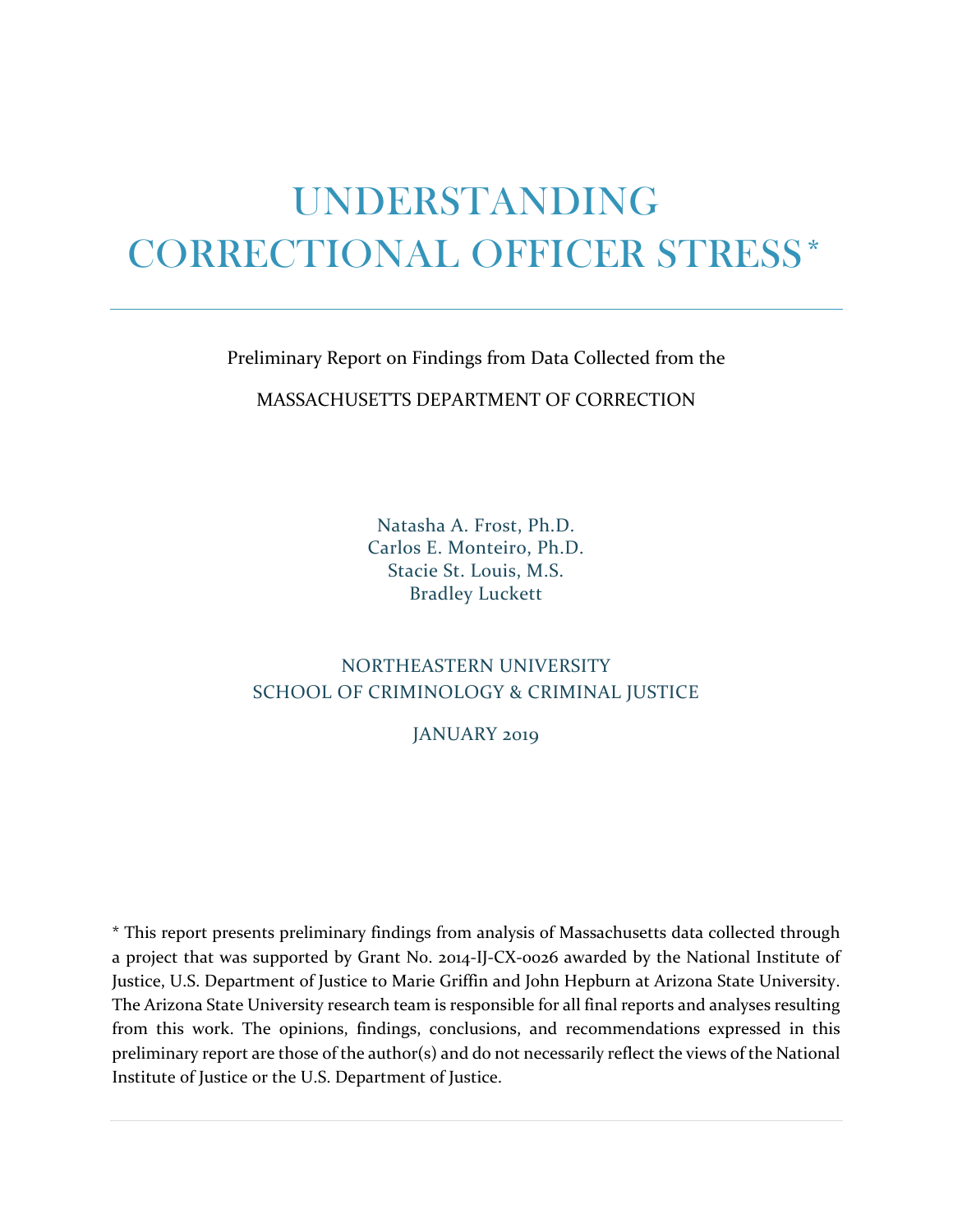# TABLE OF CONTENTS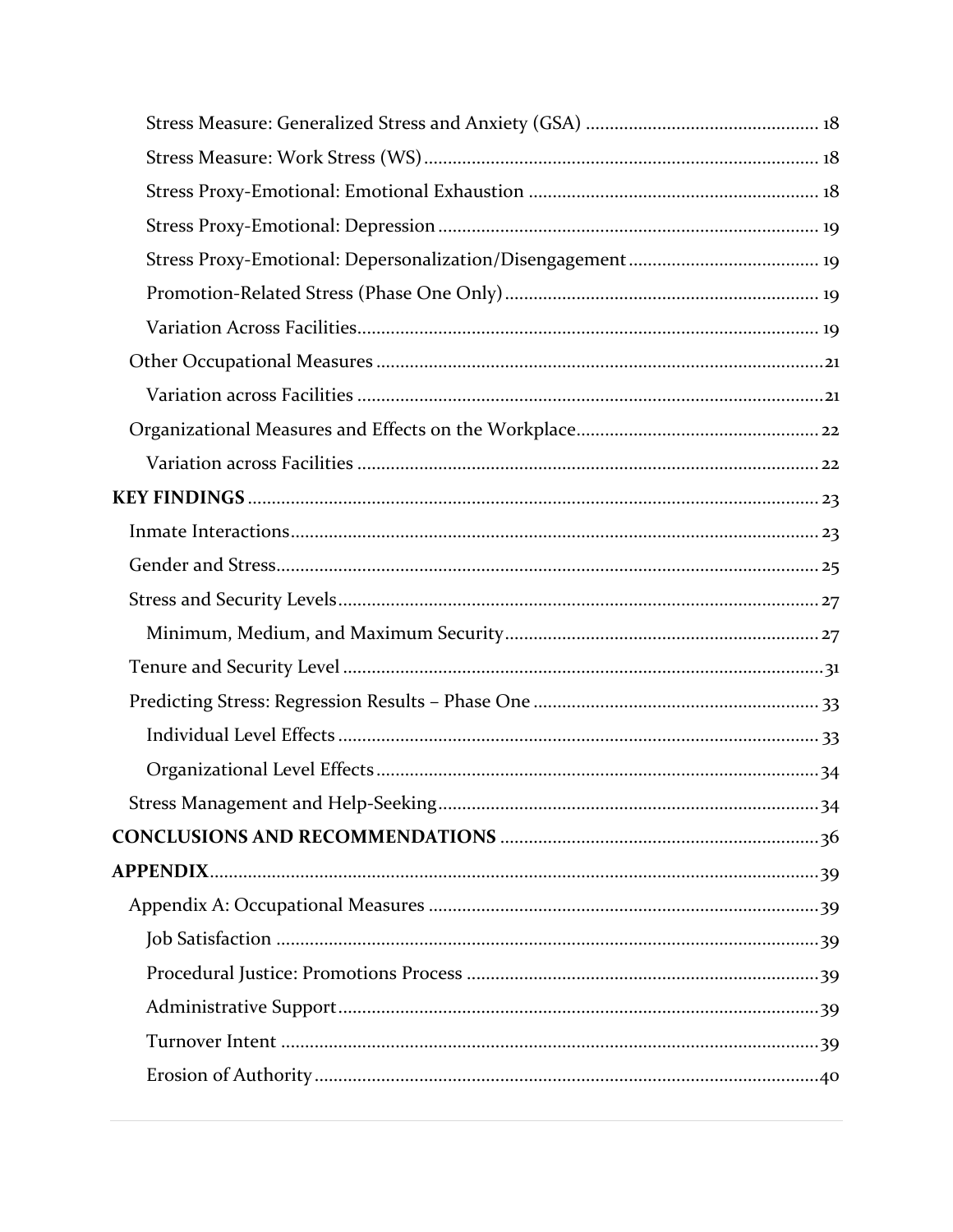| Appendix B: Organizational Measures and Effects on the Workplace40 |
|--------------------------------------------------------------------|
|                                                                    |
|                                                                    |
|                                                                    |
|                                                                    |
|                                                                    |
|                                                                    |
|                                                                    |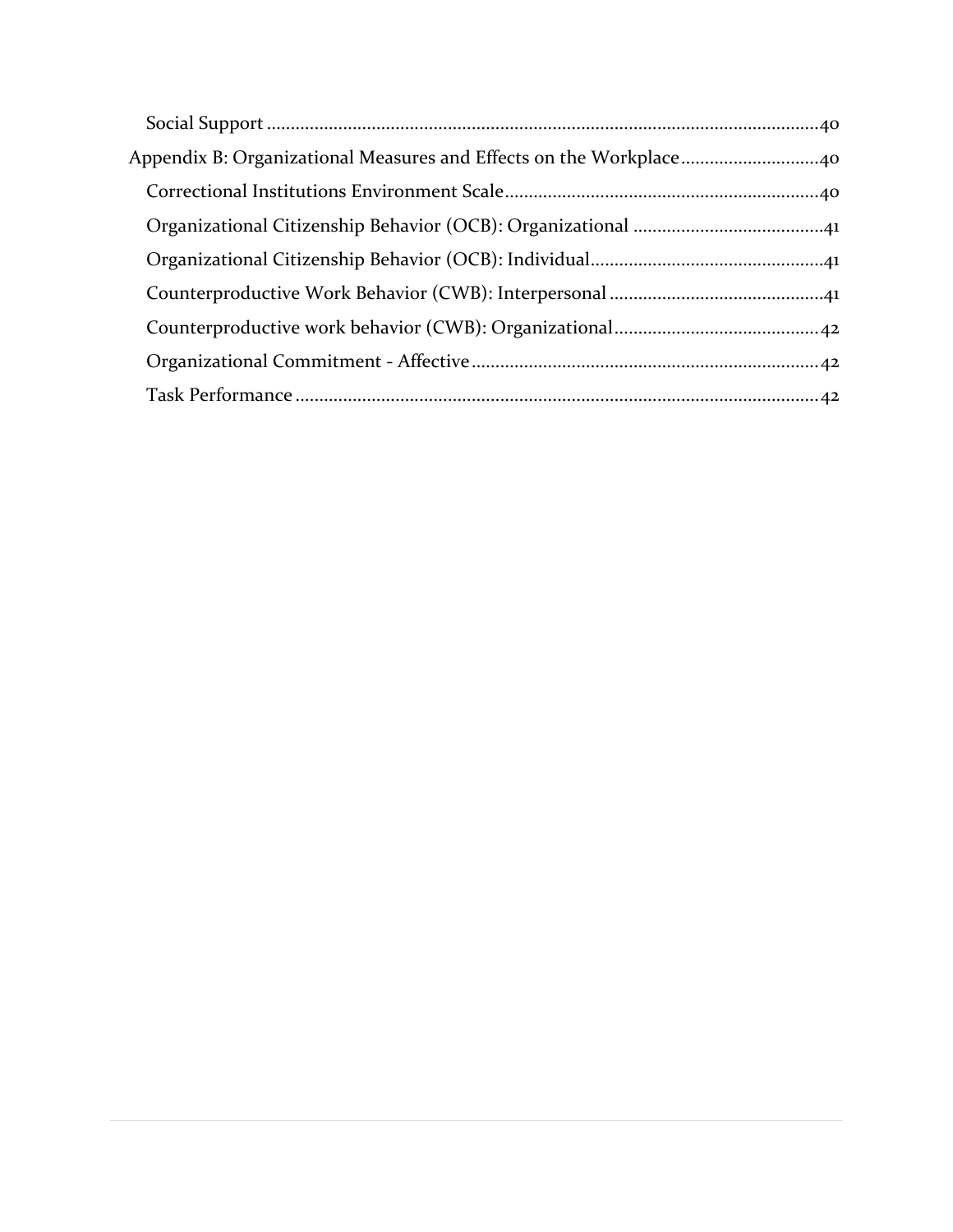#### <span id="page-4-0"></span>**EXECUTIVE SUMMARY**

#### <span id="page-4-1"></span>PROJECT BACKGROUND

In 2014, researchers Marie Griffin and John Hepburn from Arizona State University received federal funding from the National Institute of Justice for their proposed study, "*Measuring the Effects of Correctional Officer Stress on the Well-Being of the Individual Officer and the Prison Workplace and Developing a Practical Index of Correctional Officer Stress for Use by Correctional Agencies.*" The three-year (two phase) study involved collaboration with researchers and departments of correction from two other states, Massachusetts and Texas. A team from Northeastern University, led by Natasha Frost and Carlos Monteiro, collected all data for Massachusetts. Upon receiving approval from the Massachusetts Department of Correction (MA DOC) to conduct this research, the Northeastern University research team worked with Dr. Rhiana Kohl and the staff at the Research and Strategic Planning Division of the MA DOC to coordinate data collection with each of the involved facilities. Data were collected in two phases through hour-long interviews with more than 500 Officers and Sergeants currently working for the Massachusetts Department of Correction. All data collected were de-identified and sent to Arizona State University for processing. Data from Texas have now also been collected and Arizona State University is responsible for developing and testing the final models using data from both states. This preliminary report, prepared by the Northeastern University research team, provides an overview of the methods and findings specific to both phases of data collected in Massachusetts.

#### <span id="page-4-2"></span>DATA COLLECTION

Data collection involved in person on-site, on-shift interviews and administrative data from official personnel records for those who provided consent. The interview instrument was designed by the lead research team from Arizona State University and touched on a range of factors including participant personal and demographic characteristics, facility conditions, indicators of acute stress, job-related information, behavioral effects of stress, and formal/informal help-seeking. The instrument also included parts of commonly used scales that assess the manifestation and effects of stress in the prison organization. These validated scales were included to help understand how stress affects organizational wellbeing, with a focus on understanding the effects of stress on the prison organization. For more sensitive questions, officers were asked to self-record their response by reading the questions and circling the most applicable answer. Administrative data collected included data pertaining to absenteeism, performance evaluations, on-the-job injuries, inmate complaints, inmate misconduct reports issued, use of force incidents, and other incidents.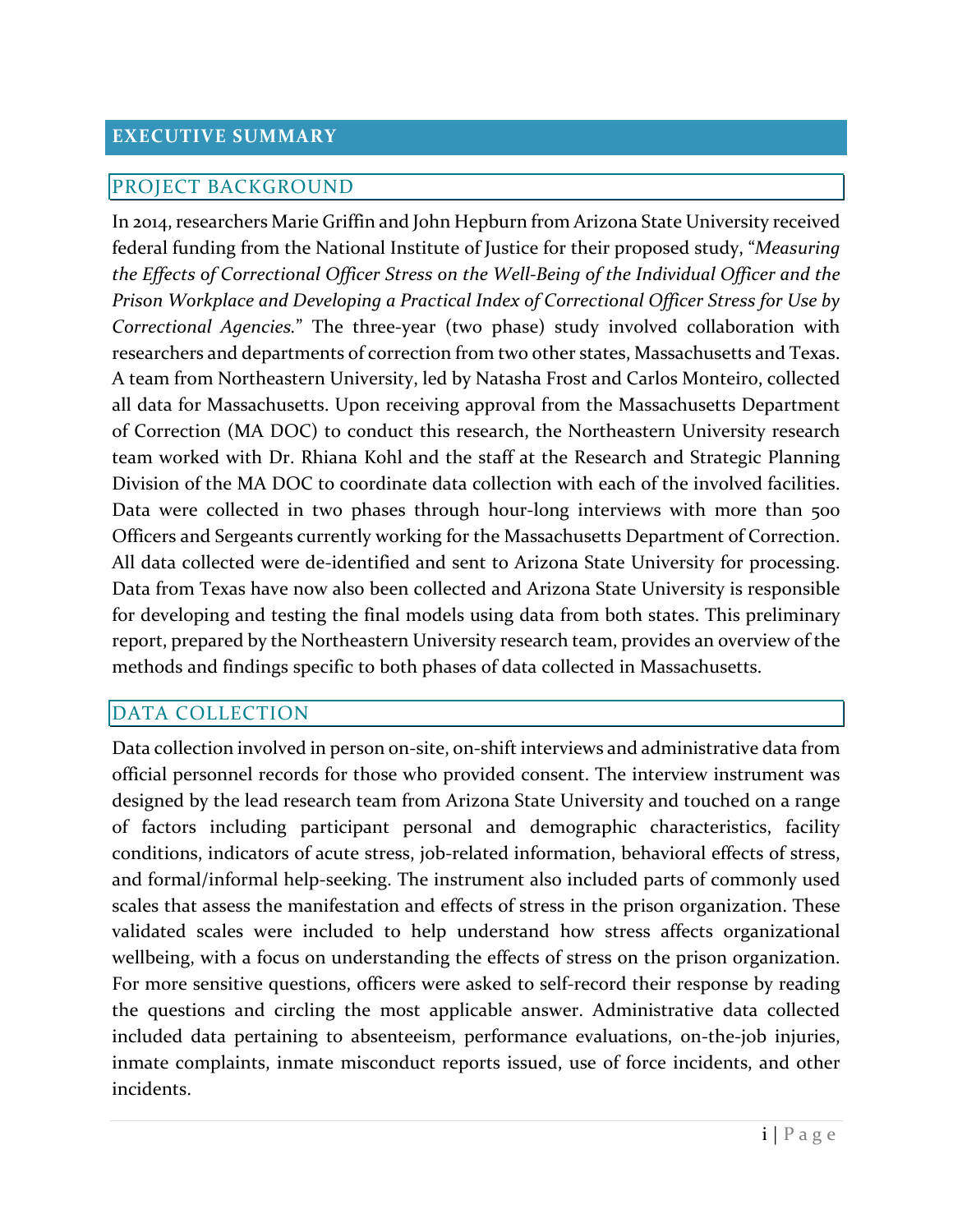## <span id="page-5-0"></span>PHASE ONE OVERVIEW

In Phase One, the Northeastern University research team identified eight minimum, medium, and maximum security facilities with the MA DOC and randomly selected 350 officers in the rank of CO-I (Officer) and CO-II (Sergeant) from the list of all officers holding that rank currently working at one of the eight facilities (N=2,37[1](#page-5-1)).<sup>1</sup> The facilities included in Phase One were Bridgewater State Hospital, MCI-Cedar Junction, MCI-Concord, MCI-Framingham, MCI-Shirley, Northeastern Correctional Center, and Souza Baranowski Correctional Center.

Phase One interviews began in December 2015 and were completed by June 2016. During this seven-month period, our research team conducted intensive interviews with 259 out of the 350 randomly selected correctional officers working within one of the eight selected correctional facilities (74% participated; 26% declined to participate).

In addition to the intensive interviews, the secondary objective in Phase One involved the review of administrative and personnel data on each of the participating officers. Following each interview, participating officers were asked to consent to the research team reviewing and coding data from his or her personnel file as well as administrative records kept by the Massachusetts Department of Correction. Of those who participated in the interview, 92 percent agreed to allow the research team to review their personnel files (n=237). Participants' characteristics in terms of gender, race, CO grade, age, and years on the job almost exactly mirror those of the population of all MA DOC correctional officers holding the rank of CO-I or CO-II (suggesting that the final sample is representative of the broader population of officers working for the MA DOC).

In this preliminary report, we include contrasts across facilities for the benefit of the Massachusetts Department of Correction, which was interested in learning about any facility-based, or security-level based differences. It is crucial to note that even though we highlight differences, most of these differences across sites are *not significant,* meaning they are not evidence of actual difference in the populations working at these facilities. These contrasts should therefore be interpreted as perhaps interesting, but not particularly indicative of actual distinctions.

<span id="page-5-1"></span><sup>&</sup>lt;sup>1</sup> The random sample included almost 15% of all officers in the rank of CO-I and CO-II at the time the population was sampled (November 2015).The decision to limit the sample to those in the rank of CO-I and CO-II was made by the Arizona State University research team. Methodological decisions had been made prior to the selection of Massachusetts as a site and could not be changed. As noted above, Massachusetts was a research site and not the lead in the overall study.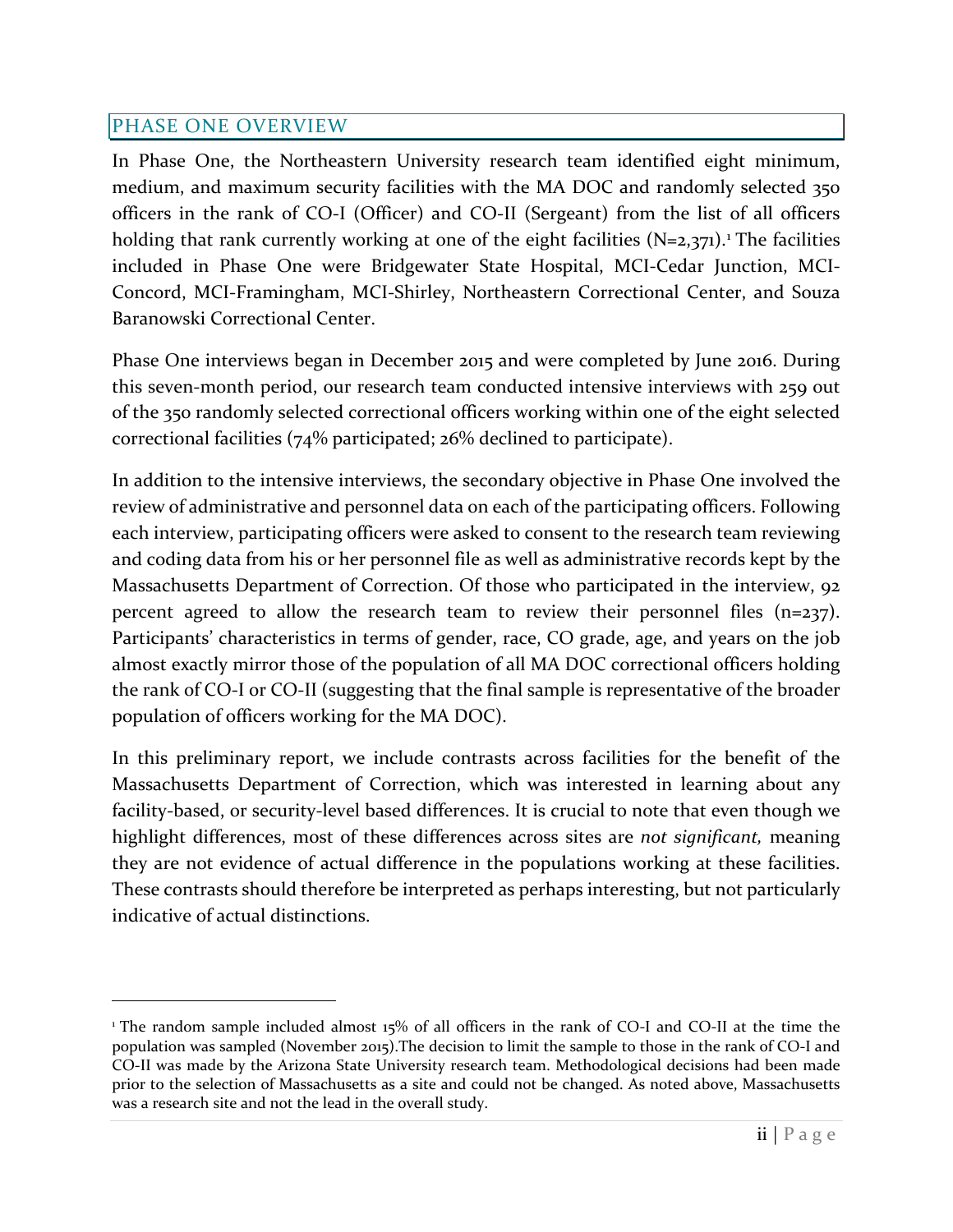## <span id="page-6-0"></span>PHASE ONE FINDINGS

The key findings from Phase One interviews allowed us to focus on relevant factors in Phase Two.

- Acute stress. Self-reported stress and perceptions of stress among correctional employees were key concerns in this study. Almost half of all officers reported being under a lot of stress, with more than a quarter indicating they were highly stressed at that moment (in other words, acutely stressed). During the interview, officers were also asked to estimate the percentage of the workforce that they perceived to be highly stressed. On average, officers estimated an accurate percentage of other officers (~47%) as being highly stressed suggesting that they generally understand the pervasiveness of stress among colleagues. Supervisors seemed to also matter a great deal as officers indicated their stress level often varied depending on which supervisor was on shift. More specifically, 61 percent of officers either agreed or strongly agreed that their level of stress varied based on which supervisor was on shift.
- Life stress. Life stress questions were used to capture events occurring in the individual's life that may be causing stress. Approximately one in five officers were currently experiencing relationship problems, but fewer reported that they were currently experiencing financial or legal problems. Of the participants, only 13 percent reported financial problems and only 7 percent reported law enforcement contact.
- Health effects. Health effects were also a key concern in this study. Officers perceived themselves to be generally healthy, with roughly 83 percent reporting that they were in good to excellent health. A quarter  $(25%)$  of the participating officers reported chronic or ongoing health problems and 26 percent reported recent injuries.
- Stress and emotional health and wellbeing. The strongest relationships were observed between the different types of stress (life and work) and psychological effects (particularly emotional exhaustion and depression) Officers working in maximum security facilities exhibited higher levels of life stress and emotional exhaustion, but similar levels of work stress and depression to those working in mediums/minimums.
- **Exposure to violence.** Exposure to violence is prevalent. Almost half reported having been physically assaulted, with most reporting assaults requiring medical care and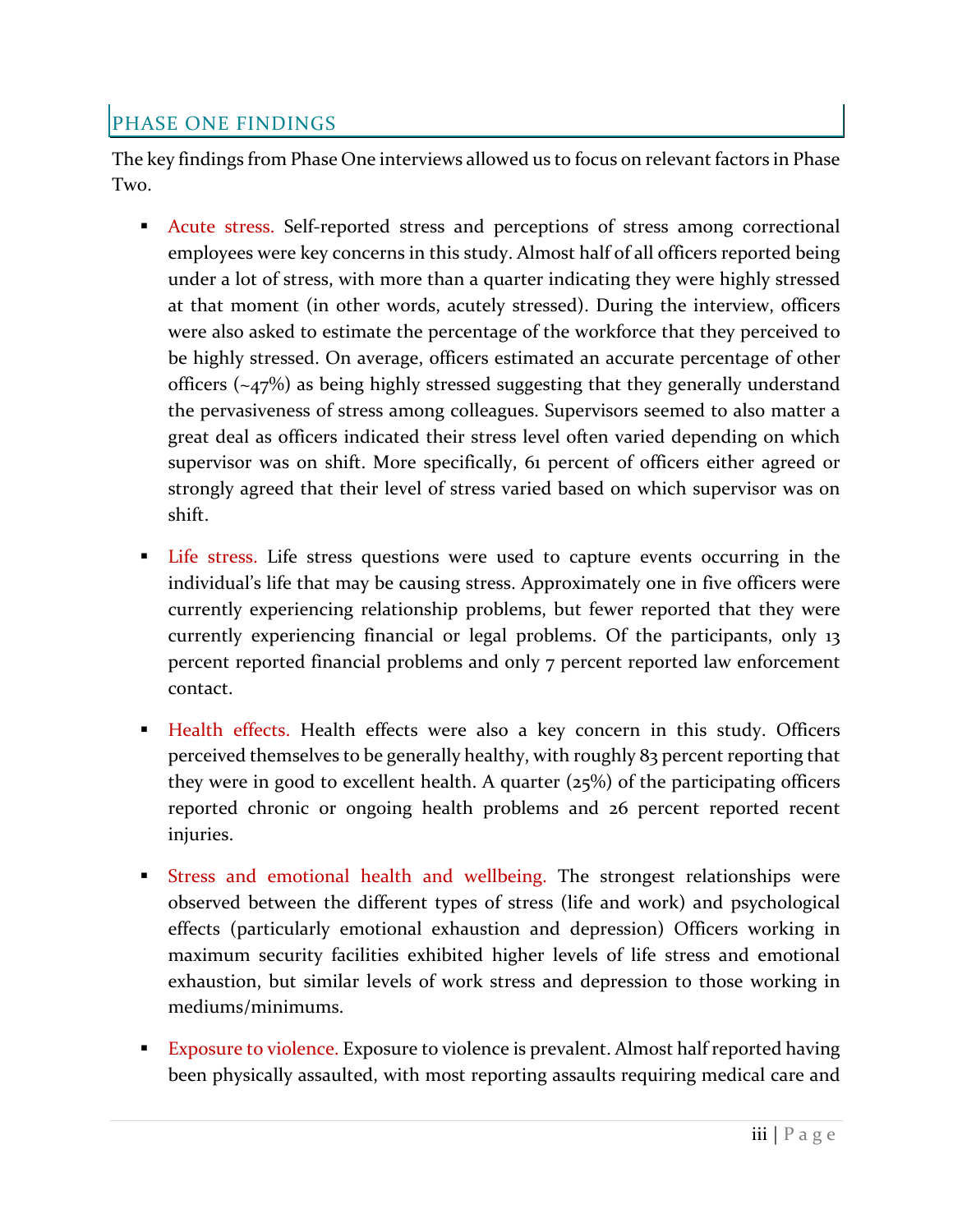time off. More than half had witnessed assaults on other staff. Threats of violence are even more prevalent, as 74 percent of officers reported having been threatened, with 36 percent of those threats occurring within the past month at the time of the interview.

**Physical assaults.** Physical assaults were far more common among those in maximum-security facilities, but there were no significant relationships between assaults and stress or depression/emotional exhaustion. There were relatively weak but significant relationships between assaults and organizational citizenship and counterproductive work behavior.

In addition to these descriptive results, a series of multiple regression analyses were used to assess the relationship between key independent variables on individual and organizational outcomes.

- Education level, tenure, job satisfaction, security level and promotion-related stress are key predictors of what we refer to as generalized stress and anxiety (GSA).
- Only job satisfaction and promotion-related stress predicted higher work stress (WS).
- Generalized stress and anxiety (GSA) and work stress (WS) predict both emotional exhaustion and depression. Working at a maximum-security facility was also a predictor of emotional exhaustion; and lower levels of education predicted higher levels of depression.
- Work stress (WS), security level-maximum, number of reprimands, and witnessing staff assaults predict interpersonal Counterproductive Work Behavior (CWB-I). Generalized stress and anxiety (GSA), experiencing assaults, unpaid time off, and lower rank, increase organizational Counterproductive Workplace Behavior (CWB-O), whereas having children decreases it.
- Rank increases both interpersonal and organizational Citizenship Behavior, suggesting that higher ranking officers (e.g. Sergeants) exhibit higher levels of citizenship behavior. Witnessing staff assault by inmates also increases both types of OCB. Working in a lower security level facility predicts increased interpersonal OCB.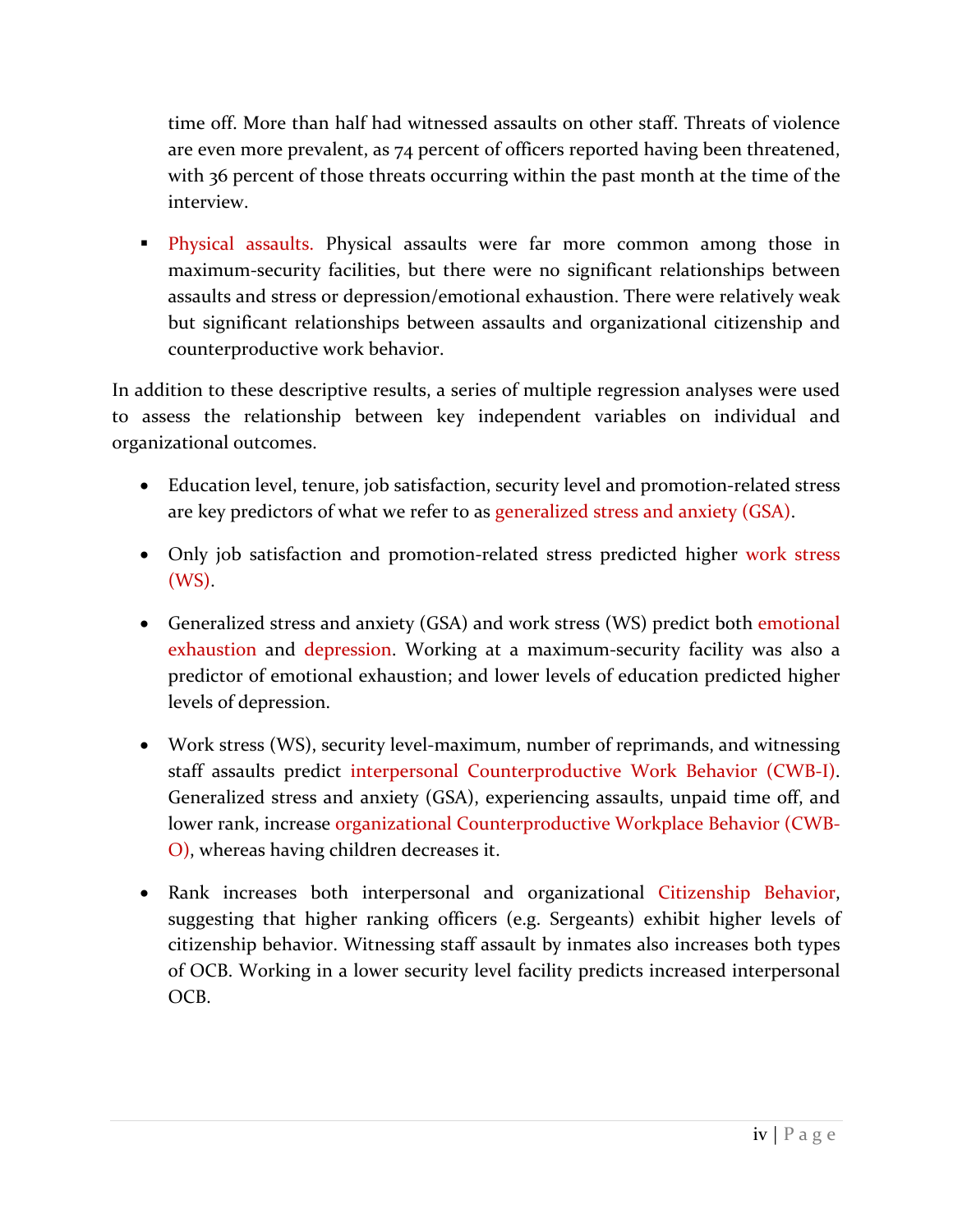## <span id="page-8-0"></span>PHASE TWO OVERVIEW

The initial objective for Phase Two, as proposed by the Arizona State University research team, was to validate a "stress index" created based on the findings from Phase One. It was anticipated that the stress index would prove useful to correctional agencies as a tool for identifying officers suffering from chronic or acute elevated stress. However, analyses of data collected in the first phase did not produce findings that would allow for the creation of an index. Without an index as a guide in the sampling criteria, the Arizona State University investigators chose to focus on two common correlates of stress among correctional officers: *security-level* and *tenure*.

In Phase Two, officers were randomly selected from each of four facilities based on security level (from two maximum security and two Min/Med security facilities) and tenure (distinguishing between officers with less than seven years of services and those with seven or more years of service). These criteria were determined by the Arizona State University Research Team based on analyses of Phase One data from Massachusetts. Both maximum security facilities (MCI-CJ and SBCC) were included. The medium security facilities in close proximity (MCI-Norfolk and MCI-Shirley) were selected to represent the minimum and medium security facilities (non-maximum). The sampling strategy for Phase Two required the creation of four groups:

- 1. Maximum security, long tenure (7 or more years of service)
- 2. Min/Med security, short tenure (less than 7 years of service)
- 3. Maximum security, short tenure (less than 7 years of service)
- 4. Min/Med security, long tenure (7 or more years of service)

Using these criteria, our research team drew a random sample of 340 officers (85 officers from each of the four groups) and contacted 330 officers between February and June [2](#page-8-2)017.<sup>2</sup> Data collection in Phase Two only included a shortened version of the Phase One interview. There was also no need to collect administrative data as those data were not deemed useful to the creation of an index. Of the 330 officers contacted in Phase Two, 249 were interviewed (75% participated; 25% decline to participate).

## <span id="page-8-1"></span>PHASE TWO FINDINGS

Findings in Phase Two for the most part validated findings in Phase One, with many of the same relationships between constructs emerging as significant. The sampling strategy in

<span id="page-8-2"></span><sup>&</sup>lt;sup>2</sup> Ten officers from Souza Baranowski Correctional Center were never contacted as we stopped interviewing at SBCC following the suicide of Aaron Hernandez in April 2017.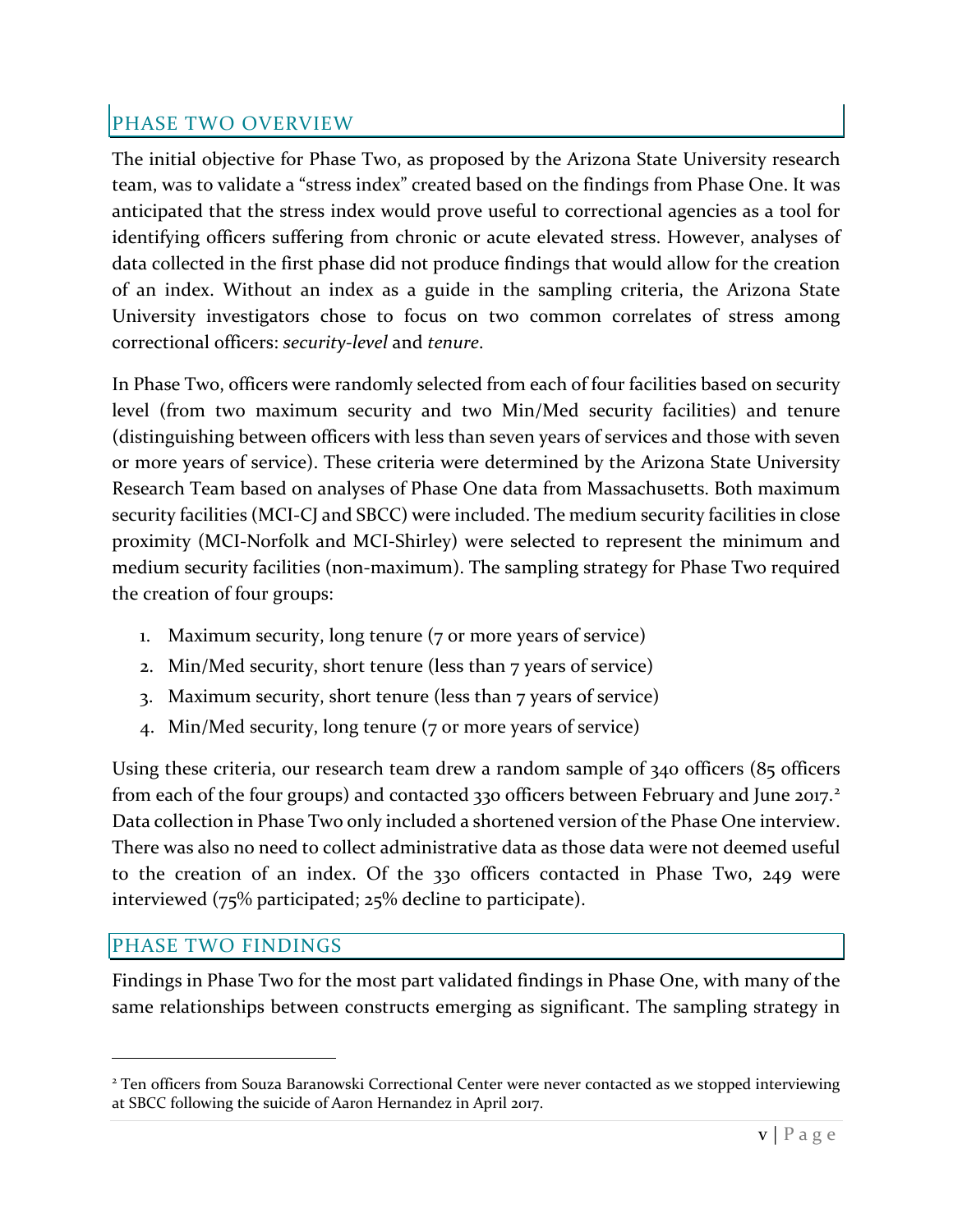Phase Two essentially controls for security-level and tenure through the creation of four groups. We therefore focus the discussion of Phase Two findings on analysis of other correlates that emerged as significant after selecting based on security-level and tenure.

- Regression results revealed that gender was a significant predictor of Generalized Stress and Anxiety (GSA), where females reported higher GSA controlling for other factors.
- Other significant predictors of life stress include higher social support and higher job satisfaction, both of which seem to predict lower Generalized Stress and Anxiety.
- Social support and job satisfaction were also significant predictors of work stress, with higher levels of social support and job satisfaction predicting lower work stress.
- Level of inmate contact (as in time spent with inmates) was also a significant predictor of work stress, however, somewhat counter-intuitively more inmate contact hours seem to predict lower work stress.
- In the final model, Generalized Stress and Anxiety (GSA) and Work Stress (WS) were both found to be significant predictors of depression and emotional exhaustion.

## <span id="page-9-0"></span>CONCLUSIONS AND RECOMMENDATIONS

We have learned quite a lot through this research on correctional officer stress conducted in collaboration with the Massachusetts Department of Correction (MA DOC). Over the course of approximately two years, we interviewed more than 500 officers currently working for the Department of Correction as either Officers or Sergeants.

Relatively high-level of stress were observed among these officers and both work stress (WS) and generalized stress and anxiety (GSA) impacted emotional and social wellbeing, particularly with regard to depression and emotional exhaustion.

Organizational strategies for stress management are a core focus for the MA DOC; however, some of the most telling results of the study indicate that correctional officers were at best reluctant to seek help with stress management of any sort and were overwhelmingly skeptical of stress management services that were offered by the MA DOC. Almost half of all officers reported that they were not at all likely to seek help with stress management even if they were under a great deal of stress and needed help. Across both phases of this research, almost 60% of all officers reported that they were not at all likely to seek help if that help was provided by a MA-DOC resource.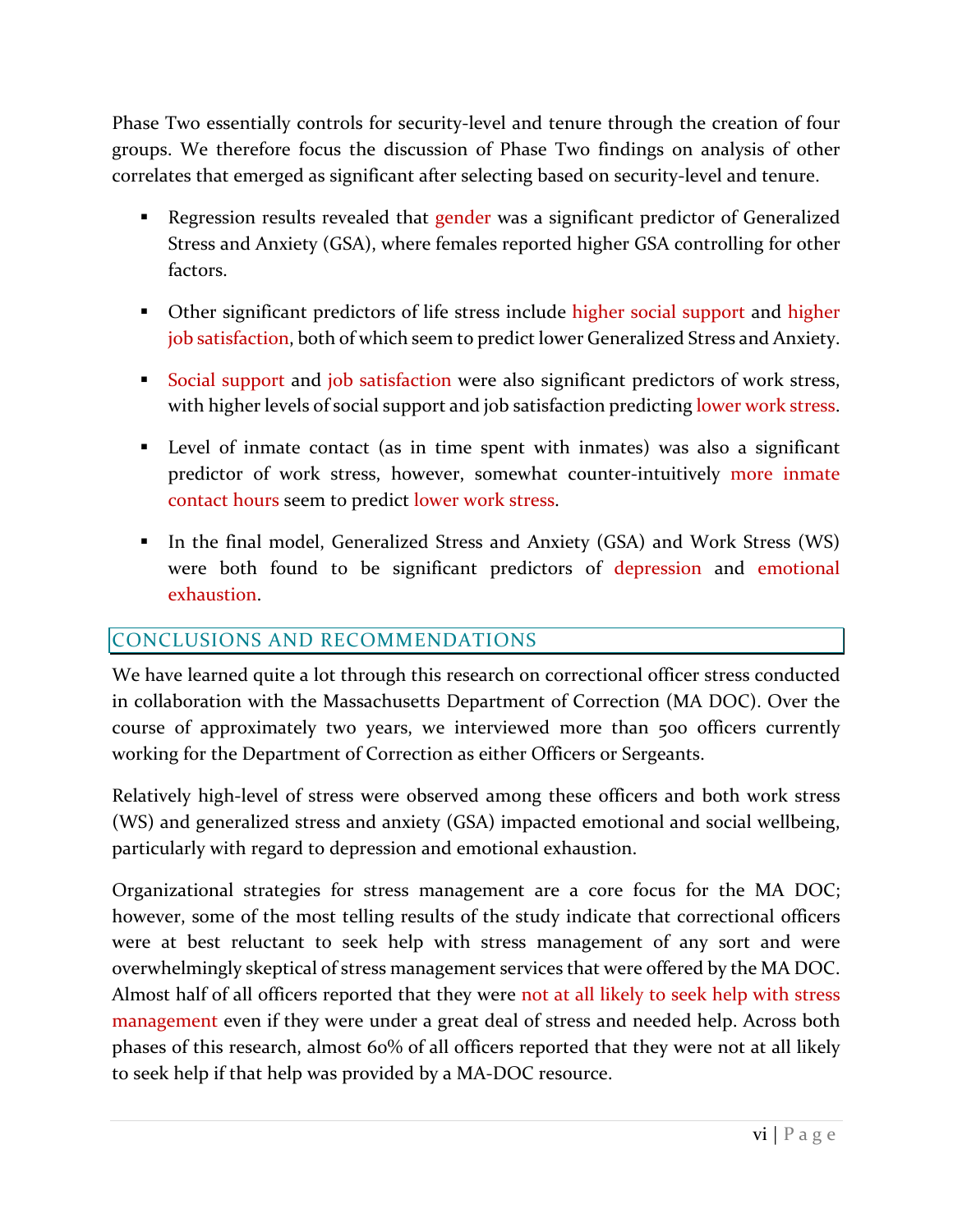Officers also regularly reported frustration at the Department's perceived lack of interest in their opinions and perspectives, even though the officers seem to understand the issue of stress and the struggles faced by correctional officers in their lives.

Through our work with officers, through conversations with supervisors and administrators, and through analyses of data discussed in this preliminary report, we offer the following recommendations:

- 1. Create a real mechanism for officers to provide feedback to the administration and to ensure that the feedback is taken into consideration as departmental policies and procedures are formulated.
- 2. Recognize and address the reluctance of officers to seek help even when they know they need it. Consider alternate external mechanisms for employee assistance given so few officers reported a willingness to engage with a DOC provide service.
- 3. Consider post rotations from high stress to lower stress functions and high stress to lower stress facilities.
- 4. Provide training to supervisors and administrators to identify acute stress (and distress) and make referrals for services on behalf of officers who may be experiencing acute stress.
- 5. Assaults on officers and exposure to violence were prevalent, but officers reported minimal debriefing following most incidents. There is a voluminous body of research on the effects of repeated exposure to violence that can inform debriefing methods designed to ameliorate those effects.
- 6. Public perception seemed to be another common concern of officers. Responses to the Counterproductive Work Behavior questions suggested that officers are concerned about negative image of corrections and a poor public image. MA DOC should consider mechanisms to improve DOC public image including promoting the positive work and achievements of corrections officers as appropriate.
- 7. Consider implementing a more holistic wellness program in collaboration with the union and department administrators that addresses stress and officers' needs. Development of such a program should involve constructive participation from officers, administrators, union representatives, and officer families as appropriate.

Through this work, we also became aware of a perceived elevated rate of suicide among officers working for the MA DOC. As a result, we applied for our own federal grant to study correctional officer suicide and its impacts on individual and institutional wellbeing. We received that funding in 2016 and are again working collaboratively with the Massachusetts Department of Correction and the Massachusetts Corrections Officers Federated Union (MCOFU) to conduct this essential research.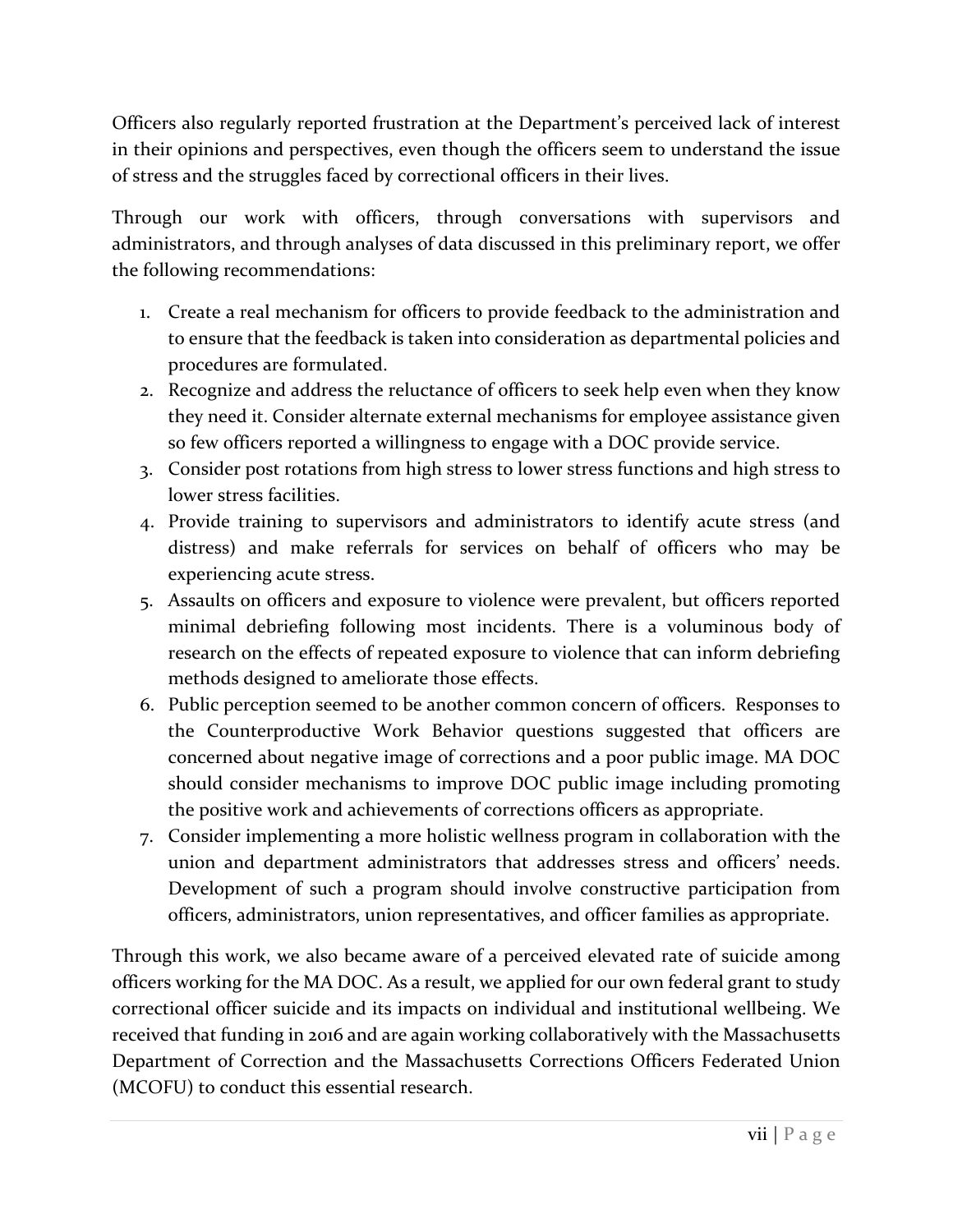# UNDERSTANDING CORRECTIONAL OFFICER STRESS\*

#### Preliminary Report on Findings from Data Collected from the

MASSACHUSETTS DEPARTMENT OF CORRECTION

#### <span id="page-11-0"></span>**PROJECT BACKGROUND & CONTEXT**

In September 2014 the National Institute of Justice funded a national study of correctional officer stress to be carried out with two state departments of corrections. The study, "*The Emotional and Behavioral Effects of Stress among Correctional Officers,*" was developed by Marie Griffin and John Hepburn of Arizona State University as a three-year (two-phase) project to test a series of hypotheses surrounding the effects of correctional officer stress on the individual and on the prison organization. Data collected in Phase One would both advance our knowledge and understanding of the impact of stress among correctional officers on the prison workplace of today and allow for the creation of a "stress index" that might prove useful to correctional agencies in search of a tool to identify officers suffering from chronic or acute elevated stress. That index (or tool) would then be validated in Phase Two.

During the Spring of 2015, principal investigator, Dr. Natasha Frost, met with then Commissioner Carol O'Brien of the Massachusetts Department of Correction and presented her with a research proposal aimed at understanding correctional officer stress. In July 2015, Dr. Natasha Frost and her research team from Northeastern University received notification from the Department of Correction approving the proposed study. Beginning in August 2015, the Northeastern research team worked with Dr. Rhiana Kohl, Executive Director of the Research and Planning Division of the MA DOC to discuss logistical aspects of conducting such a complex study. Dr. Kohl arranged for a series of preparatory meetings with the selected sites and with the divisions maintaining the necessary administrative data. Where possible, preliminary meetings at sites included union stewards from the Massachusetts Correction Officers Federated Union (MCOFU).

After a series of meetings with Dr. Rhiana Kohl, in December 2015, we officially launched the study on the emotional and behavioral effects of stress among correctional officers in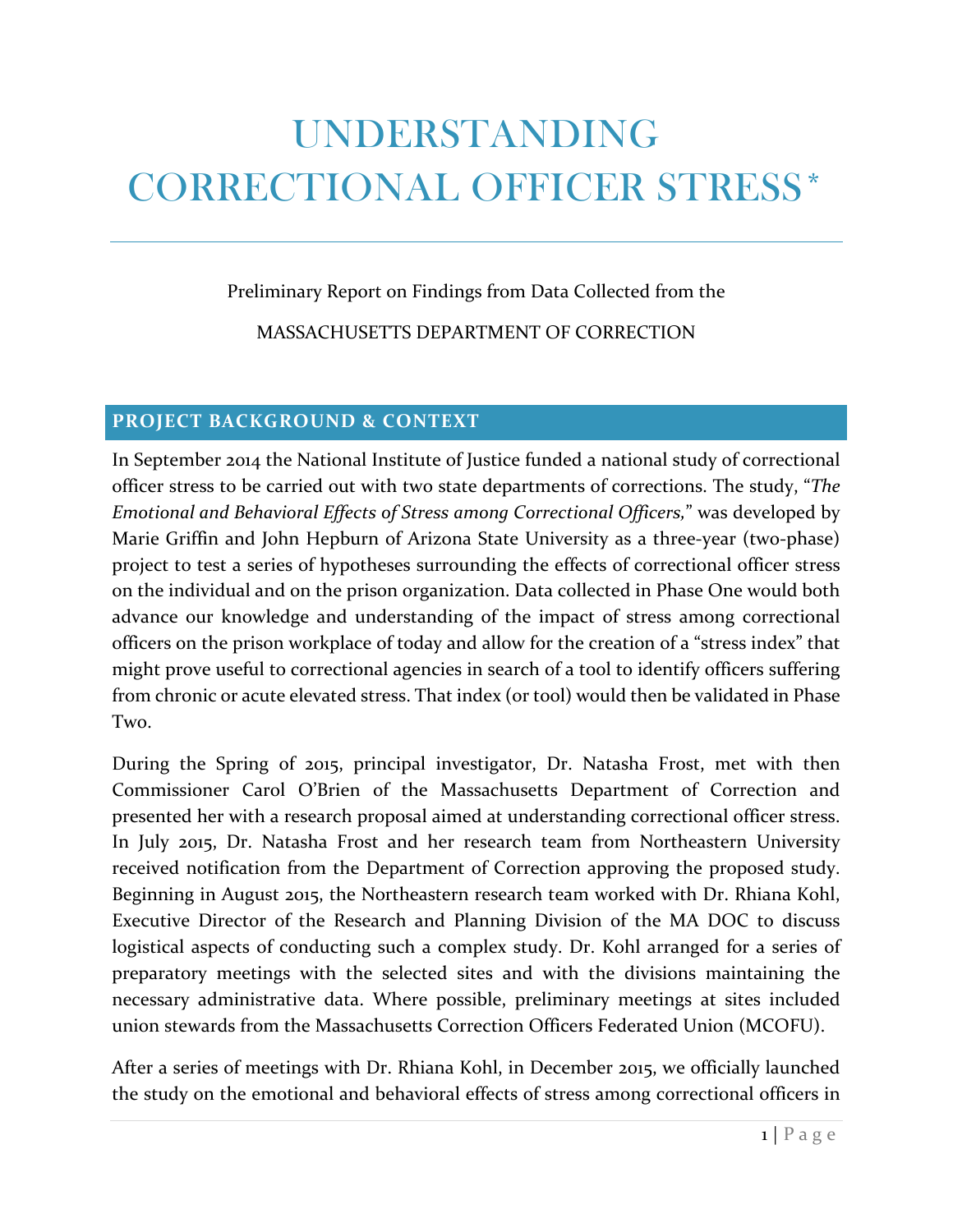collaboration with the Massachusetts Department of Correction (MA DOC) and the Massachusetts Corrections Officers Federated Union (MCOFU), led by Dr. Natasha Frost and her Northeastern University research team.

Phase One interviews were conducted across eight facilities in 2015 and 2016. Phase Two interviews were conducted across four facilities in 2016 and 2017. Presentations of key findings (contained in the executive summary) were given to the MA DOC commissioner and deputy commissioners, the MA DOC Executive Leadership Team (superintendents and other administrators) and to the executive board of the Massachusetts Correction Officers Federated Union (MCOFU).

## <span id="page-12-0"></span>**PURPOSE AND GOALS OF THE PROJECT**

Correctional environments are highly complex and the current literature suggest that the level of stress for correction officers working in these environments are generally higher than those reported by employees in other occupations. There have been several recent comprehensive reviews of the research on the effects of working in corrections on correctional officers. These reviews of literature on correctional officer wellness have documented an array of negative relational effects ranging from withdrawal and marital problems, to high divorce and disability rates; employment related effects including negative attitudes toward work and high rates of job dissatisfaction, absenteeism, burnout, and turnover; and health effects including hypertension, stress related cardiovascular disease, and elevated rates of suicide. This growing body of empirical evidence suggests that correction officers exposed to a variety of stressors that are associated with a number of debilitating effects on the wellbeing of the officer.

While research in correctional environments are expanding, significant gaps still remain, particularly related to the effects of officer stress on the well-being of the prison workplace and on officer job performance. Against this backdrop, this research study extends the current state of knowledge by addressing two other important empirical questions. The first question is how correctional officer stress levels affect the well-being of the prison organization, particularly related to task performance, organizational citizenship behaviors, and counterproductive work behaviors. The second question is whether research can identify the different individual level factors available from both the administrative and survey data that can be used to predict variation in stress among correction officers.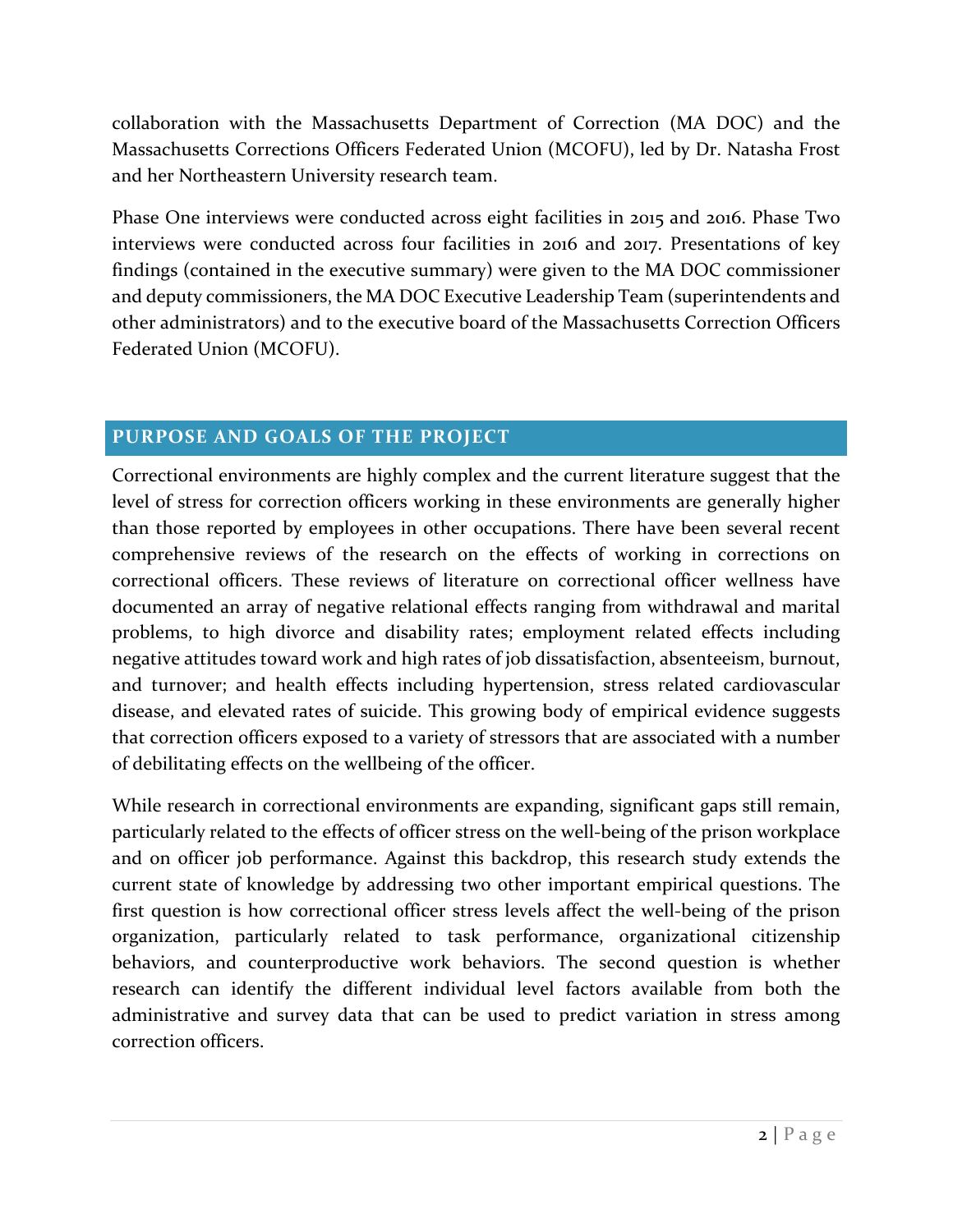### <span id="page-13-0"></span>**OVERVIEW OF METHODOLOGY**

Professor Natasha Frost served as the Principal Investigator for the project and Carlos Monteiro, served as the Project Director. Northeastern University doctoral, graduate and undergraduate students also provided research assistance.

The study was conducted in two phases, beginning in December 2015 and finishing in July 2017. In Phase One, the research team randomly selected 350 officers in the rank of CO I and CO II from eight department of correction facilities in the Commonwealth. The sampling criteria of correctional officers in the rank of I and II was purposeful in allowing a better understanding of stress through an examination of the individuals believed to deal with the breadth of correctional work. Upon selecting the sample, our research team collaborated with Dr. Kohl to arrange pre-launch meetings with key administrators and officers at each of the selected facilities. The meetings at each of the facilities offered the research team a chance to present the study overall and discuss logistics and contact points for conducting the day to day research. The meetings also offered the staff and officers a chance to get a transparent understanding of the research, ensuring that all involved staff were content with the study's overall process and objective. In arranging the meetings we specifically asked that officers of all rank, union stewards, and directors of security be in attendance as they were the individuals who could serve as representatives to the larger correctional staff. Our hopes were that meeting attendants could then help disseminate information about the study, in hopes of gaining greater participation.

Reviews of literature suggest that considerable difficulties exist in conducting correctional officer studies, particularly given the context of the research. It goes without saying that prisons offer numerous challenges for staff and officers, even so, the staff and officers of the MA DOC provided us with a significant advantage in conducting this research despite the added challenges of welcoming a research team in to their daily working environment.

Once identified in the random sample, each officer was approached during his/her shift at the prison and invited to participate in the study. Our research team discussed the project with each officer and allowed the officer time to review the information and the informed consent. In addition to conducting interviews, the second major objective in Phase One involved collection of personnel data on each of the participating officers. Following the interview, each participating officer was asked to consent to the research team reviewing data from his or her personnel file as well as administrative records kept by the Massachusetts Department of Correction. The objective of the personnel file reviews was to determine if the levels of stress and the effects of stress on the officers, as reported in the interview, were reflected in any way in the officer's work history.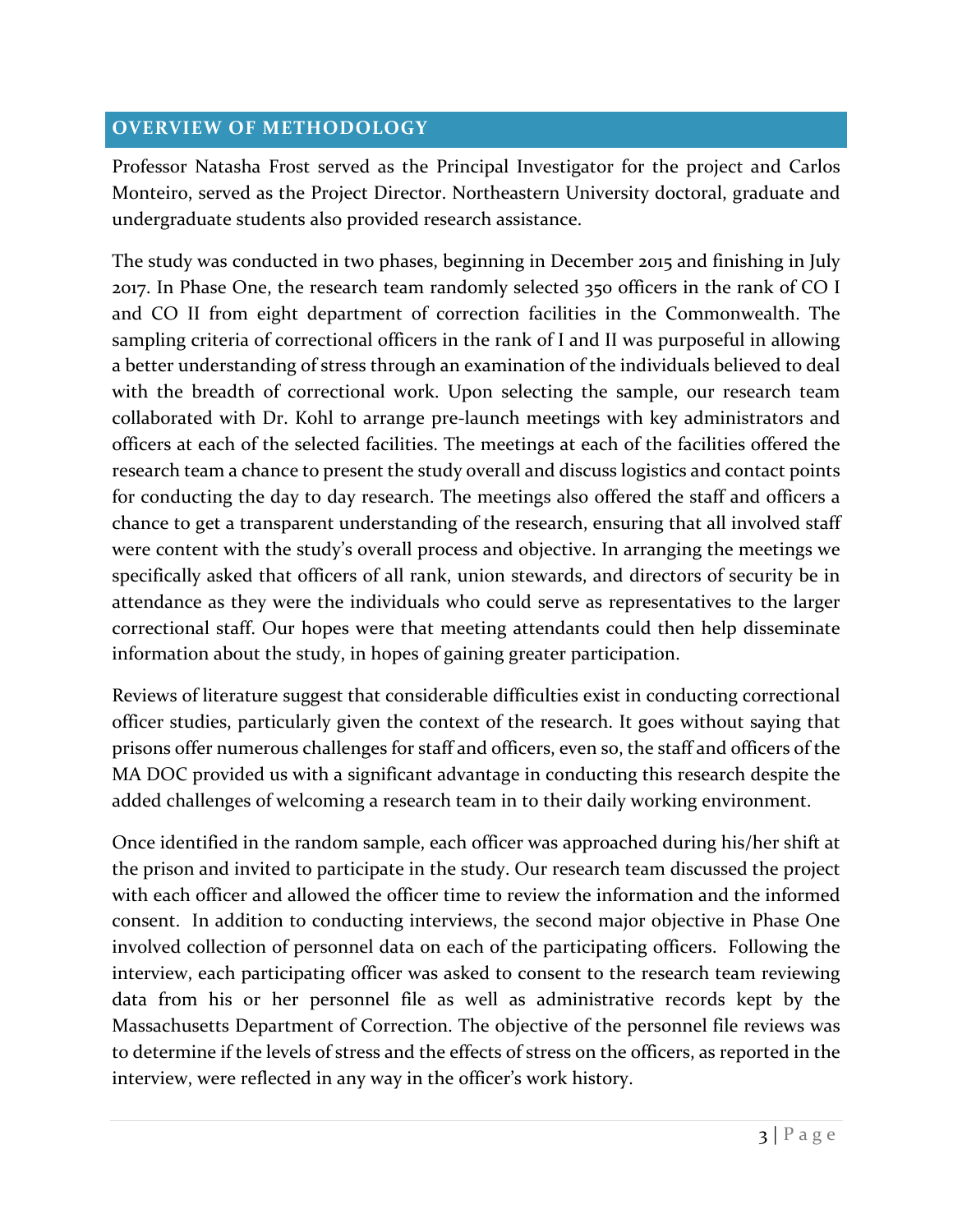The objective in this methodology was to allow for a comprehensive study that would develop a practical stress index for samples of correctional officers currently working in the Massachusetts Department of Correction; and identifying officers in need of assistance.

The Massachusetts Department of Correction agreed to participate as one of two sites because stress (and adequately responding to stress) among its correctional staff is a core concern. The Massachusetts Correction Officers Federated Union (MCOFU) also supported this research and encouraged participation. Indeed, in many instances, the support of the union stewards at the research sites was clearly integral to securing officer participation.

Stress is an issue for everyone and in every occupation, but research suggests that the unique work environment of correctional institutions is especially conducive to elevated stress among correctional officers. A growing body of research finds that correctional officers are exposed to a variety of job-related stressors; that stress levels are higher among correctional officers than other occupations; and, that stress can have serious personal, medical, behavioral, attitudinal, and emotional consequences for the officer. Results from the comprehensive stress study are documented in this preliminary report.

## <span id="page-14-0"></span>SITE SELECTION

Working with the Arizona State University team and the MA DOC, the principal investigators selected eight facilities of varying security levels across the department of correction in Massachusetts for Phase One. The selected facilities include: (1) Northeastern Correctional Center (minimum), (2) Bridgewater State Hospital (medium), (3) MCI Shirley (minimum/medium), (4) MCI Concord (medium), (5) MCI Norfolk (medium), (6) MCI Framingham (medium), (7) MCI Cedar Junction (maximum), and (8) Souza Baranowski Correctional Center (maximum).

The MA DOC provided a list of all officers in the rank of CO-I (officers) or CO-II (sergeants). A simple random sample of 350 correctional officers was selected from the list of all officers currently working at one of the eight correctional facilities.

## <span id="page-14-1"></span>FACILITIES

The Massachusetts Department of Correction (MA DOC) runs seventeen state correctional facilities, eleven of which are classified as medium or maximum-security facilities. Our research team selected eight of these facilities, including two minimum, two maximum, and three medium level security prisons. In addition to these traditional correctional facilities, the research team also included Bridgewater State Hospital as a site in Phase One.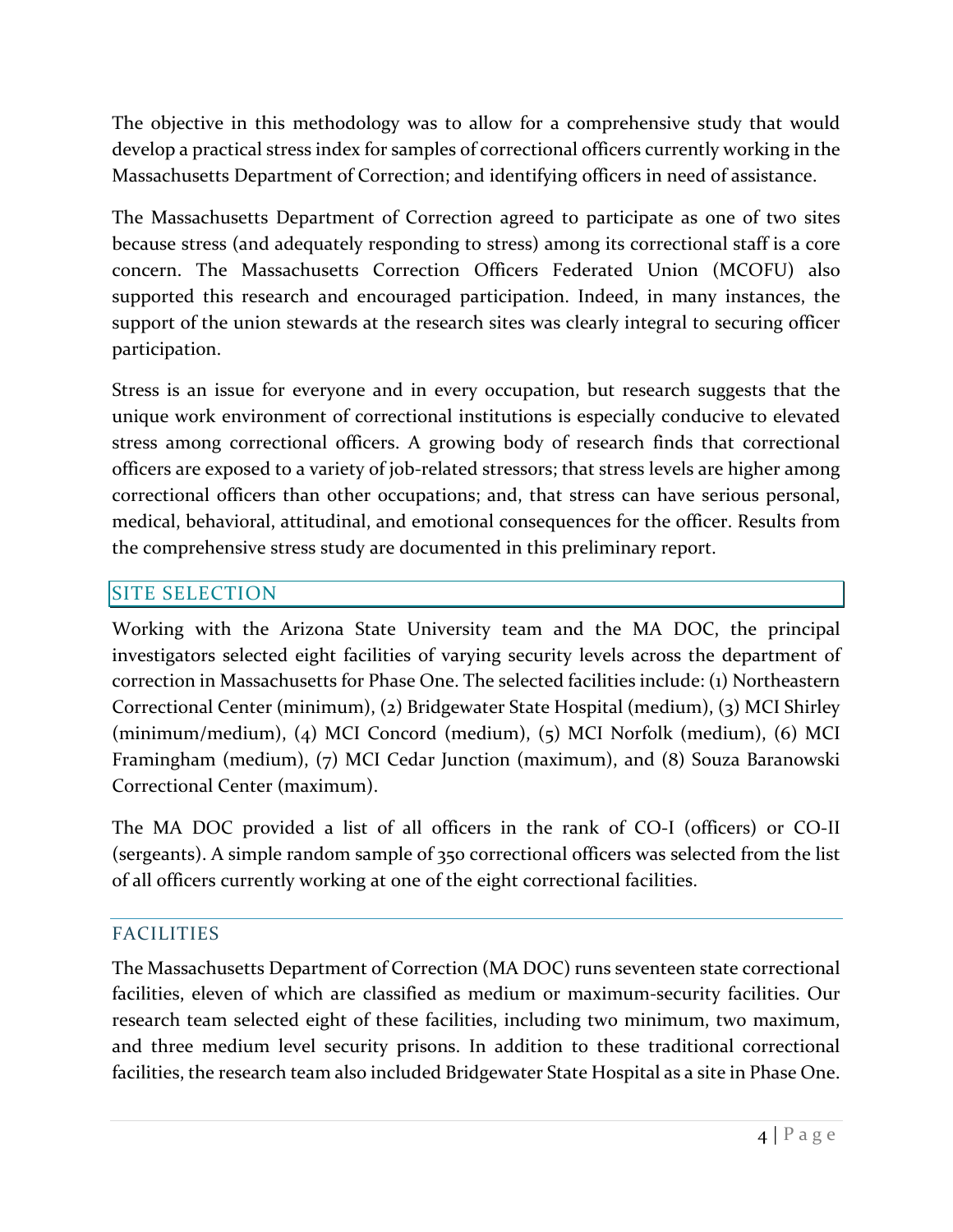#### MCI CONCORD AND NORTHEAST CORRECTIONAL CENTER

MCI-Concord (MCI-C) is a Medium Security facility with an operational capacity of 752. Northeastern Correctional Center (NECC) is a minimum-security facility whose 6 participants were added to Concord's participants for analysis. MCI-Concord and NECC were research sites in Phase One.

#### SOUZA BARANOWSKI CORRECTIONAL CENTER

Souza Baranowski Correctional Center (SBCC) is a maximum-security facility with an operational capacity of 1,410. SBCC was a research site in both Phase One and Phase Two.

#### **MCI SHIRLEY**

MCI-Shirley (MCI-S) is a minimum/medium-security facility with an operational capacity of 1,455. MCI-S was a research site in both Phase One and Phase Two.

#### BRIDGEWATER STATE HOSPITAL

Bridgewater State Hospital (BSH) is a medium security facility with an operational capacity of 372 inmates. Bridgewater State Hospital was a site in Phase One.

#### MCI NORFOLK

MCI-Norfolk (MCI-N) is medium security facility with an operational capacity of 1,474. MCI-Norfolk was a research site in both Phase One and Phase Two.

#### MCI CEDAR JUNCTION

MCI-Cedar Junction (MCI-CJ) is a maximum-security facility with an operational capacity of 646 inmates. MCI-Cedar Junction was a research site in both Phase One and Phase Two.

#### MCI FRAMINGHAM

MCI-Framingham (MCI-F) is a medium security facility with an operational capacity of 609 and is the only women's prison in the state. MCI-Framingham was a research site in Phase One.

#### <span id="page-15-0"></span>DATA AND METHODS

Phase one of the correctional officer stress project launched in December 2015 and ended in July 2016. The main objective in phase one was to interview at least 250 randomly selected officers working at one of the eight department of correction facilities. Once interviewed, officers were asked whether they were willing to allow the Northeastern University research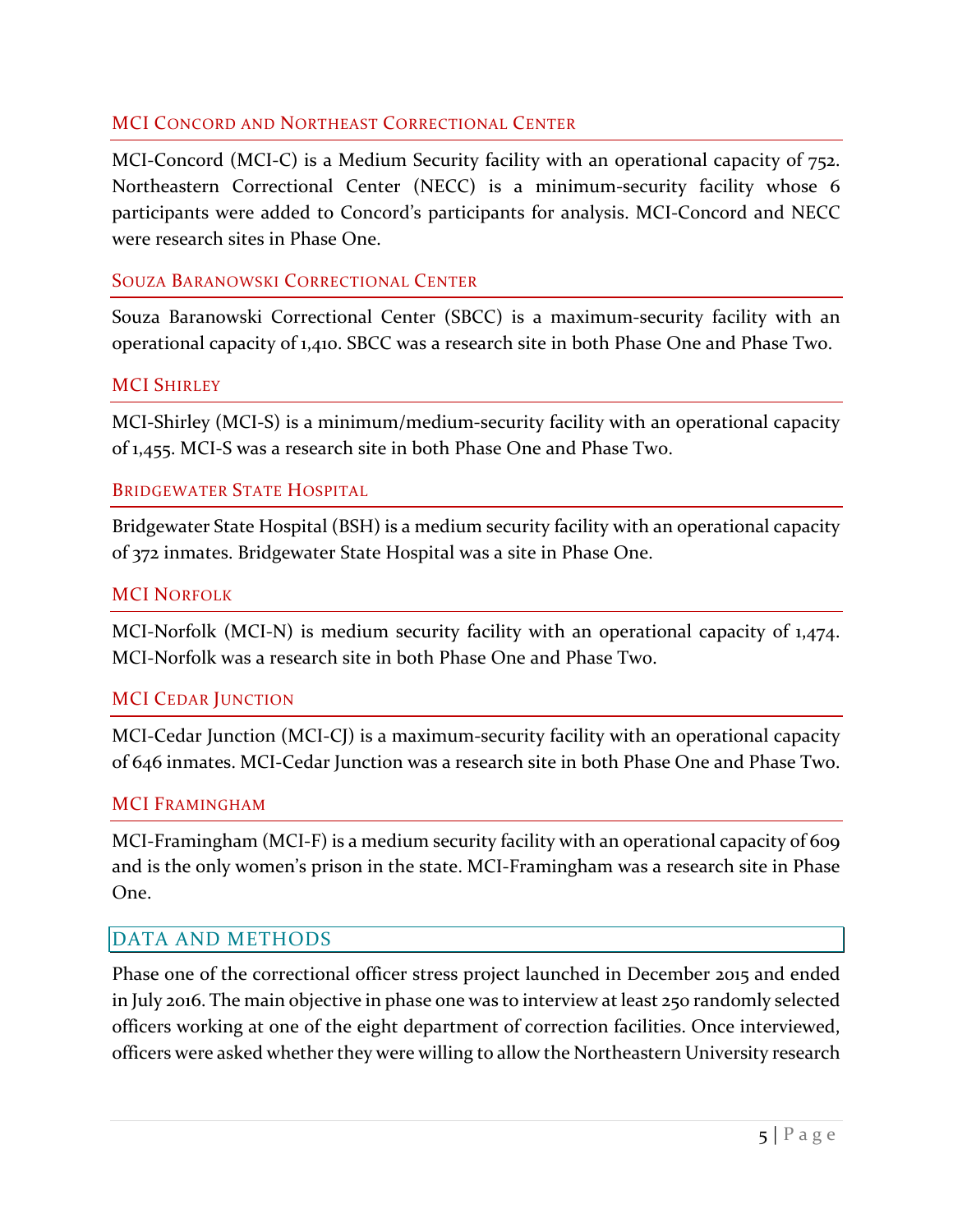team to access their personnel files for administrative data that might prove helpful in the development of a tool to identify acute stress.

The objective in phase two was to validate the "stress index" based on data collected during the first round of interviews (in phase one). However, analyses of phase one data (discussed in detail below) did not result in the development of an index. The change of strategy on the part of the Arizona State University principal investigators meant that we would no longer use the index as a guide in our sampling criteria for phase two. Instead, sample selection for Phase Two interviews focused on two common correlates of stress among correctional officers: security-level and tenure.

In phase two, our research team randomly selected 340 officers from four facilities based on security level and tenure (2 maximum and 2 medium security facilities). More specifically, the research team used the full list of correctional officers working at these four facilities as the population. From this population, officers selected in Phase One were removed, which then left a group of all the remaining officers, and were sorted into four groups based on security-level of their current facility and tenure with the MA DOC as follows:

- 1. Maximum security, long tenure (7 or more years of service)
- 2. Min/Med security, short tenure (less than 7 years of service)
- 3. Maximum security, short tenure (less than 7 years of service)
- 4. Min/Med security, long tenure (7 or more years of service)

Once the groups were created, 85 officers were randomly sampled from each of the four groups.

## <span id="page-16-0"></span>SAMPLE

Truly random samples are necessary to draw valid conclusions that are generalizable to the broader population of interest (here all correction officers with the rank of Officer or Sergeant). Table 1 below provides a demographic summary of the sample of officers selected in Phase One and the population from which that sample was drawn from, providing a clearer picture of the generalizability of the findings.

In Phase One, the total number of correctional officers with the rank of CO I and II working in one of the eight facilities selected was 2,371. The random sample of 350 officers described below is representative of the total population. Male officers, for example, account for 88 percent of the total number of correctional officers in those eight selected facilities and 88 percent of the officers in our final sample. White officers accounted for the majority of the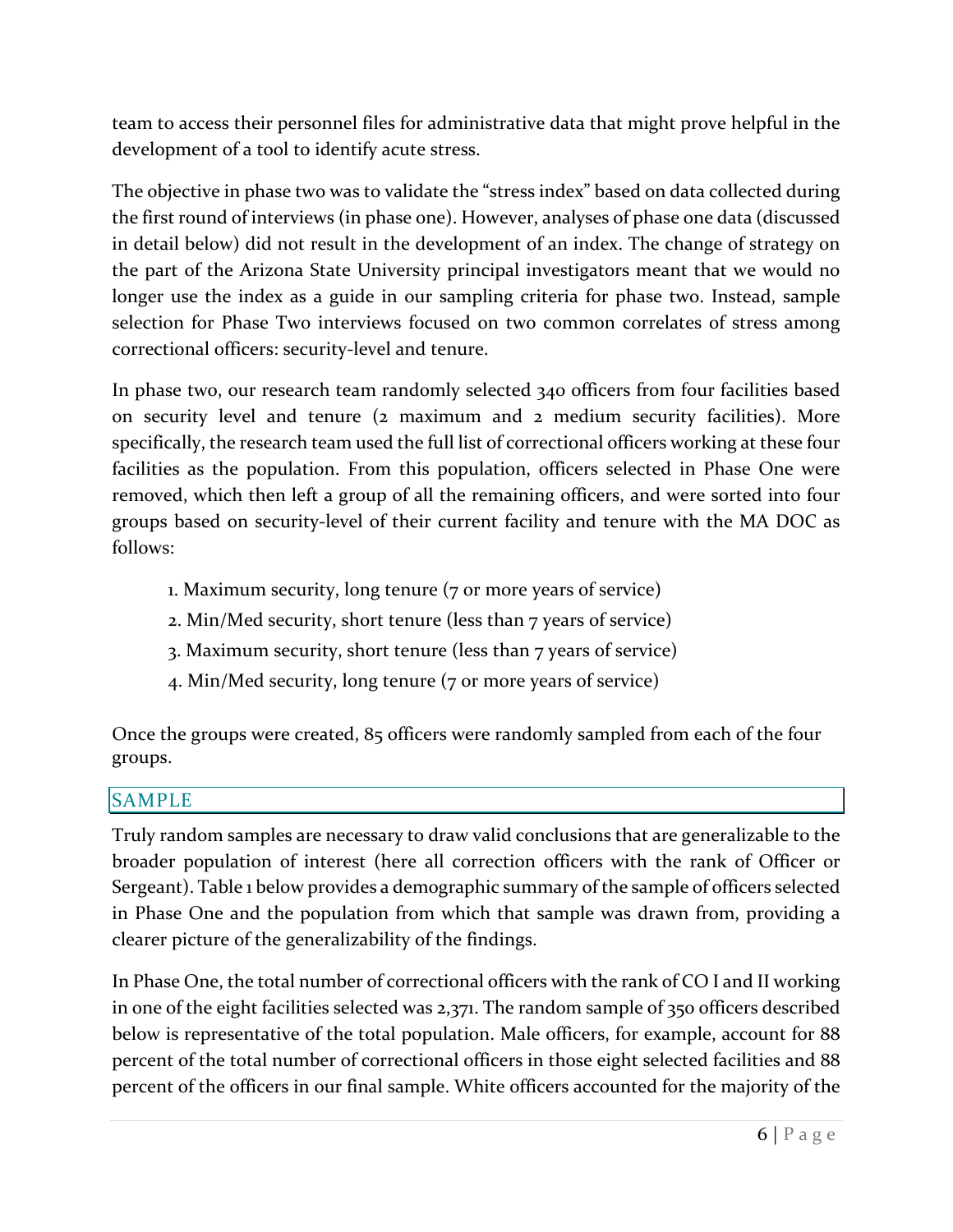officers  $(84%)$  in both the population in the final sample  $(83%)$ . The average age of correctional officers in both the population and the final sample was 38 and the average number of years on the job was also identical in both population and sample distributions. Lastly, correctional officer grade was also identical in both the population and final sample. Sergeants accounted for 17 percent of the population and final sample.

As should always be the case when employing random sampling, the characteristics of the selected sample of correctional officers almost exactly mirrors those of the population from which they derive.

The table below emphasizes the similarities between the population and selected sample on gender, race, age, CO grade, and years on the job (tenure). Although the interview was voluntary and officers were free to refuse participation, approximately 74% of the selected sample ultimately participated in the study. Even accounting for the 91 individuals who elected not to participate in interviews, the participating officers are quite similar demographically to the total population of officers and sergeants working at one of these eight facilities.

|                               |               | Population |              | <b>Selected Sample</b> | Participants |                |  |
|-------------------------------|---------------|------------|--------------|------------------------|--------------|----------------|--|
|                               | $\frac{0}{0}$ | N          | $\%$         | $\mathbf{n}$           | $\%$         | $\mathbf n$    |  |
| <b>Gender</b>                 |               |            |              |                        |              |                |  |
| Male                          | 88%           | 2076       | 88%          | 308                    | 85%          | 221            |  |
| Female                        | $12\%$        | 295        | $12\%$       | 42                     | 15%          | 38             |  |
| Race/ethnicity                |               |            |              |                        |              |                |  |
| White                         | 84%           | 1996       | 83%          | 291                    | 82%          | 211            |  |
| <b>Black/African American</b> | $7\%$         | 166        | 8%           | 29                     | $10\%$       | 25             |  |
| Hispanic                      | $7\%$         | 165        | $7\%$        | 24                     | $7\%$        | 18             |  |
| Asian/Other Pacific Islander  | $2\%$         | 35         | $1\%$        | 5                      | $2\%$        | $\overline{4}$ |  |
| <b>Native American</b>        | $o\%$         | 5          | $o\%$        | $\Omega$               | $o\%$        | $\mathbf{I}$   |  |
| <b>CO</b> grade               |               |            |              |                        |              |                |  |
| CO <sub>I</sub>               | 83%           | 1965       | 83%          | 290                    | 85%          | 221            |  |
| CO <sub>II</sub>              | $17\%$        | 406        | $17\%$       | 60                     | 15%          | 40             |  |
|                               |               |            |              |                        |              |                |  |
|                               | Mean          | Median     | Mean         | Median                 | Mean         | Median         |  |
| Age                           | 38.3          | 37         | 38.2         | 37                     | 38.2         | 37             |  |
| <b>Years on job</b>           | $\mathbf{1}$  | 8          | $\mathbf{1}$ | 8                      | 9.8          | $\overline{7}$ |  |
|                               |               |            |              |                        |              |                |  |

#### **TABLE 1. PHASE ONE POPULATION, SAMPLE, & PARTICIPANT CHARACTERISTICS (2016)**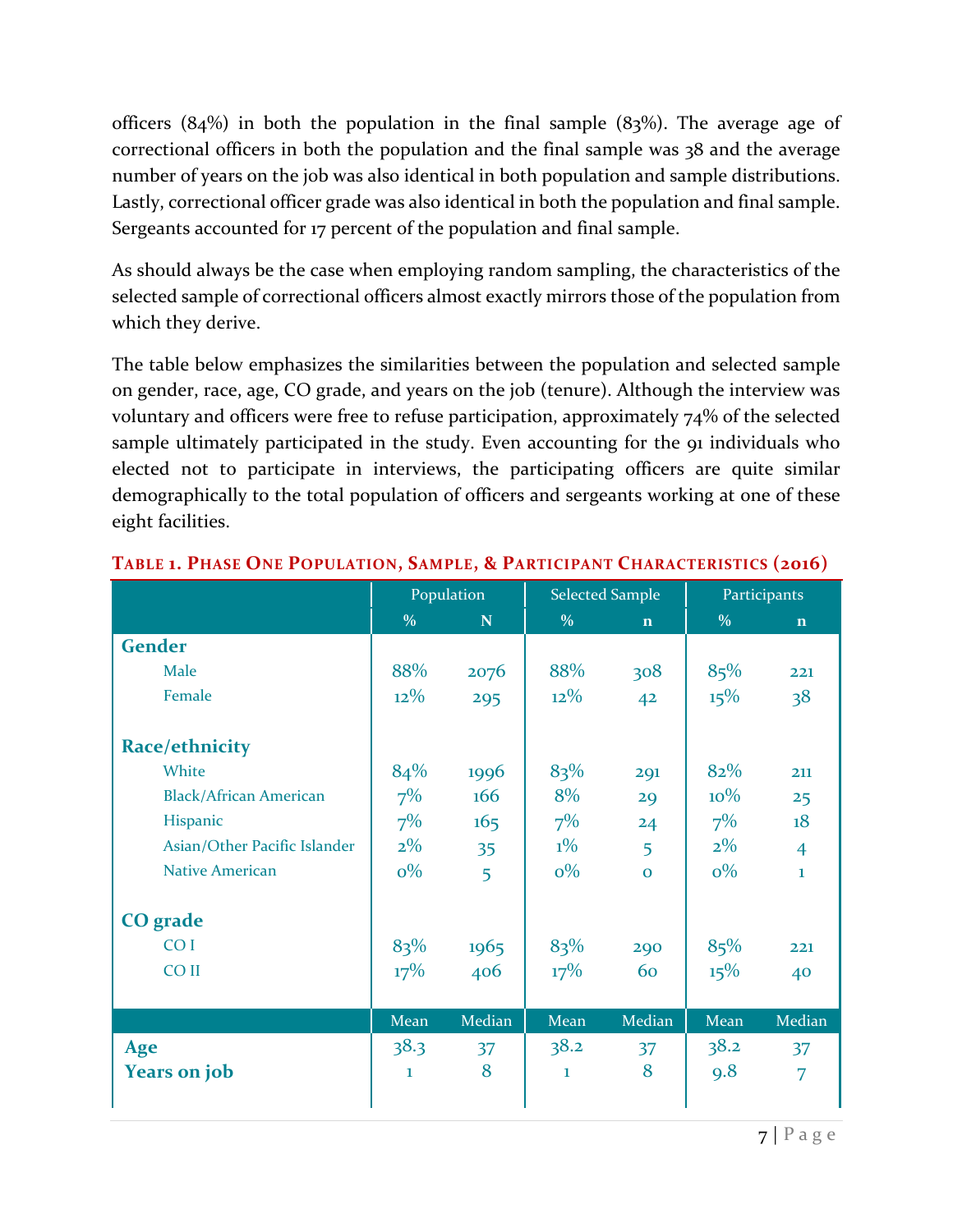| Total                                                                               | 2371 | 350 | 250 |
|-------------------------------------------------------------------------------------|------|-----|-----|
| Phase Two included a random sample of 340 officers selected from two medium and two |      |     |     |

maximum security facilities. In Phase Two, the total number of correctional officers with the rank of CO I and II working at one of these four facilities was 1,199. Table 2 below provides a similar demographic summary of the population of officers and the sample of officers selected in Phase Two.

|                                 |               | Population     |               | <b>Selected Sample</b> | Participants  |                |  |
|---------------------------------|---------------|----------------|---------------|------------------------|---------------|----------------|--|
|                                 | $\frac{0}{0}$ | $\mathbf N$    | $\frac{0}{0}$ | $\mathbf n$            | $\frac{0}{0}$ | $\mathbf n$    |  |
| <b>Gender</b>                   |               |                |               |                        |               |                |  |
| Male                            | 91%           | 1093           | $90\%$        | 316                    | 91%           | 226            |  |
| Female                          | $9\%$         | 106            | $10\%$        | 34                     | $9\%$         | 23             |  |
| Race/ethnicity                  |               |                |               |                        |               |                |  |
| White                           | 85%           | 1021           | 83%           | 289                    | 85%           | 211            |  |
| <b>Black/African American</b>   | $6\%$         | 7 <sup>2</sup> | 8%            | 27                     | $6\%$         | 16             |  |
| Hispanic                        | $7\%$         | 83             | 8%            | 29                     | $7\%$         | 18             |  |
| Asian/Other Pacific Islander    | $1\%$         | 17             | $1\%$         | $\overline{4}$         | $1\%$         | $\overline{3}$ |  |
| American Indian/ Alaskan Native | $o\%$         | 5              | $0\%$         | $\mathbf{1}$           | $0\%$         | $\mathbf{1}$   |  |
| CO grade                        |               |                |               |                        |               |                |  |
| CO <sub>I</sub>                 | 85%           | 1025           | 87%           | 304                    | 85%           | 211            |  |
| CO <sub>II</sub>                | 15%           | 174            | $13\%$        | 46                     | $15\%$        | 38             |  |
|                                 | Mean          | Median         | Mean          | Median                 | Mean          | Median         |  |
| Age                             | 38.2          | 36             | 38.3          | 36                     | 38.5          | 37             |  |
| <b>Years on job</b>             | 10.4          | 9              | 8.49          | $\overline{7}$         | 8.7           | $\overline{7}$ |  |
| <b>Total</b>                    |               | 1199           |               | 340                    |               | 249            |  |

#### **TABLE 2. PHASE TWO POPULATION, SAMPLE, & PARTICIPANT CHARACTERISTICS (2017)**

Table 2 demonstrates that the random sample of 340 officers is representative of the total population. Male officers, for example, account for 91 percent of the total number of correctional officers in those four selected facilities and 90 percent of the officers in our final sample. White officers accounted for the majority of the officers (85%) in the population and roughly 83 percent in the final sample. The average age of correctional officers in both the population and the final sample was 38; and the average number of years on the job was ten years for officers in the overall population and eight and half years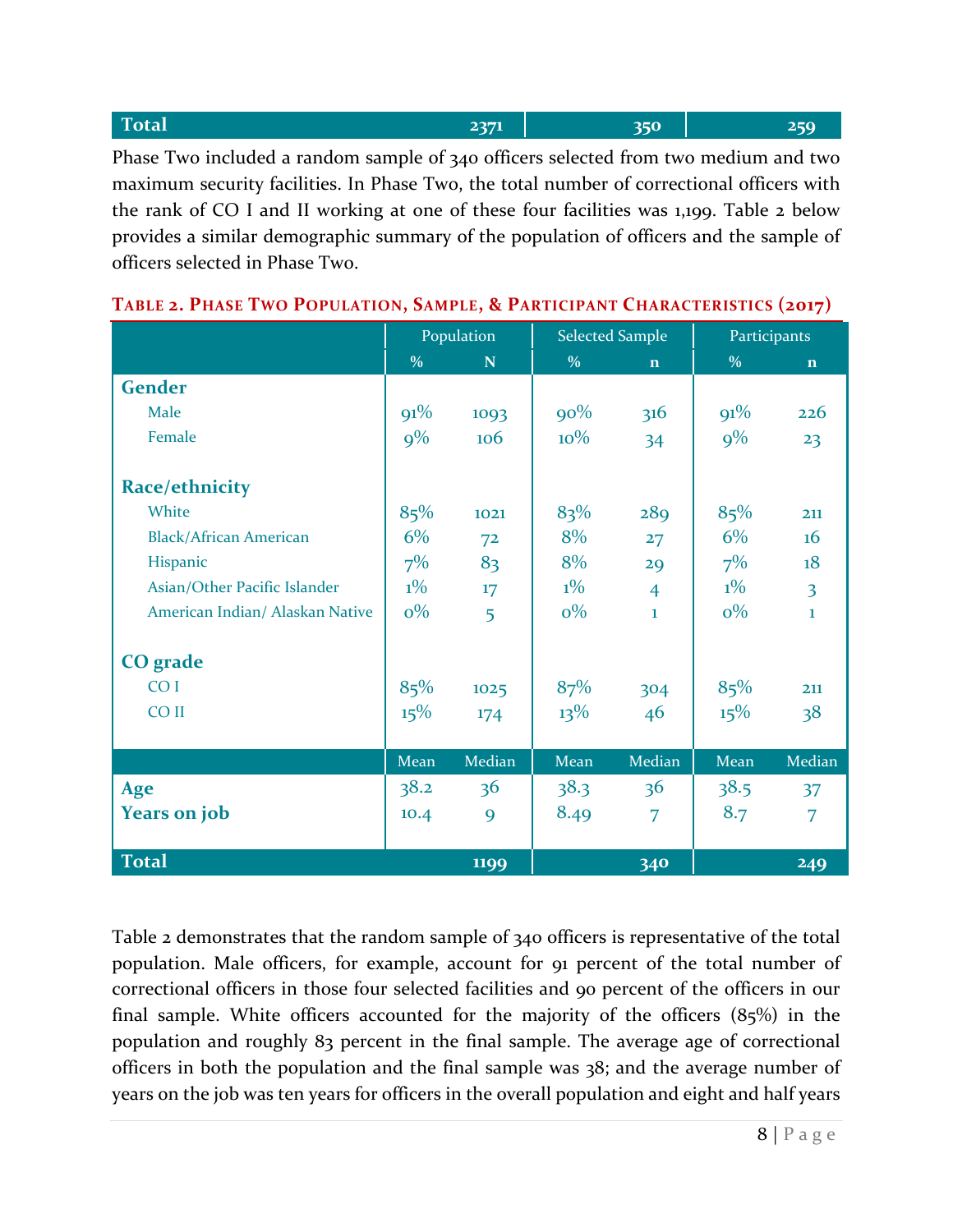for officers in the final selected sample. As for correctional officer grade, 85 percent of the officers in the population held the rank of CO-I, as did 87 percent of the officers in our final sample. The table demonstrates that the sample was quite representative of the entire population of officers currently working at the four selected facilities.

In Phase Two, a total of 340 officers were sampled, however, the research team only made contact with 330 officers (we stopped interviewing at SBCC following the suicide of Aaron Hernandez and never made contact with the ten officers who remained on our list).

Table 3 below provides a breakdown of participation figures in order of facilities with the highest percentage of completed interviews. In Phase One, 72 out of the 331 officers contacted refused to participate. Our research team completed interviews with 259 out of the 331 eligible correction officers, for a final participation rate of 78 percent. In addition to completed interviews, the research team also sought permission to access the administrative records of each participant who agreed to be interviewed. Of the 259 officers who completed interviews in Phase One, 237 (or 92%) agreed to have the research team review their personnel and employment data. Participation in Phase Two was comparable. In Phase Two there was a final sample of 340 correction officers spread across four facilities (MCI-CJ, MCI-Norfolk, MCI-Shirley, and SBCC). Of the 340 officers selected, 330 were contacted, and a total of 249 officers completed interviews (75%).

Attrition is attributable to refusal rates or to unavailability of officers for reasons including staffing, vacation time, military deployment, maternity leave, and industrial accidents. These final participation rates are impressive for a study of this size and complexity.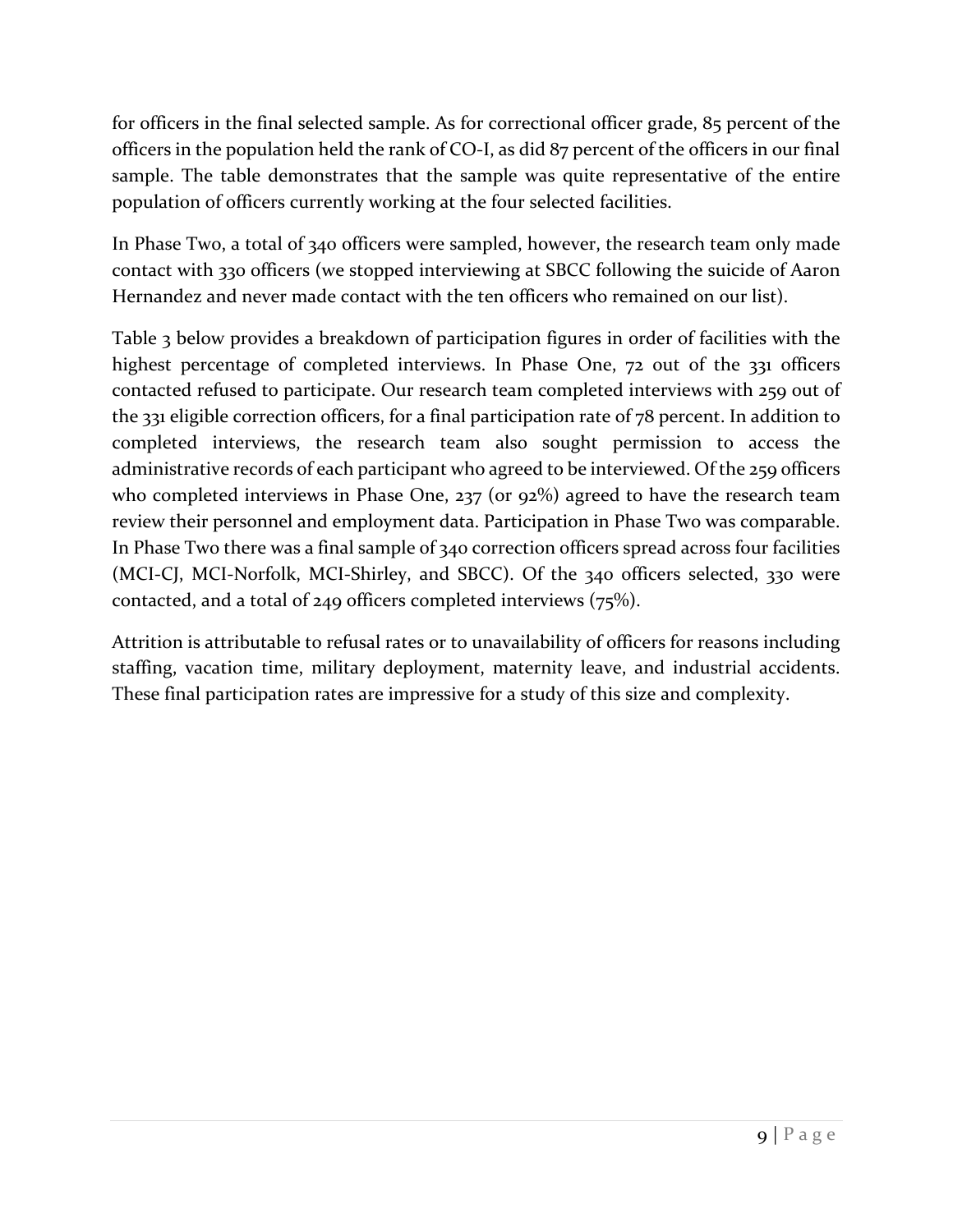# **TABLE 3. FINAL PARTICIPATION RATES**

### **PHASE ONE**

| Facility      | Sample Size | Contacted | <b>Refused Interviews</b> |       | <b>Completed Interviews</b> |      | <b>Administrative Data</b> |     |  |
|---------------|-------------|-----------|---------------------------|-------|-----------------------------|------|----------------------------|-----|--|
| <b>MCI-CJ</b> | 66          | 59        | 21                        | 36%   | 38                          | 64%  | 37                         | 97% |  |
| <b>SBCC</b>   | 63          | 63        | $\overline{7}$            | 11%   | 56                          | 89%  | 52                         | 93% |  |
| <b>MCI-N</b>  | 57          | 53        | 9                         | 17%   | 44                          | 83%  | 42                         | 95% |  |
| MCI-C         | 53          | 51        | 18                        | 35%   | 33                          | 65%  | 27                         | 82% |  |
| <b>MCI-F</b>  | 44          | 42        | $\overline{3}$            | 7%    | 39                          | 93%  | 35                         | 90% |  |
| MCI-S         | 37          | 37        | 7                         | 19%   | 30                          | 81%  | 28                         | 93% |  |
| <b>BSH</b>    | 24          | 20        | 7                         | 35%   | 13                          | 65%  | 11                         | 85% |  |
| <b>NECC</b>   | 6           | 6         | $\overline{O}$            | $0\%$ | 6                           | 100% | 5                          | 83% |  |
| Total         | 350         | 331       | 72                        | 22%   | 259                         | 78%  | 237                        | 92% |  |

#### **PHASE TWO**

| Facility    | Sample Size | <b>Contacted</b> | <b>Refused Interviews</b> |     |     | <b>Completed Interviews</b> |
|-------------|-------------|------------------|---------------------------|-----|-----|-----------------------------|
| MCI-S       |             |                  | 30                        | 42% | 41  | 58%                         |
| MCI-N       | 80          | 80               | 18                        | 23% | 62  | 78%                         |
| <b>SBCC</b> | 99          | 89               |                           | 4%  | 85  | 96%                         |
| MCI-CJ      | 90          | 90               | 29                        | 32% | 61  | 68%                         |
| Total       | 340         | 330              | 81                        | 25% | 249 | 75%                         |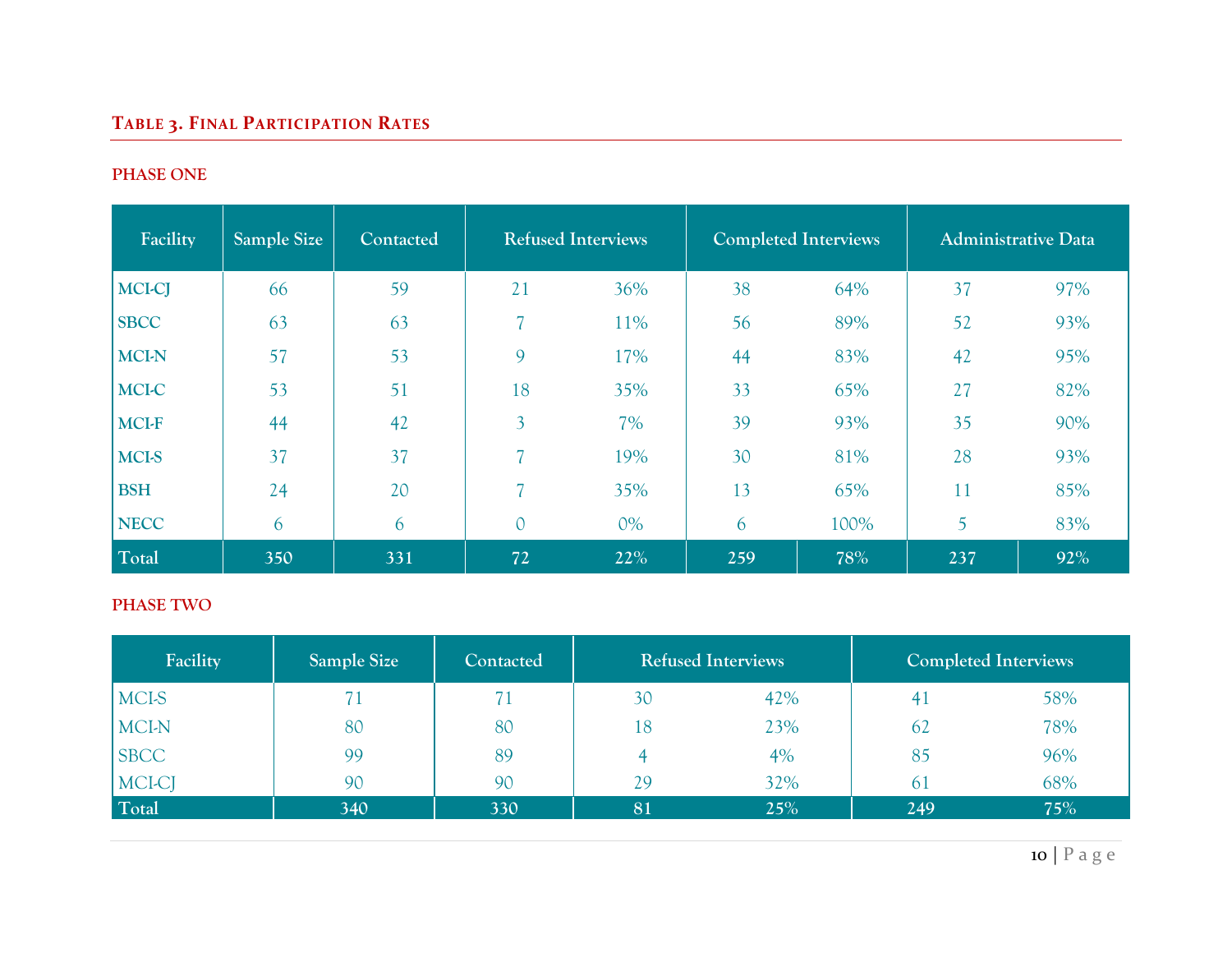## <span id="page-21-0"></span>ANALYTICAL APPROACH

The data collected in this research was coded and examined for errors. In this preliminary report, we present these data using a stepwise analytical approach that includes descriptive, univariate, bivariate, and inferential statistical analyses. The stepwise approach allows for logical interpretation of findings. The first step in this approach was to provide descriptive information, also known as univariate statistics, which describe the center, distribution, and scope of the data collected. For example, univariate statistics provide information on the mean, mode, and median age of all the officers in the sample. Univariate statistics also lends itself well to graphical illustrations (such as histograms and charts) that offer a clearer interpretation. While univariate statistics do not examine relationships, they can provide information on important data elements such as frequency, variation, and distribution.

The second analytical step was to conduct bivariate analyses to examine associations between two or more of the variables in the dataset. One common bivariate analysis, known as a correlation, looks at the strength of the relationship between two or more variables. For example, one of the current study's objective was to closely examine the association between security level and stress, with hopes of identifying the strength of the relationship between officers working in high security facilities and their stress levels.

In addition to the correlation statistic, the study also used hypotheses testing to investigate whether differences between groups/variables are significant enough to indicate the presence of a meaningful relationship. For example, these analyses investigated whether the differences in stress levels between male and female officers working in high security facilities are due to chance or highlight some other explanation. The hypotheses tests used in this study include chi-square tests, t-tests, and ANOVAs.

Lastly, multiple regression analysis was used to assess the relationship between key independent variables on individual and organizational levels of stress.

## <span id="page-21-1"></span>**PHASE ONE AND PHASE TWO COHORTS**

The following sections provide an overview of Phase One and Phase Two sample: including demographic, tenure, military background, and rank. Data used in these analyses were provided by the Personnel Office and the Research and Planning Division of the Massachusetts Department of Correction (MA DOC).

In Phase One, the data related to the interview process were obtained from a sample of 259 participants. Phase One also included an additional component obtained from the employee personnel files of 237 participants who gave consent to have their records reviewed by the research team. All (259) participants were required to provide consent to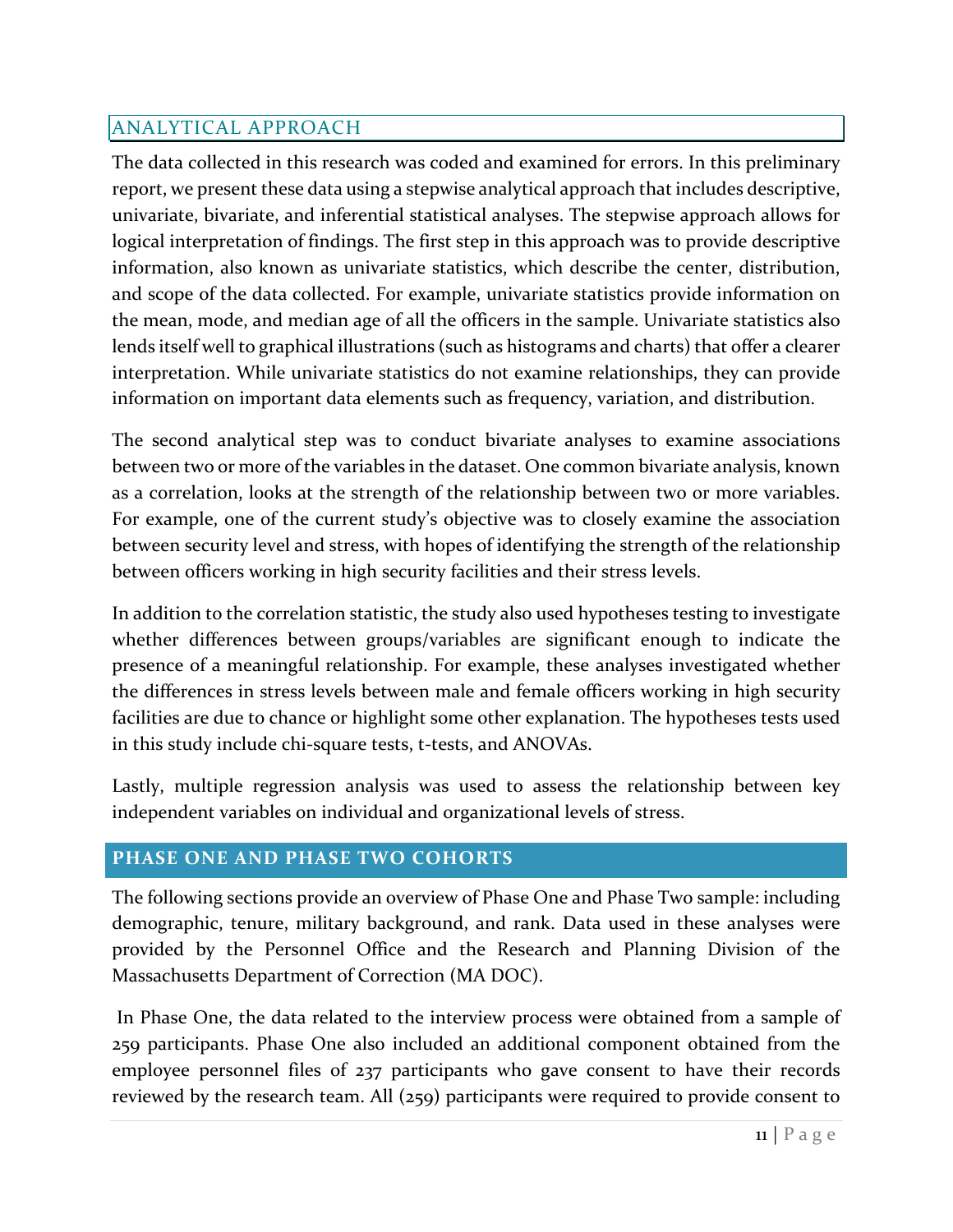the interview and survey portion of the research. At the end of the interview, participants were then presented with a second consent form that strictly focused on the request for access to officers' administrative data. Officers were asked for permission to access administrative data that the Department of Correction routinely collected, through its personnel office and through the administrative offices at the prisons. The data collected included the following: age, gender, tenure, years in rank, some personnel data including sick and personal leave time taken in the past year, voluntary/involuntary overtime, and any awards or recognitions received as well as performance evaluations. We also recorded data related to any injuries officers may have suffered on the job, any incidents they may have witnessed or have been involved in while working (including incidents that may have resulted in complaints), and any documented prior contact with law enforcement. We requested access to these data to assess whether excessive stress on the job may have negative impacts on many aspects of a correctional officer's life, which could be used for constructing an index that might allow for early identification of high levels of stress among correctional officers.

## <span id="page-22-0"></span>DEMOGRAPHICS

#### <span id="page-22-1"></span>RACE AND ETHNICITY

White officers make up the largest percentage of officers within the final samples of both Phases One and Two (82% and 85%, respectively). Black (10% and 6%) and Hispanic ( $7\%$ and 7%) officers accounted for a small percentage of the sample, however, this was expected given that Black and Hispanic officers are also underrepresented in the overall population of officers at the department, with white officers accounting for roughly 85 percent of all officers at the department during both Phase One (2016) and Phase Two (2017). Very few officers identified as another race/ethnicity, such as Asian or American Indian (less than 3% in both phases).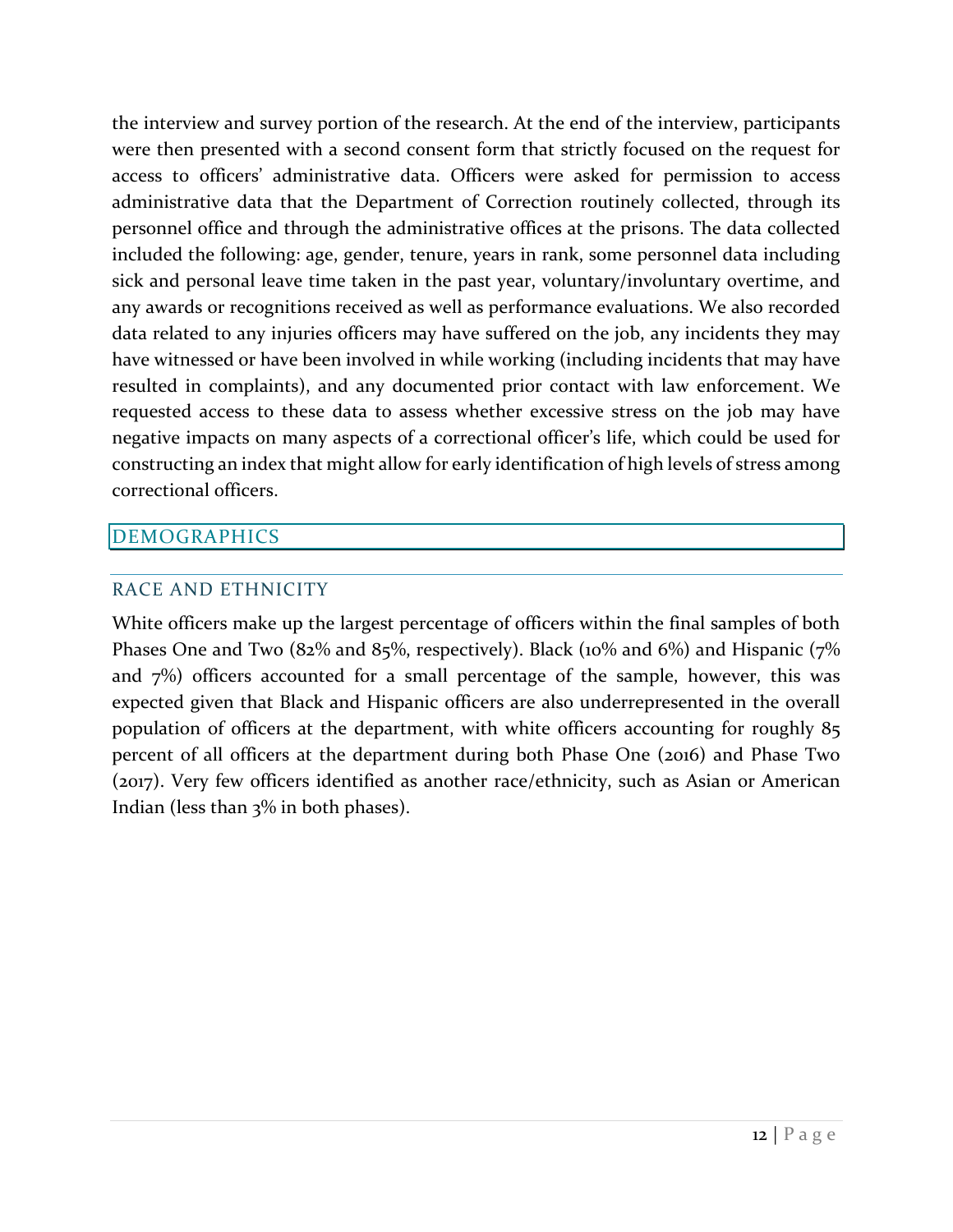# **TABLE 4. RACE/ETHNICITY BY OF PARTICIPATING OFFICERS BY FACILITY**

|               |       | <b>Phase One</b> |                |        |                |       |                |       |                          |        | Phase Two      |     |                |     |                |       |  |
|---------------|-------|------------------|----------------|--------|----------------|-------|----------------|-------|--------------------------|--------|----------------|-----|----------------|-----|----------------|-------|--|
| Facility      | White |                  | <b>Black</b>   |        | Hispanic       |       | Other          |       | White                    |        | <b>Black</b>   |     | Hispanic       |     | Other          |       |  |
| MCI-C /NECC   | 30    | 77%              | $\overline{3}$ | 8%     | $\overline{4}$ | 10%   | $\overline{2}$ | 5%    |                          |        |                |     |                |     |                |       |  |
| <b>BSH</b>    | 10    | 77%              | $\overline{2}$ | 15%    | 1              | 8%    | $\mathbf{0}$   | $0\%$ | $\overline{\phantom{0}}$ |        |                |     |                |     |                |       |  |
| MCI-F         | 30    | 77%              | 5              | 13%    | $\overline{4}$ | 10%   | $\mathbf{0}$   | $0\%$ |                          |        |                |     |                |     |                |       |  |
| <b>MCI-S</b>  | 26    | 87%              | $\mathbf{1}$   | 3%     | $\overline{3}$ | 10%   | $\mathbf{0}$   | $0\%$ | 48                       | 79%    | $\overline{3}$ | 5%  | $\overline{7}$ | 12% | $\overline{3}$ | 5%    |  |
| MCI-N         | 34    | 77%              | 6              | 14%    | $\overline{2}$ | 5%    | $\overline{2}$ | 5%    | 53                       | 86%    | 5              | 8%  | $\overline{4}$ | 7%  | $\mathbf{0}$   | $0\%$ |  |
| <b>MCI-CJ</b> | 35    | 92%              | $\overline{2}$ | 5%     | 1              | 3%    | $\mathbf{0}$   | $0\%$ | 34                       | 83%    | 5              | 12% | $\mathbf{1}$   | 2%  |                | 2%    |  |
| <b>SBCC</b>   | 46    | 82%              | 6              | 11%    | $\overline{4}$ | 7%    | $\mathbf{0}$   | $0\%$ | 76                       | 89%    | $\overline{3}$ | 4%  | 6              | 7%  | $\mathbf 0$    | $0\%$ |  |
| Total         | 211   | $81\%$           | 25             | $10\%$ | 211            | $8\%$ | $\overline{4}$ | $1\%$ | 211                      | $84\%$ | 16             | 7%  | 18             | 7%  | $\overline{4}$ | $2\%$ |  |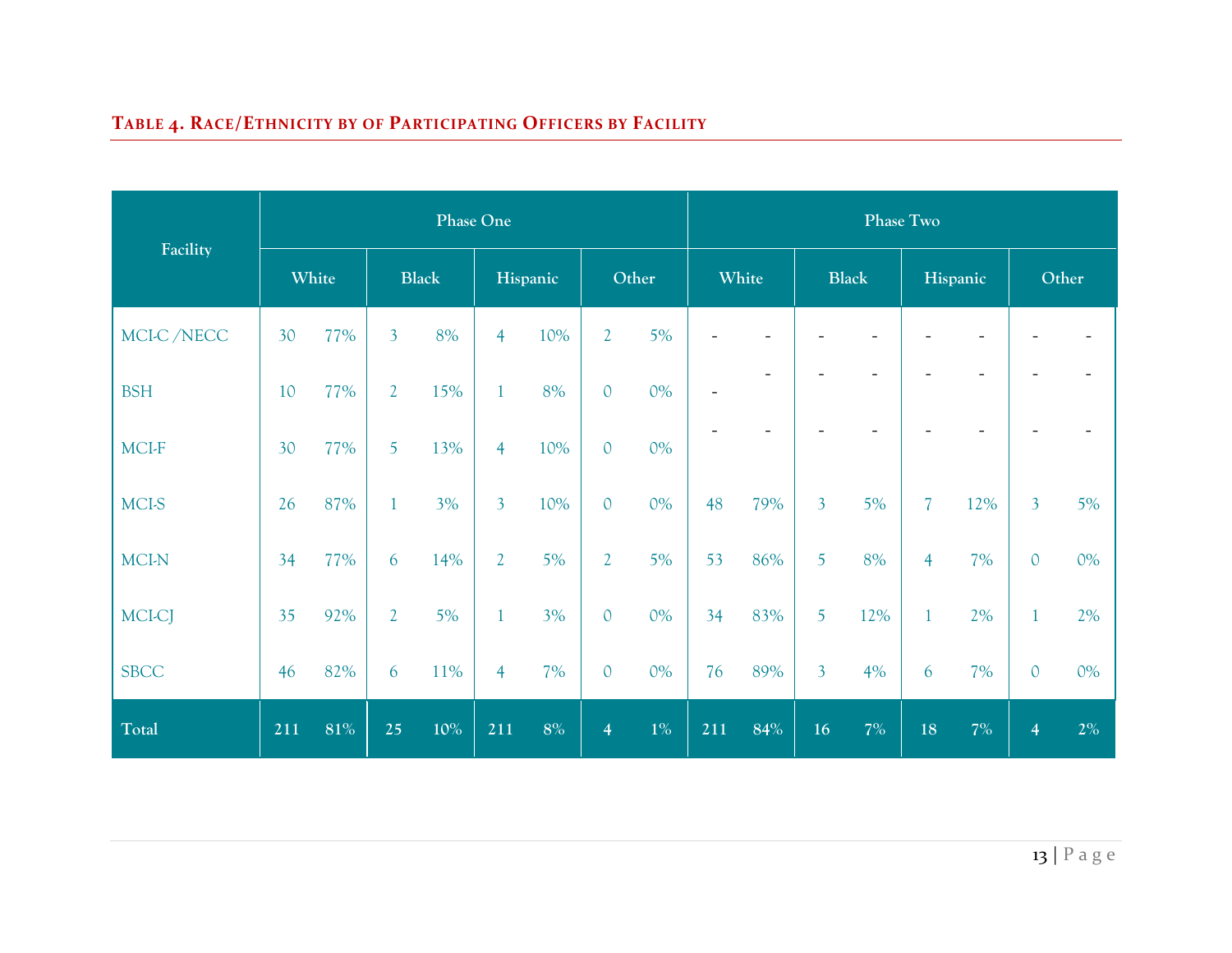#### <span id="page-24-0"></span>GENDER

As anticipated, the majority of participating officers within both Phase One and Two were male. Women were better represented within Phase One (15%) mainly due to the inclusion of MCI-Framingham, where almost half of the sampled officers were female (49%). As preliminary analyses did not warrant the inclusion of MCI-Framingham within Phase Two, the percentage of female officers dropped to approximately nine percent. The percentage of female officers in our sample was expected given that female correction officers made up approximately 10 percent of all officers across the department.



|              |     | <b>Phase One</b> |                |          | <b>Phase Two</b> |      |                |                              |  |  |
|--------------|-----|------------------|----------------|----------|------------------|------|----------------|------------------------------|--|--|
| Facility     |     | Male             |                | Female   |                  | Male | Female         |                              |  |  |
| MCI-C /NECC  | 35  | 90%              | $\overline{4}$ | 10%      |                  |      |                |                              |  |  |
| <b>BSH</b>   | 11  | 85%              | $\overline{2}$ | 15%      |                  |      |                |                              |  |  |
| <b>MCI-F</b> | 20  | 51%              | 19             | 49%      |                  |      |                | $\qquad \qquad \blacksquare$ |  |  |
| <b>MCI-S</b> | 26  | 87%              | $\overline{4}$ | 13%      | 56               | 92%  | 5              | 8%                           |  |  |
| <b>MCI-N</b> | 43  | 98%              | 1              | 2%       | 56               | 90%  | 6              | 10%                          |  |  |
| MCI-CJ       | 36  | 95%              | $\overline{2}$ | 5%       | 37               | 90%  | $\overline{4}$ | 10%                          |  |  |
| <b>SBCC</b>  | 50  | 89%              |                | 11%<br>6 |                  | 91%  | 8              | 9%                           |  |  |
| Total        | 221 | 85%              | 38             | 15%      | 226              | 91%  | 23             | 9%                           |  |  |

## **TABLE 5. GENDER OF PARTICIPANTS BY FACILITY**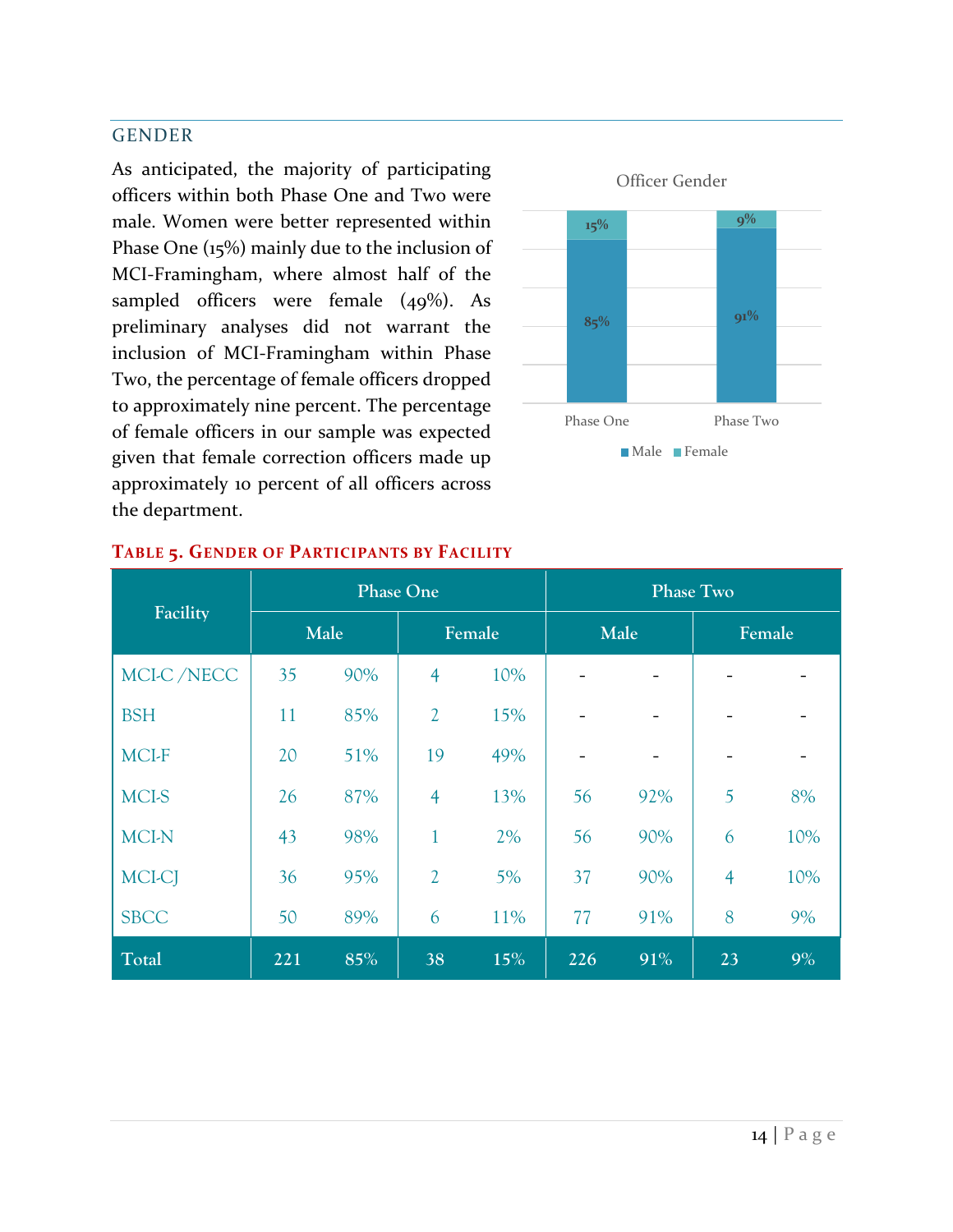#### <span id="page-25-0"></span>AGE AT HIRE

On average, officers in both Phases One and Two were hired as a MA DOC correctional officer at 28 years-old. Officers are rarely employed right out of high school; only 1% of officers in both samples were hired at ages 18 and 19. Moreover, there were few apparent trends in the age at hire, as the distributions in both phases were fairly consistent across with about one-third of all officers hired within the following age groups: 20-24, 25- 29, and over 30.



#### <span id="page-25-1"></span>EDUCATION LEVEL AT HIRE

Education-related data were obtained only for those 237 officers who granted the research team permission to review their personnel record during Phase One. Approximately 67% of the officers (out of 237) have some college level educational training upon hire. While high school education was standard across the sample, only 20 percent of the officers received a bachelor's degree at time of hire. Moreover, 12% had completed their associate's degree.

#### <span id="page-25-2"></span>MARITAL STATUS & CHILDREN

A little less than half of the officers in both Phases One and Two (45% and 48%, respectively) had been married at least once, and approximately 21% of officers had been married two or more times. Of those officers that have been married, the majority were married only once (Phase One: 71%; Phase Two: 82%). Many of the sampled officers had at least one child at the time of their interview (Phase One: 66%; Phase Two: 75%). On average, participants in both phases had an average of two children.

#### <span id="page-25-3"></span>MILITARY BACKGROUND

In each phase, a little over a quarter of the sample self-identified as veterans (Phase One: 27%; Phase Two: 28%). According to the administrative files of the 237 consenting officers in Phase One, the majority of officers (86%) had served in the Army, Marines, or Reserves/National Guard as opposed to the Air Force or Coast Guard. Administrative file reviews occurred during Phase One only.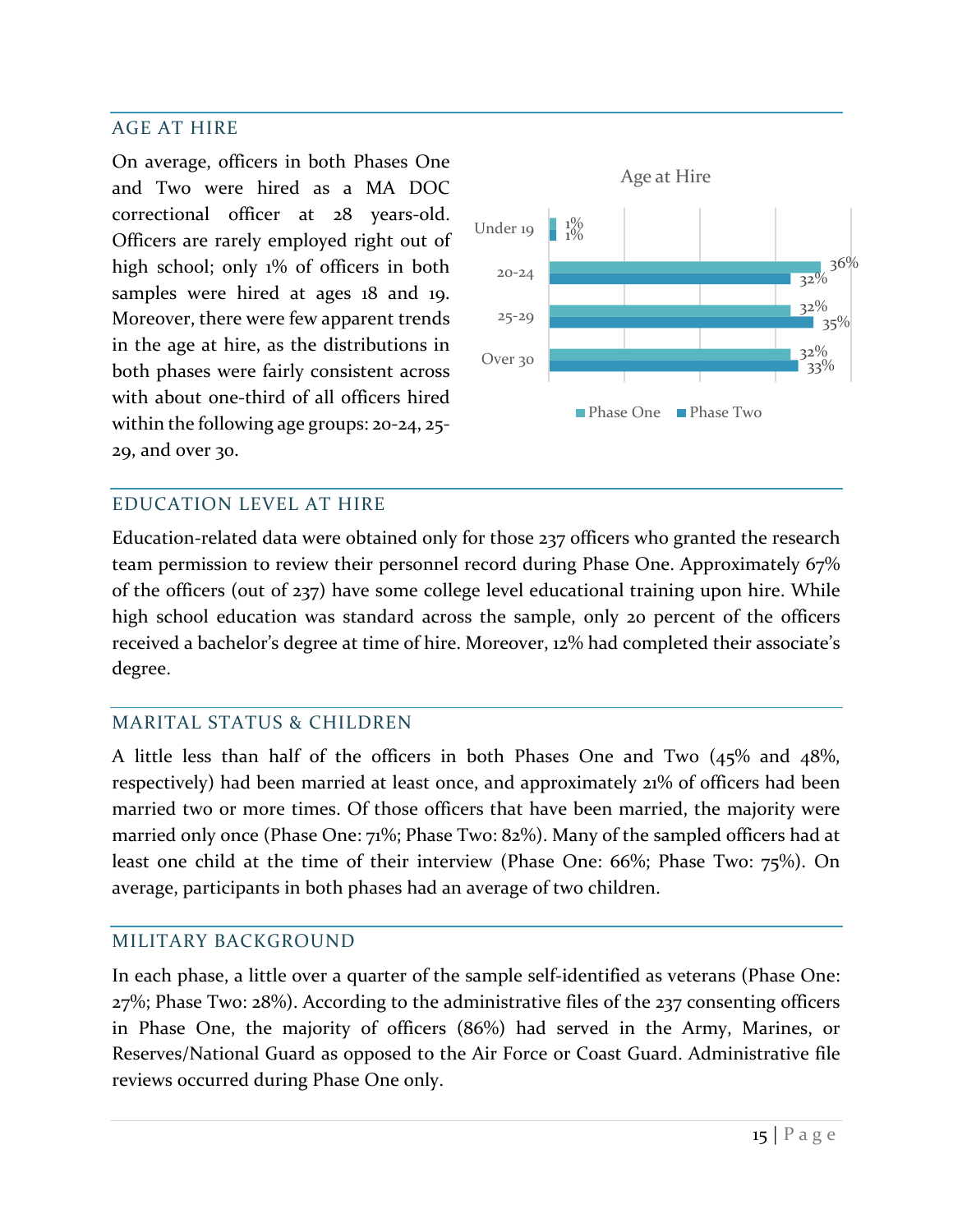#### <span id="page-26-0"></span>TENURE – YEARS ON THE JOB

On average, the majority of officers in this study (Phase One: 61%; Phase Two: 71%) worked for the MA DOC for less than 10 years. On average, participants had been employed for approximately 10 years in Phase One and 8 years in Phase Two. Only a small percentage of officers had remained on the job for more than 20 years (Phase One: 14%; Phase Two: 9%).



#### Tenure - Years on the Job

#### <span id="page-26-1"></span>AGE AT INTERVIEW

The average age of officers who participated in the study was 38 (38 in Phase One and 39 in Phase Two). The majority of the officers were between the ages of 30 and 39 (Phase One: 33%; Phase Two: 39%), though a fairly substantial portion was between 40-50 years of age (Phase One: 32%; Phase Two: 29%). Participants ranged from as young as 23 years of age to the most senior participant at 65 years of age.

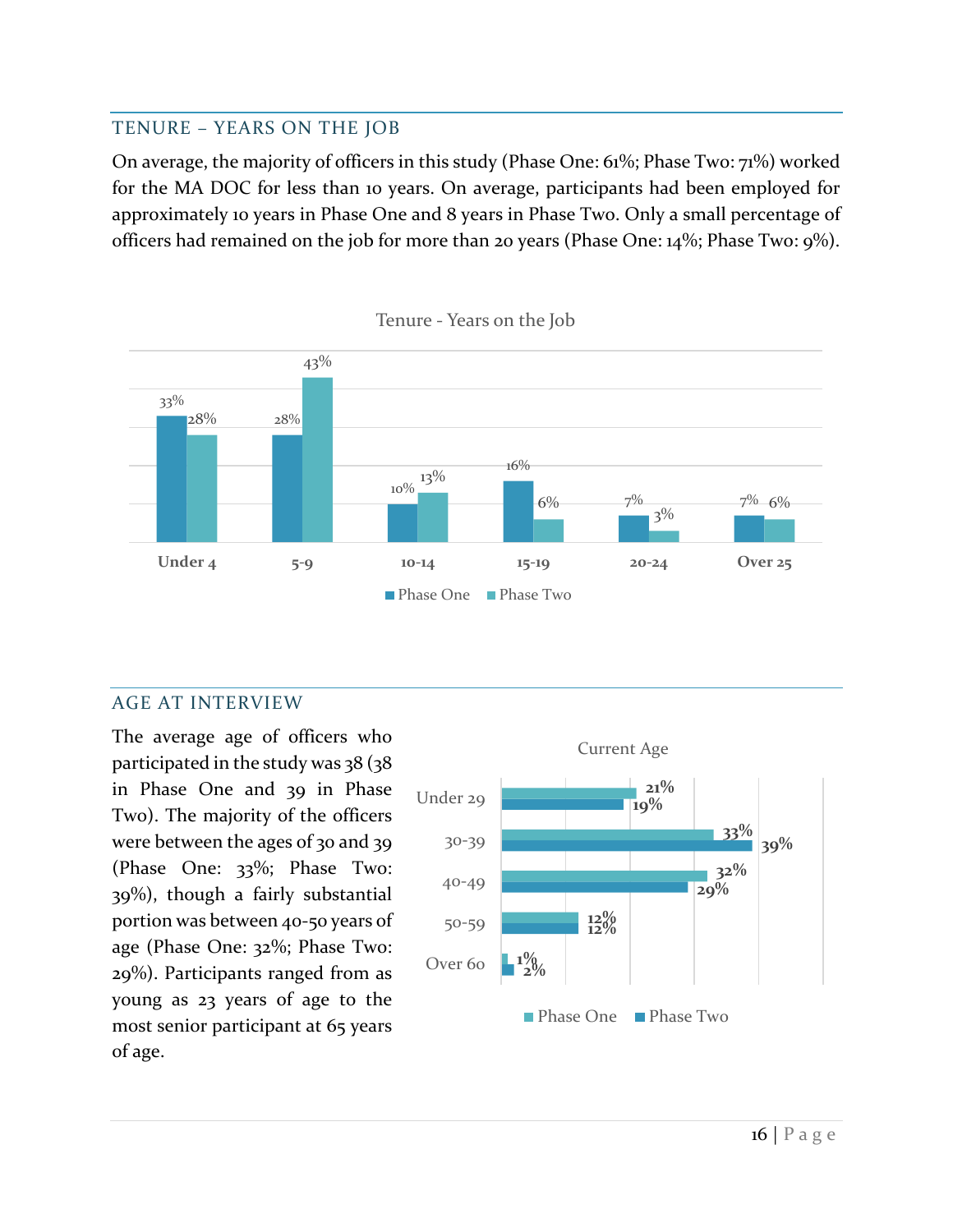#### <span id="page-27-0"></span>**INTERVIEW INSTRUMENT**

In addition to collecting data on individual and demographic factors, the research included the use of a series of validated scales that have been used across numerous other studies of large organizations, including prisons. These measures were used to assess the manifestation and effects of stress on the individual and in the prison organization. In particular, these validated scales were included to further understanding how stress affects organizational wellbeing, with a focus on understanding the effects of stress on the prison organization. The complete list of scales is included in Table 7 below and each is described in turn starting with the individual measures before turning to the organizational.

#### **TABLE 7. COMPLETE LIST OF SCALES IN PHASE ONE INSTRUMENT**

|                  | CO Stress Study - Scales                                          |
|------------------|-------------------------------------------------------------------|
| 1.               | <b>Correctional Institutions Environment Scale</b>                |
| $\overline{2}$ . | <b>Turnover Intent</b>                                            |
| 3.               | <b>Task Performance</b>                                           |
| 4.               | <b>Erosion of Authority</b>                                       |
| 5.               | <b>Social Support</b>                                             |
| 6.               | Life Stress (Generalized Stress and Anxiety)                      |
| 7.               | <b>Work Stress</b>                                                |
| 8.               | <b>Emotional Exhaustion</b>                                       |
| <b>Q.</b>        | Depression                                                        |
|                  | 10. Psychosomatic Symptoms                                        |
| 11.              | <b>Depersonalization Disengagement</b>                            |
|                  | 12. Organizational Citizenship Behavior - Organizational (OCB-O)  |
|                  | 13. Organizational Citizenship Behavior - Individual (OCB-I)      |
|                  | 14. Counterproductive Workplace Behavior - Interpersonal (CWB-I)  |
|                  | 15. Counterproductive Workplace Behavior - Organizational (CWB-O) |
|                  | 16. Organizational Commitment                                     |
|                  | 17. Job Satisfaction                                              |
|                  | 18. Corrosion of Authority                                        |
|                  | 19. Promotion stress                                              |
|                  | 20. Procedural Justice in Promotions                              |
|                  | 21. Administrative Support                                        |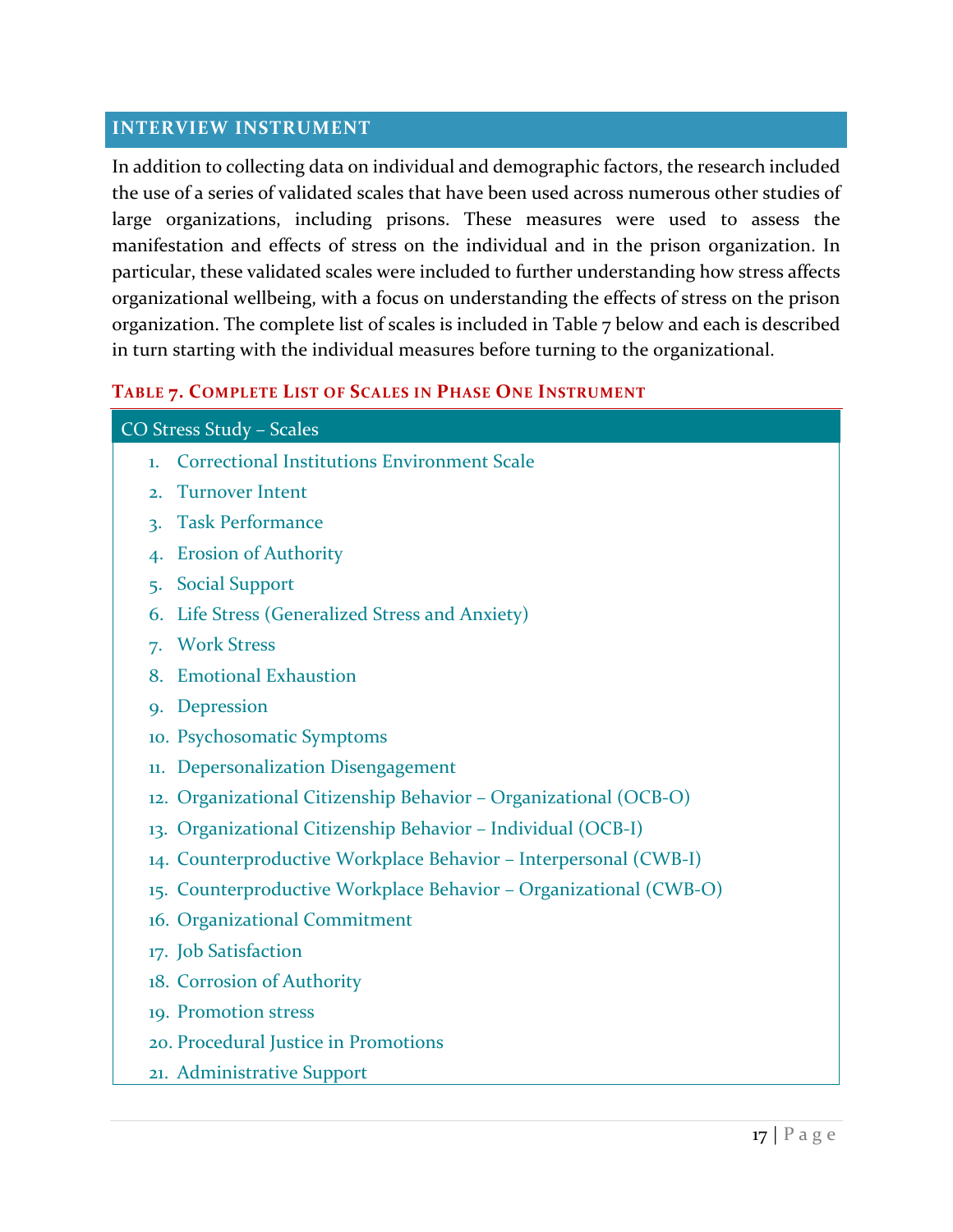## <span id="page-28-0"></span>STRESS-RELATED MEASURES

Numerous scales were used to assess correctional officer stress, through both validated stress measures and stress-proxy scales. These include: "Generalized Stress and Anxiety", "Work-Related Stress", "Emotional Exhaustion", "Depression", "Depersonalization/ Disengagement", and "Promotion-Related Stress." Each measure is described below, with the final section reviewing differences in stress across facilities.

### <span id="page-28-1"></span>STRESS MEASURE: GENERALIZED STRESS AND ANXIETY (GSA)

Life stressors are quite broad, and this is certainly the case for correctional officers. This study used a "Generalized Stress and Anxiety" (GSA) scale to capture events occurring in the individual's life that may be causing stress. The GSA was adapted by the Arizona State University team from the "Perceived Stress Scale", a validated psychological instrument commonly used for measuring the perception of stress. The GSA scale assesses symptoms related to stress with questions about feelings and thoughts during the last month. Respondents were asked to provide self-perceptions regarding a range of factors. For example, one question asked "how often have you felt difficulties were piling up so high that you could not overcome them?" Each question was measured on a scale of "never" (0) to "very often" (4). With eleven questions contributing to this scale, the largest possible range was 0 to 44. While included in both phases, Phase Two did omit one question from the scale (making the range 0-40).

#### <span id="page-28-2"></span>STRESS MEASURE: WORK STRESS (WS)

Understanding the level of work stress (WS) for participants is an integral aspect of this study. In both phases of the research, a WS scale focused on emotions and perceived pressure while on duty utilizing six questions such as, "I am usually calm and at ease when at work" and "when I'm at work, I often feel tense or uptight." These questions allowed us to determine stress levels at work as well as perceived stress levels during daily duties. With response options ranging from "strongly disagree" (1) to "strongly agree" (5), the largest possible range of the final scale was 6-30.

## <span id="page-28-3"></span>STRESS PROXY-EMOTIONAL: EMOTIONAL EXHAUSTION

Emotional exhaustion refers to the deficiency of emotional energy, which has been associated with high stress levels. The questions in this study used to measure emotional exhaustion are subscales of the widely used "Maslach Burnout Inventory," a validated measure of burnout in psychology research. Measured in both phases, this scale asked seven questions revolving around feelings and energy levels before, during, and after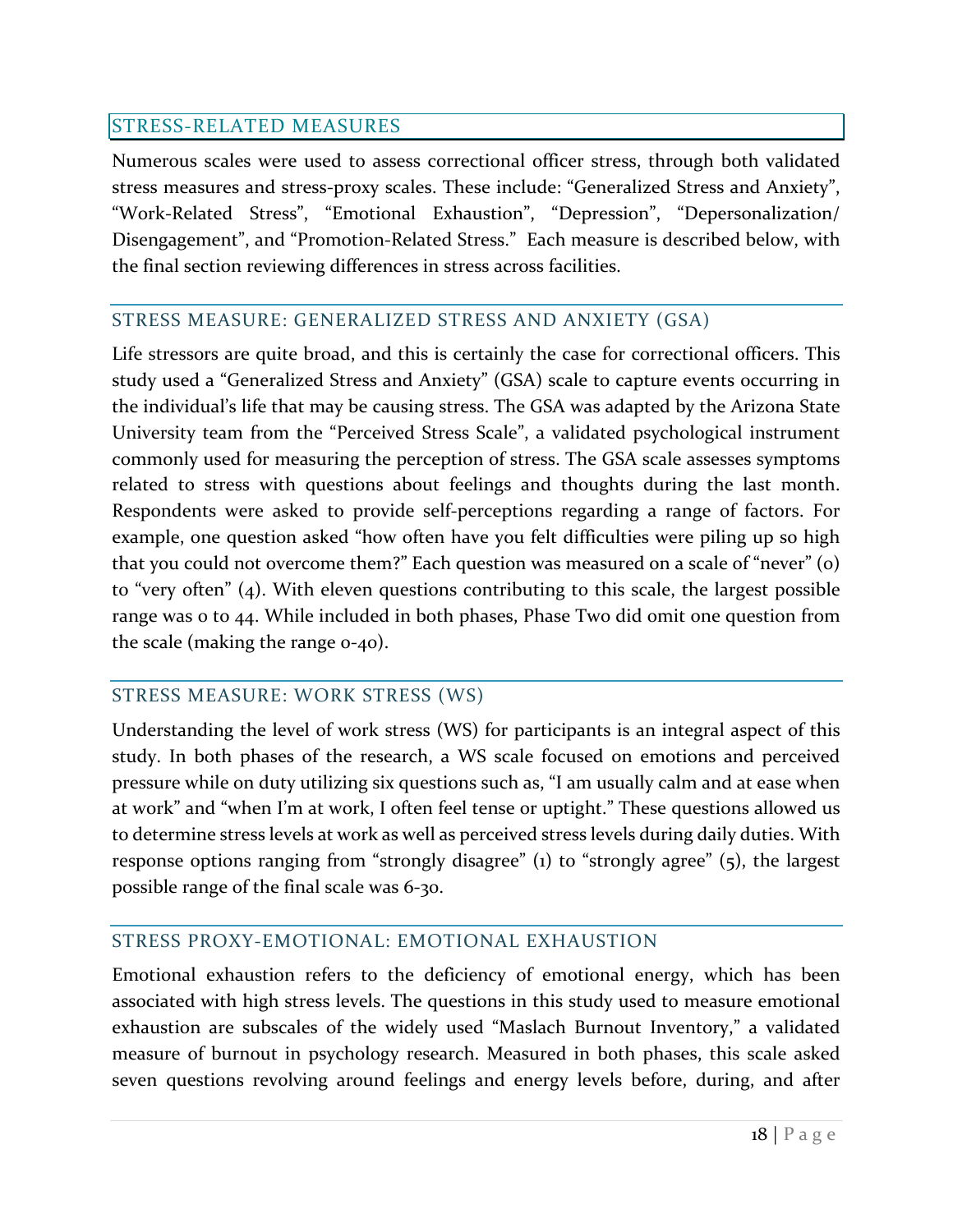workdays. Questions such as "In the past month, how often have you felt used up at the end of the workday?" and "In the past month, how often have you felt emotionally drained from work?" were aimed to gauge the amount of psychological and physical exhaustion in the participant's life due to work. Response options for the seven items ranged from "never" (o) to "very often"  $(4)$  with a largest possible range of 0 to 28.

### <span id="page-29-0"></span>STRESS PROXY-EMOTIONAL: DEPRESSION

In both Phase One and Two, a depression scale was used to measure levels of participants' depression in the month prior to the questionnaire. These questions focused on core symptoms of depression such as energy levels, enjoyment, and current emotional status. The seven questions used in the instrument, such as "In the past month, how often have you felt so downhearted that nothing could cheer you up?" helped gauge the presentation of depression in participant's lives. Response options for the seven items ranged from "never" (o) to "very often"  $(4)$ , the largest possible range was from o to 28.

## <span id="page-29-1"></span>STRESS PROXY-EMOTIONAL: DEPERSONALIZATION/DISENGAGEMENT

Depersonalization and disengagement refer to a person's lack of ability to connect with others, and are symptoms of detachment and high stress levels. In both phases, the instrument used an adapted form of the "Maslach Burnout Inventory" to determine participants' levels of disengagement. This included nine question concerning sympathy towards both coworkers' and inmates' problems, such as, "in the past month, how often have you felt distant from others around you?" Response options ranged from "never" (o) to "very often"  $(4)$  with a total range of o to 36.

## <span id="page-29-2"></span>PROMOTION-RELATED STRESS (PHASE ONE ONLY)

The instrument also included a promotion-related stress scale that helped determine participant's attitudes towards the promotion process; these questions were only included in the Phase One instrument. The six items asked participants to report on how stressful they perceive different aspects of the promotion process, including "the criteria used for promotion" and "concerns about the impact of promotion on daily work schedule." With response options ranging from "not at all stressful" (1) to "very stressful" (5), the largest possible range was from 6 to 30.

## <span id="page-29-3"></span>VARIATION ACROSS FACILITIES

While there were many differences between stress-related measures across the seven facilities included in Phase One and the four in Phase Two, none of these findings were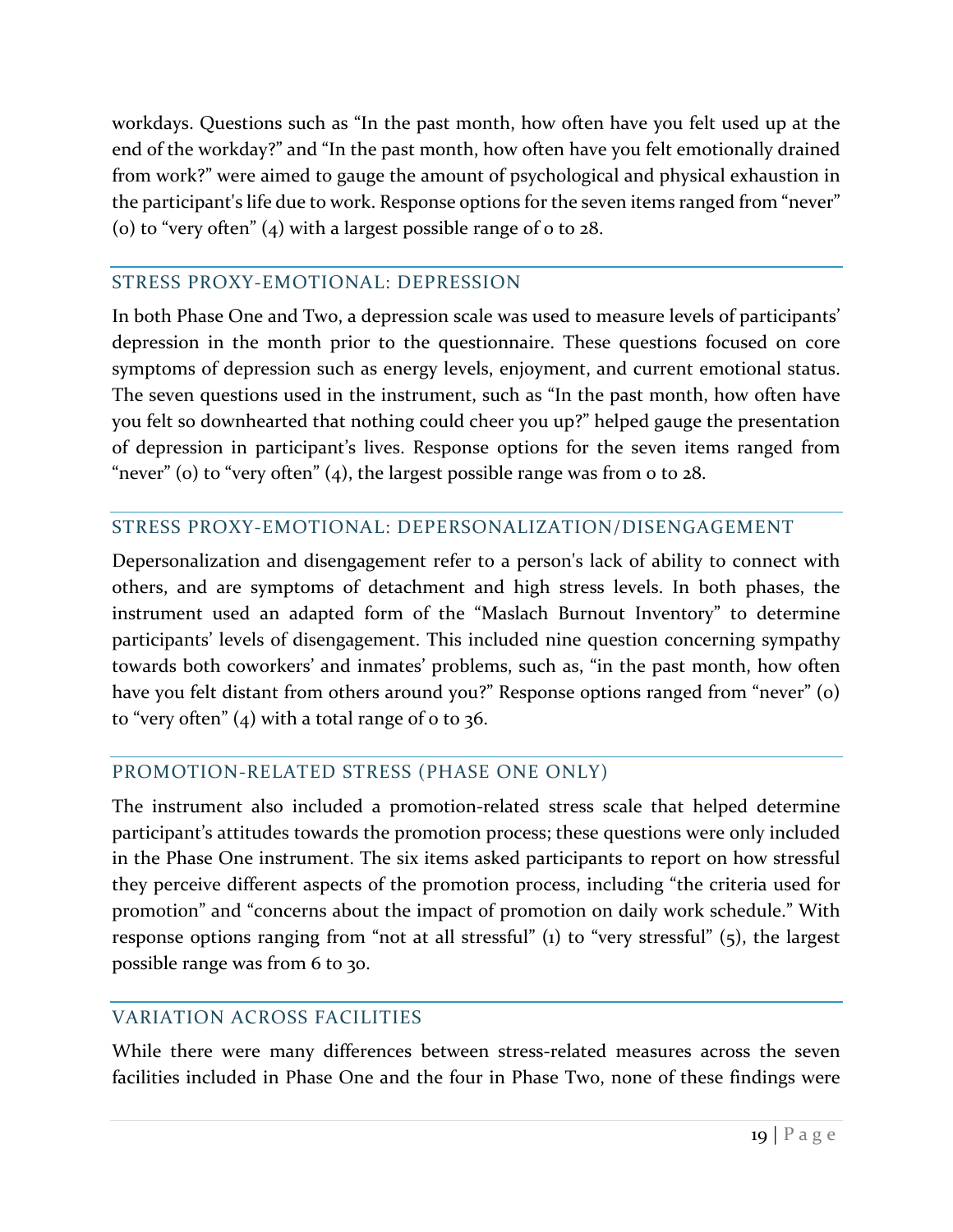statistically significant. Interestingly, in regard to GSA, Emotional Exhaustion, and Depression, MCI-Shirley featured the lowest values in Phase One, but the highest in Phase Two. Additionally, while SBCC yielded the highest values in all Phase One categories (with the exception of Work Stress), within Phase Two, they were only the highest in one: Depersonalization/Disengagement. Even when re-examining the Phase One findings to only consider the four facilities sampled in Phase Two, there lacks a consistent overlap between the two phases.

| <b>Facility</b> | <b>GSA</b> | <b>Work</b><br><b>Stress</b> | <b>Emotional</b><br><b>Exhaustion</b> | <b>Depression</b> | Depersonalization/<br>Disengagement | <b>Promotion</b><br><b>Stress</b> |
|-----------------|------------|------------------------------|---------------------------------------|-------------------|-------------------------------------|-----------------------------------|
| <b>BSH</b>      | 22.85      | 19.69                        | 12.31                                 | 9.69              | 15.15                               | 14.90                             |
| MCI-CJ          | 21.13      | 17.29                        | 12.24                                 | 9.89              | 16.95                               | 16.95                             |
| MCI-C           | 22.18      | 17.24                        | 11.60                                 | 9.97              | 15.81                               | 15.81                             |
| MCI-F           | 22.33      | 18.90                        | 11.32                                 | 9.92              | 17.17                               | 17.17                             |
| MCI-N           | 20.16      | 18.20                        | 10.86                                 | 8.57              | 15.67                               | 15.67                             |
| <b>SBCC</b>     | 22.98      | 19.03                        | 12.82                                 | 10.27             | 17.45                               | 17.45                             |
| MCI-S           | 19.38      | 17.53                        | 9.17                                  | 8.17              | 16.37                               | 16.37                             |
| <b>Total</b>    | 21.43      | 18.17                        | 11.48                                 | 9.48              | 16.56                               | 16.64                             |

#### **TABLE 8. PHASE ONE STRESS-RELATED SCALES BY FACILITY**

#### **TABLE 9. PHASE TWO STRESS-RELATED SCALES BY FACILITY**

| <b>Facility</b> | <b>GSA</b> | <b>Work Stress</b> | <b>Emotional</b><br><b>Exhaustion</b> | <b>Depression</b> | Depersonalization/<br><b>Disengagement</b> |
|-----------------|------------|--------------------|---------------------------------------|-------------------|--------------------------------------------|
| MCI-CJ          | 21.05      | 18.13              | 10.00                                 | 8.68              | 14.42                                      |
| MCI-N           | 20.86      | 18.41              | 10.80                                 | 8.02              | 14.68                                      |
| <b>SBCC</b>     | 21.06      | 18.11              | 10.55                                 | 8.13              | 14.78                                      |
| MCI-S           | 22.04      | 17.93              | 11.92                                 | 8.98              | 13.92                                      |
| <b>Total</b>    | 21.25      | 18.14              | 10.85                                 | 8.40              | 14.40                                      |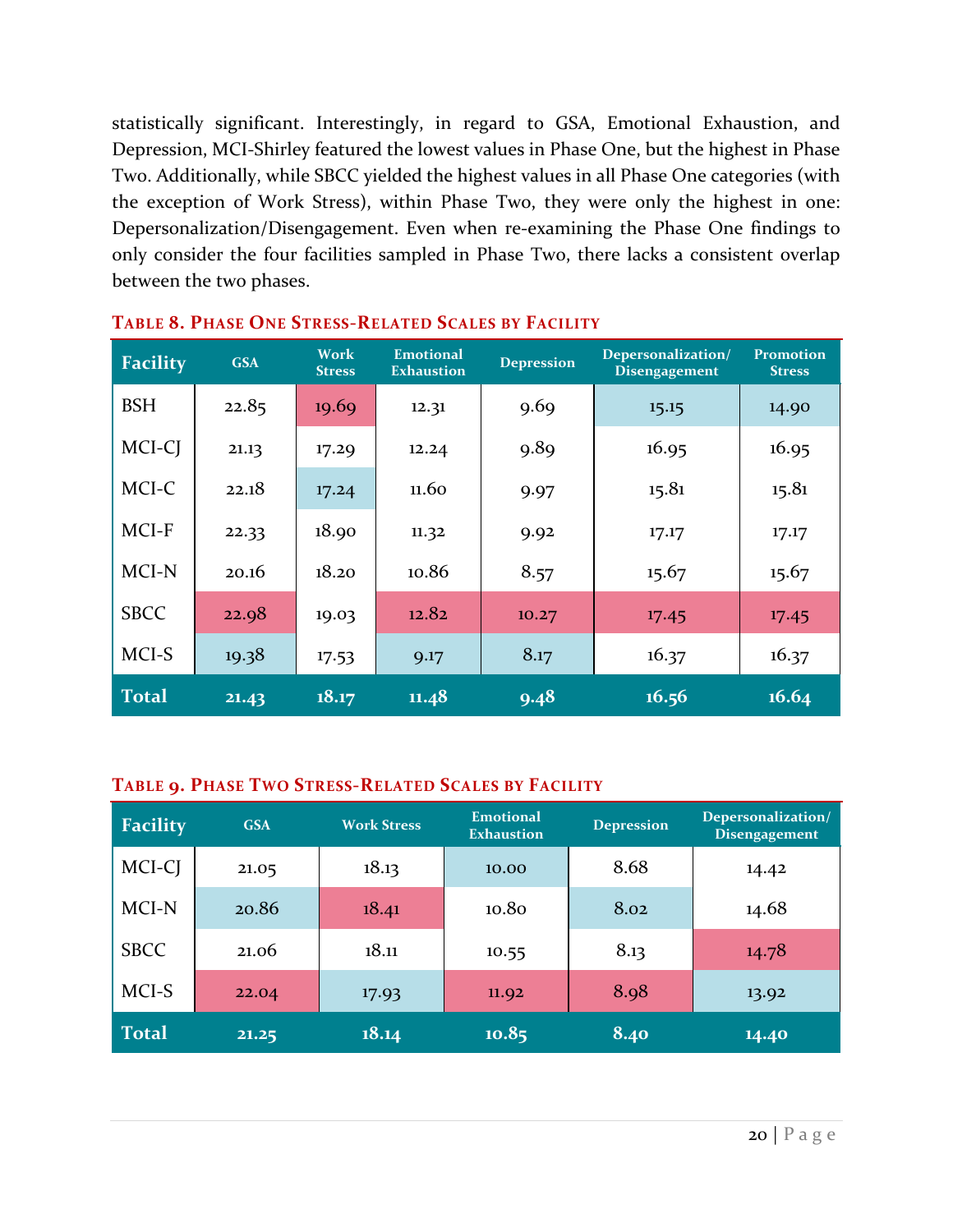## <span id="page-31-0"></span>OTHER OCCUPATIONAL MEASURES

In addition to the stress-related scales, numerous other scales were also included in the instrument including: Job Satisfaction, Procedural Justice Related to Promotions, Administrative Support, Turnover Intent, Erosion of Authority, and Social Support. The section concludes with an analysis examining facility-level differences in these six scales. Descriptions of these other occupational measures are located in the Appendix.

## <span id="page-31-1"></span>VARIATION ACROSS FACILITIES

Similar to the stress-related results, while there is much variation between facilities within the seven individual-level scales, the majority of these differences are not statistically significant.

| <b>Facility</b> | <b>Job</b><br><b>Satisfaction</b> | Procedural<br><b>Justice</b> | <b>Administrative</b><br><b>Support</b> | <b>Turnover</b><br>Intent | <b>Erosion</b> of<br><b>Authority</b> | <b>Social</b><br><b>Support</b> |
|-----------------|-----------------------------------|------------------------------|-----------------------------------------|---------------------------|---------------------------------------|---------------------------------|
| <b>BSH</b>      | 17.33                             | 20.15                        | 11.77                                   | 2.92                      | 16.19                                 | 20.82                           |
| MCI-CJ          | 18.10                             | 20.45                        | 10.26                                   | 3.76                      | 16.11                                 | 21.71                           |
| MCI-C           | 17.88                             | 21.69                        | 12.09                                   | 3.61                      | 17.15                                 | 21.56                           |
| MCI-F           | 17.18                             | 19.91                        | 12.41                                   | 3.84                      | 16.03                                 | 21.85                           |
| MCI-N           | 18.21                             | 21.57                        | 11.64                                   | 3.95                      | 16.00                                 | 21.77                           |
| <b>SBCC</b>     | 17.14                             | 19.80                        | 10.67                                   | 3.87                      | 16.55                                 | 21.80                           |
| MCI-S           | 18.17                             | 20.44                        | 11.52                                   | 3.52                      | 16.00                                 | 21.86                           |
| <b>Total</b>    | 17.74                             | 20.51                        | 11.43                                   | 3.74                      | 16.30                                 | 21.72                           |

## **TABLE 10. PHASE ONE INDIVIDUAL-LEVEL SCALES BY FACILITY**

## $*$  p<0.10,  $*$  $*$ p<0.05,  $*$  $*$  $*$ p<0.01

Across the Phase Two facilities, there are significant differences in Administrative Support where officers from MCI-Shirley reported the highest levels of administrative support and MCI-Cedar Junction the lowest. Moreover, variation in perceptions of Social Support approached significance with MCI-Shirley reporting the highest values and MCI-Norfolk the lowest. Turnover Intent scores were highest at MCI-Norfolk and lowest at MCI-Shirley.

#### **TABLE 11. PHASE TWO INDIVIDUAL-LEVEL SCALES BY FACILITY**

| Facility     | <b>Iob</b><br><b>Satisfaction</b> | Procedural<br><b>Justice</b> | <b>Administrative</b><br><b>Support</b> | <b>Turnover</b><br>Intent | <b>Erosion of</b><br><b>Authority</b> | <b>Social</b><br><b>Support</b> |
|--------------|-----------------------------------|------------------------------|-----------------------------------------|---------------------------|---------------------------------------|---------------------------------|
| MCI-CJ       | 16.63                             | 20.83                        | 11.34                                   | 3.98                      | 16.00                                 | 22.40                           |
| MCI-N        | 16.30                             | 20.66                        | 11.95                                   | 4.00                      | 15.84                                 | 21.98                           |
| <b>SBCC</b>  | 17.20                             | 20.80                        | 12.23                                   | 3.42                      | 16.57                                 | 22.92                           |
| MCI-S        | 17.00                             | 20.74                        | 13.69                                   | 3.35                      | 15.87                                 | 23.22                           |
| <b>Total</b> | 16.84                             | 20.75                        | $12.38**$                               | $3.63*$                   | 16.05                                 | $22.71*$                        |

 $*$  p<0.10,  $*$  $*$  p<0.05,  $*$  $*$  $*$  $p$ <0.01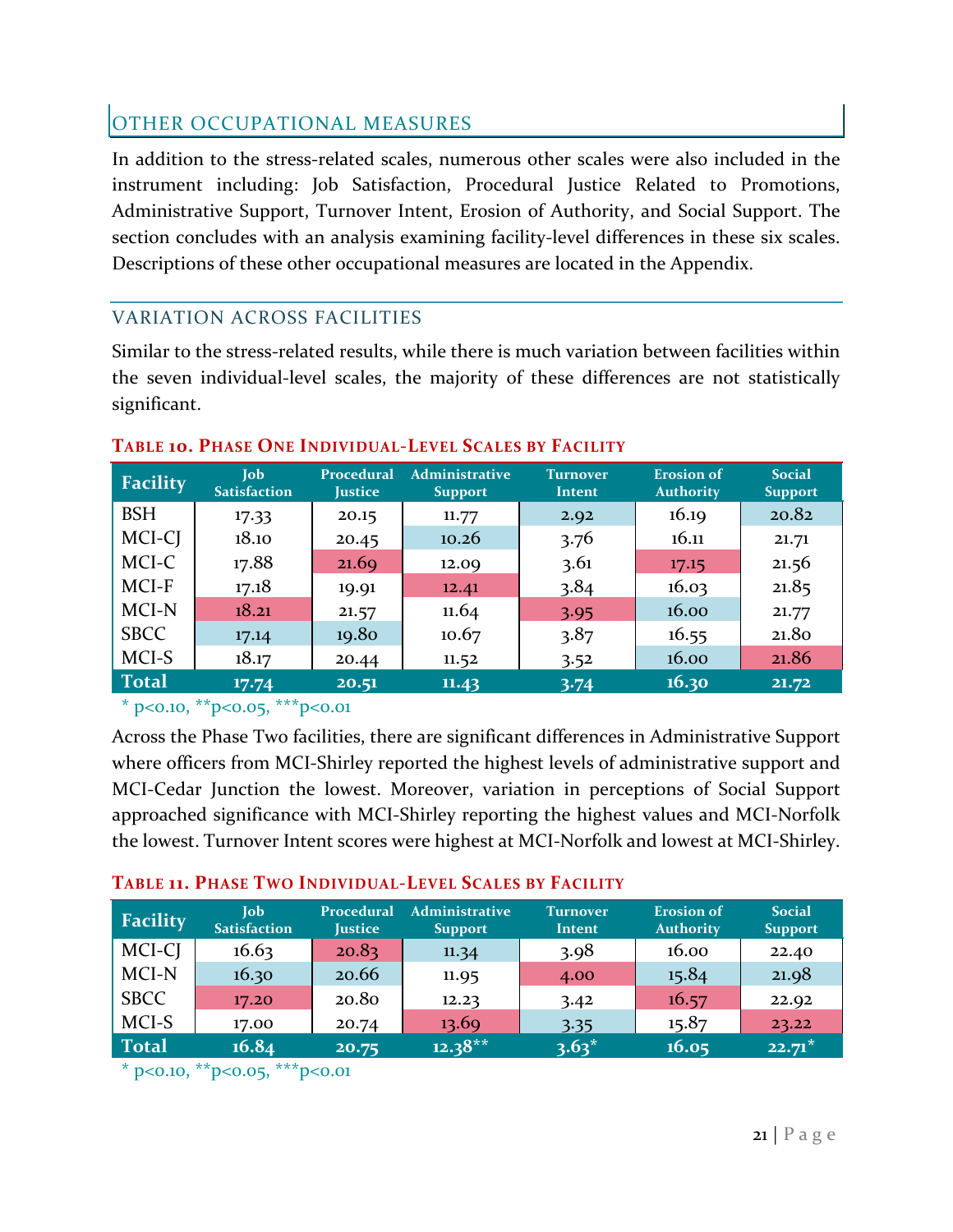## <span id="page-32-0"></span>ORGANIZATIONAL MEASURES AND EFFECTS ON THE WORKPLACE

Finally, numerous organizational-level scales were examined to better understand the effects that stress, and other individual-level characteristics, can have on the workplace environment. These include topics related to "Organizational Citizenship Behavior", "Counterproductive Workplace Behavior", "Organizational Commitment", and "Task Performance", each of which are discussed below. The section concludes by examining differences in these scales across facilities. All six scales were only measured in the Phase One instrument. Detailed descriptions of these organizational measures and effects on the workplace can be found in Appendix B.

## <span id="page-32-1"></span>VARIATION ACROSS FACILITIES

A series of ANOVA analyses (see Table 12 below) indicate that there are a number of significant differences between organizational measures across facilities.

| <b>Facility</b> | OCB<br>Organizational | OCB<br><b>Individual</b> | <b>CWB</b><br><b>Interpersonal</b> | <b>CWB</b><br>Organizational | Org<br><b>Commitment</b> | <b>Task</b><br>Performance |
|-----------------|-----------------------|--------------------------|------------------------------------|------------------------------|--------------------------|----------------------------|
| <b>BSH</b>      | 34.17                 | 33.20                    | 4.27                               | 4.10                         | 21.00                    | 2.22                       |
| MCI-CJ          | 27.81                 | 33.84                    | 9.03                               | 6.76                         | 21.66                    | 3.73                       |
| MCI-C           | 22.17                 | 30.73                    | 8.27                               | 7.55                         | 20.55                    | 3.38                       |
| MCI-F           | 28.69                 | 35.64                    | 5.82                               | 5.18                         | 20.87                    | 2.54                       |
| MCI-N           | 30.22                 | 35.83                    | 4.05                               | 5.21                         | 22.25                    | 2.79                       |
| <b>SBCC</b>     | 26.44                 | 34.31                    | 5.42                               | 5.61                         | 20.12                    | 3.26                       |
| MCI-S           | 29.54                 | 37.30                    | 4.87                               | 6.36                         | 22.31                    | 3.40                       |
| <b>Total</b>    | $27.74***$            | $34.55***$               | $5.98***$                          | 5.86                         | 21.21                    | $3.17*$                    |

#### **TABLE 12. PHASE ONE ORGANIZATIONAL-LEVEL SCALES BY FACILITY**

\* p<0.10, \*\*p<0.05, \*\*\*p<0.01

Across both Organizational Citizenship Behavior measures – organizational and individual – MCI-Cedar Junction had the lowest average values. On average, officers at BSH exhibited the highest for OCB-Organizational scores while officers at MCI-Shirley exhibited the highest OCB-Individual scores. There were also significant differences in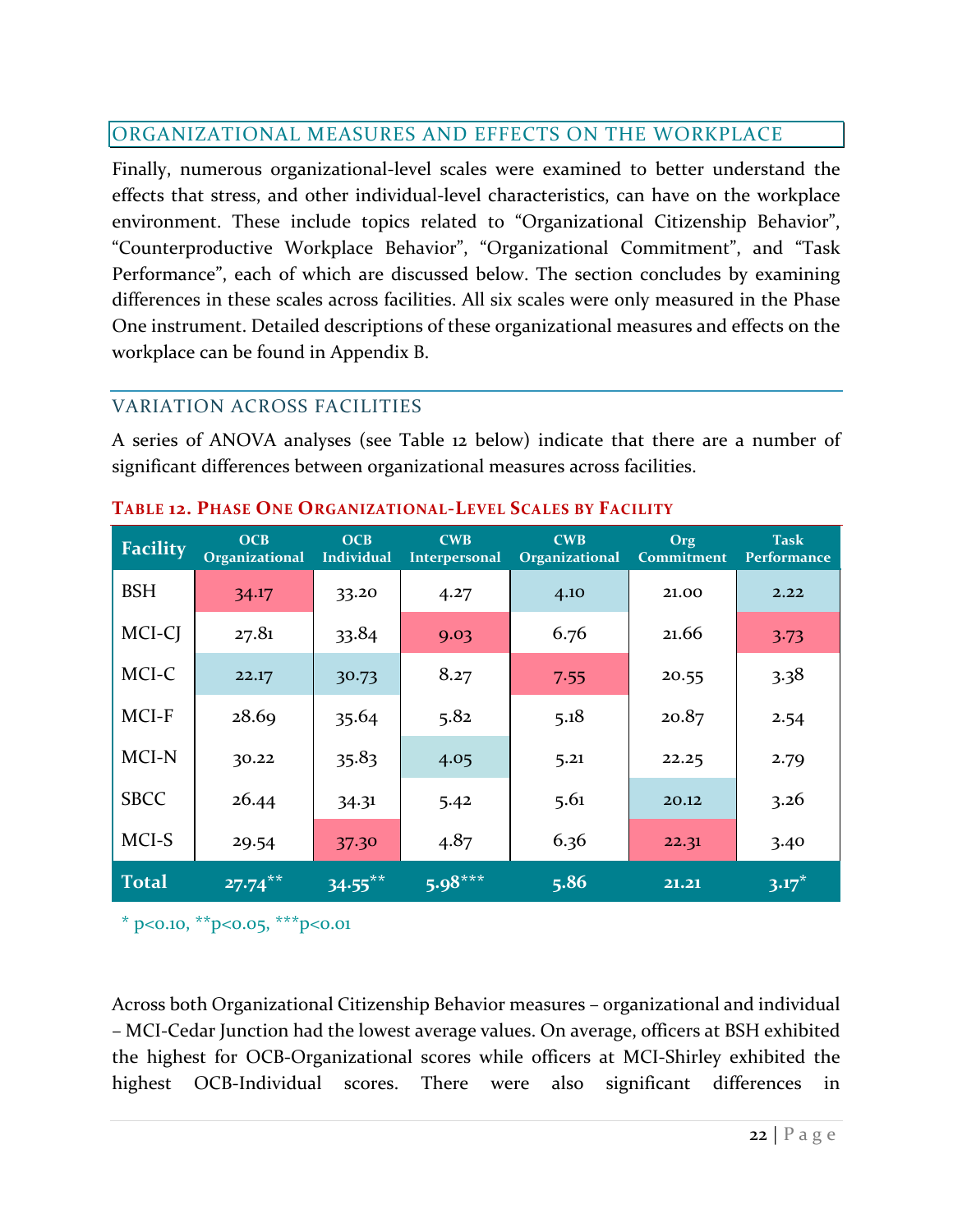Counterproductive Work Behavior scores across facilities. Officers at MCI-Cedar Junction reported the highest CWB-Interpersonal and MCI-Norfolk the lowest. CWB-Organizational and Organizational Commitment, however, were both not significant. Finally, differences in Task Performance across the seven facilities approached significance with BSH having the lowest and MCI-Cedar Junction the highest.

## <span id="page-33-0"></span>**KEY FINDINGS**

## <span id="page-33-1"></span>INMATE INTERACTIONS

Correctional officers generally spend the majority of their shift directly in contact with inmates, as noted by their estimates of approximately 5.5 hours per shift in both phases of the study (see "Table 18"). In spending so much time surrounded by inmates, most of the participating officers identified that they had been threatened by inmates sometime throughout their career (P1:  $73\%$ , P2:  $78\%$ ), though only about a third noted that this had occurred in the past month (p1: 36%, P2: 32%). Officers self-reported having used force against an inmate 3.5 times on average, with a range spanning from 0 to 60 times over their career.

Additionally, approximately half of the officers have been physically assaulted by an inmate  $(44%)$  and/or witnessed a co-worked be assaulted  $(51%)$ . Of those who were physically assaulted, many of the incidents required medical attention (64%), and a large percentage (40%) resulted in work being missed as a result of the injury. Although a number of these variables were included in more sophisticated, multivariate analyses of stress and effects of stress, none of these exposures to violence indicators were associated with any of the outcomes measured.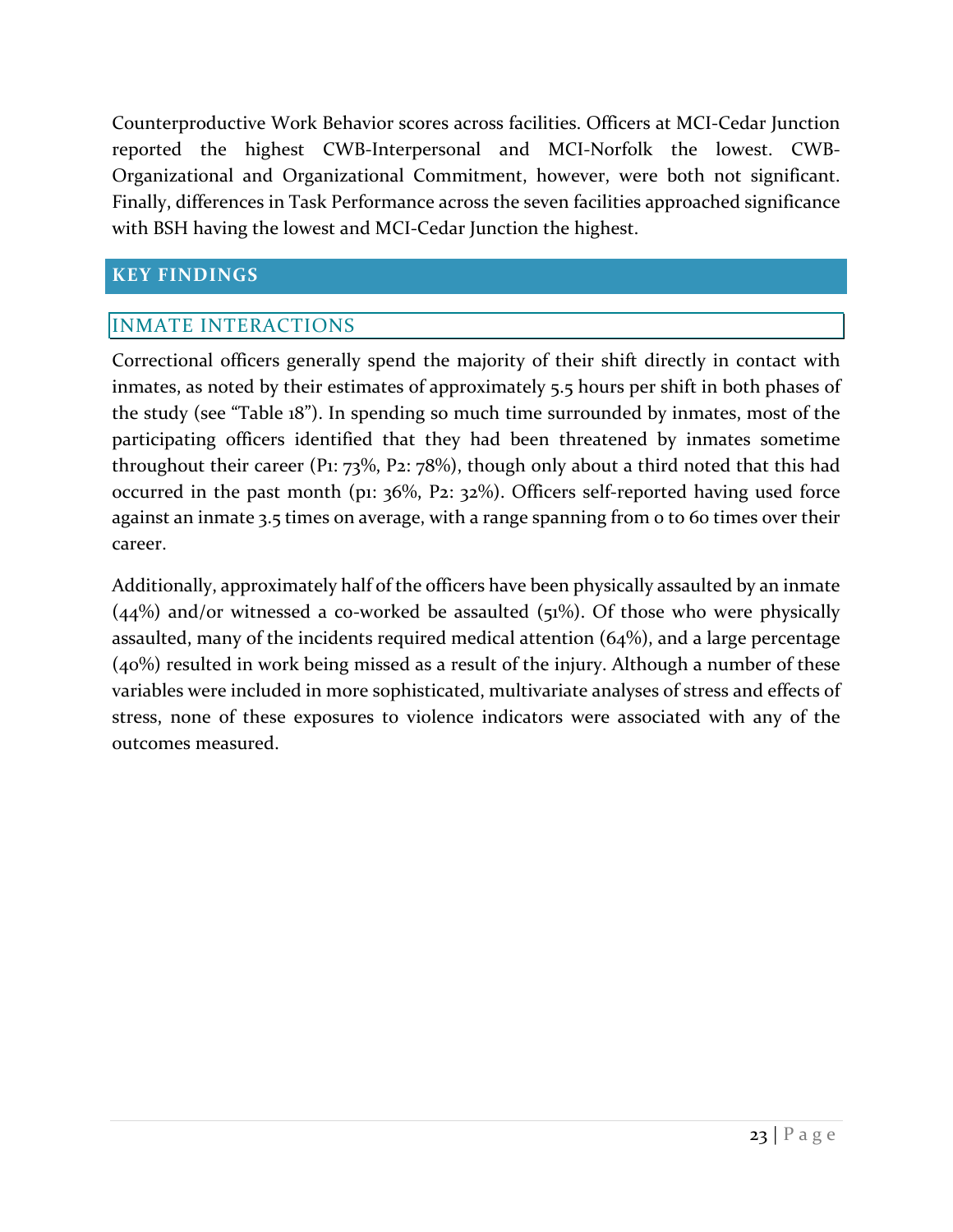# **TABLE 13. DESCRIPTIVE STATISTICS - INMATE INTERACTIONS**

|                                                                                                          | <b>PHASE ONE</b> |                         |              | <b>PHASE TWO</b>        |
|----------------------------------------------------------------------------------------------------------|------------------|-------------------------|--------------|-------------------------|
|                                                                                                          | Yes<br>% (n)     | N <sub>o</sub><br>% (n) | Yes<br>% (n) | N <sub>o</sub><br>% (n) |
| Have you ever been physically assaulted by an inmate?                                                    | $44\%$ (113)     | 56\% (146)              |              | Not asked               |
| If ever assaulted, did any incident require medical attention?                                           | 64% (72)         | $36\% (41)$             |              | Not asked               |
| If assaulted, did you miss work as a result of the injury?                                               | $40\%$ (45)      | 60% (68)                | Not asked    |                         |
| In the past year, have you witnessed an assault of any officer<br>or staff by an inmate?                 | 51% (51)         | 49% (49)                |              | Not asked               |
| Ever receive threats from an inmate or group of inmates?                                                 | 73% (188)        | 27% (70)                | 78% (194)    | $22\% (54)$             |
| In the past month, have you received threats from an inmate<br>or group of inmates?                      | 36% (92)         | 65% (166)               | $32\%$ (80)  | 61\% (152)              |
| On a typical shift, how many hours do you spend directly in<br>contact with inmates?                     | Avg: 5.5         |                         |              | Avg: 5.4                |
| How many times have you been involved in a situation in<br>which you had to use force against an inmate? | Avg: 3.5         |                         |              | Not asked               |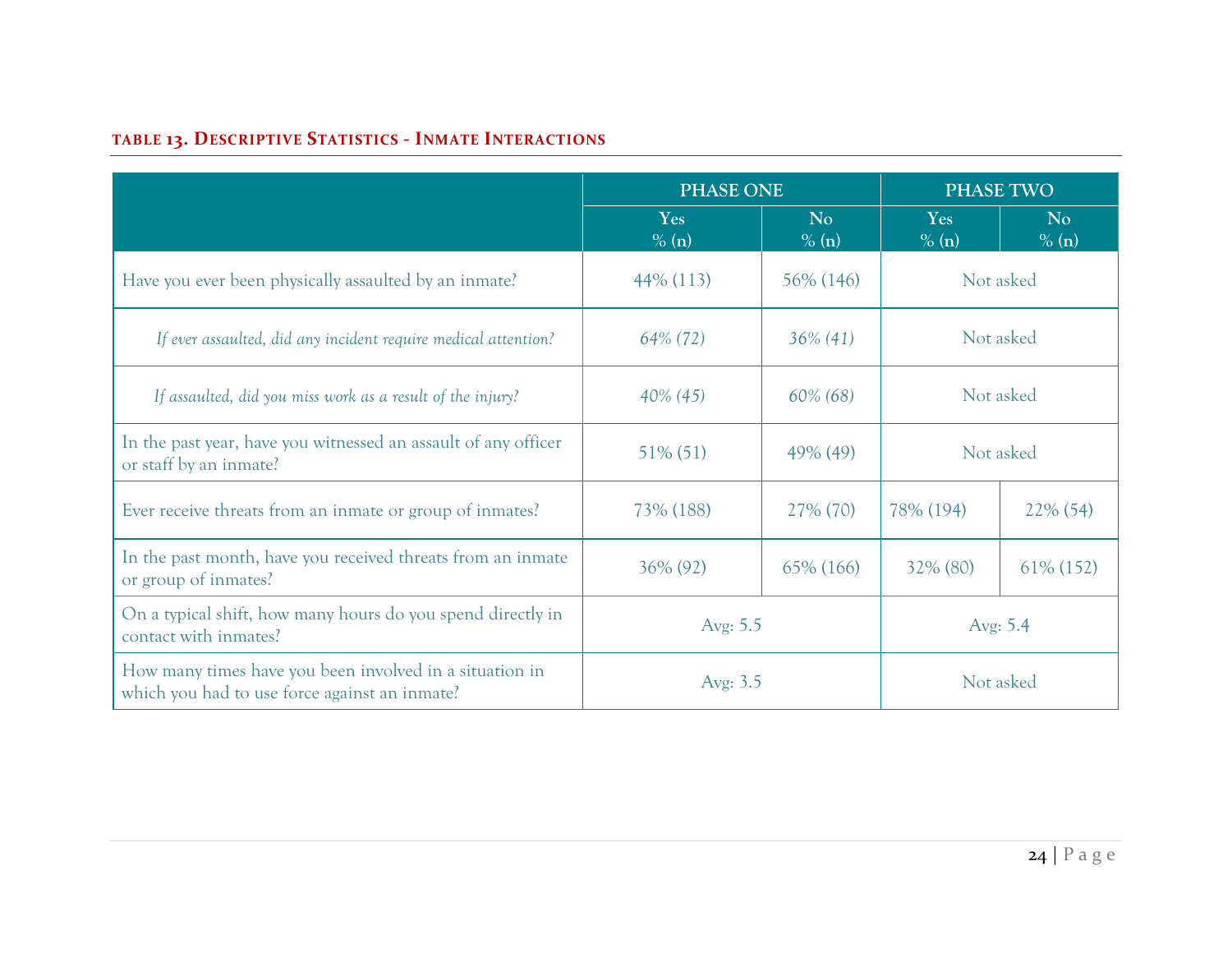## <span id="page-35-0"></span>GENDER AND STRESS

As mentioned under the "Demographics" section, both Phase One and Phase Two samples were male-dominated. This was to be expected considering the male-driven population of the correctional workforce. The Phase One sample is comprised of 38 females (15%) and 221 males  $(85\%)$ ; in Phase Two, the sample contained 23 females  $(9\%)$  and 255 males  $(91\%)$ . This variation in female participants between the two phases can be attributed to the inclusion of MCI-Framingham (a female-only facility with a large proportion of female officers) only in Phase One.

While one may expect that differences in officer gender would highly correlate with stress, few significant relationships exist within either phases of the sample. Female officers more frequently identified that they are under a lot of stress (whether it was due to work or things happening outside of the job) and that they were currently highly stressed; however, these relationships were not statistically significant. Although female officers (as compared to males) do experience substantially more Work Stress and Generalized Stress and Anxiety, these relationships did not persist across both phases; rather, Work Stress approached significance only in Phase One, and Generalized Stress and Anxiety only in Phase Two.

Female officers within both samples more often experienced Depression and Emotional Exhaustion. While neither were significant, the relationship between gender and Emotional Exhaustion approached significance. There was no clear pattern between gender and Depersonalization/Depression; in Phase One, males experienced more of this, but Phase Two findings were the opposite. Gender, however, does predict Promotion Stress, where female officers are significantly more likely to experience these stressors than their male counterparts. This relationship between gender and promotion stress was only examined in Phase One, as these questions were removed from the Phase Two instrument. Thus, while gendered differences are prevalent within a select few stress-related measures, preliminary results from Massachusetts suggest that female officers do not experience significantly different levels of life nor work stress than male officers.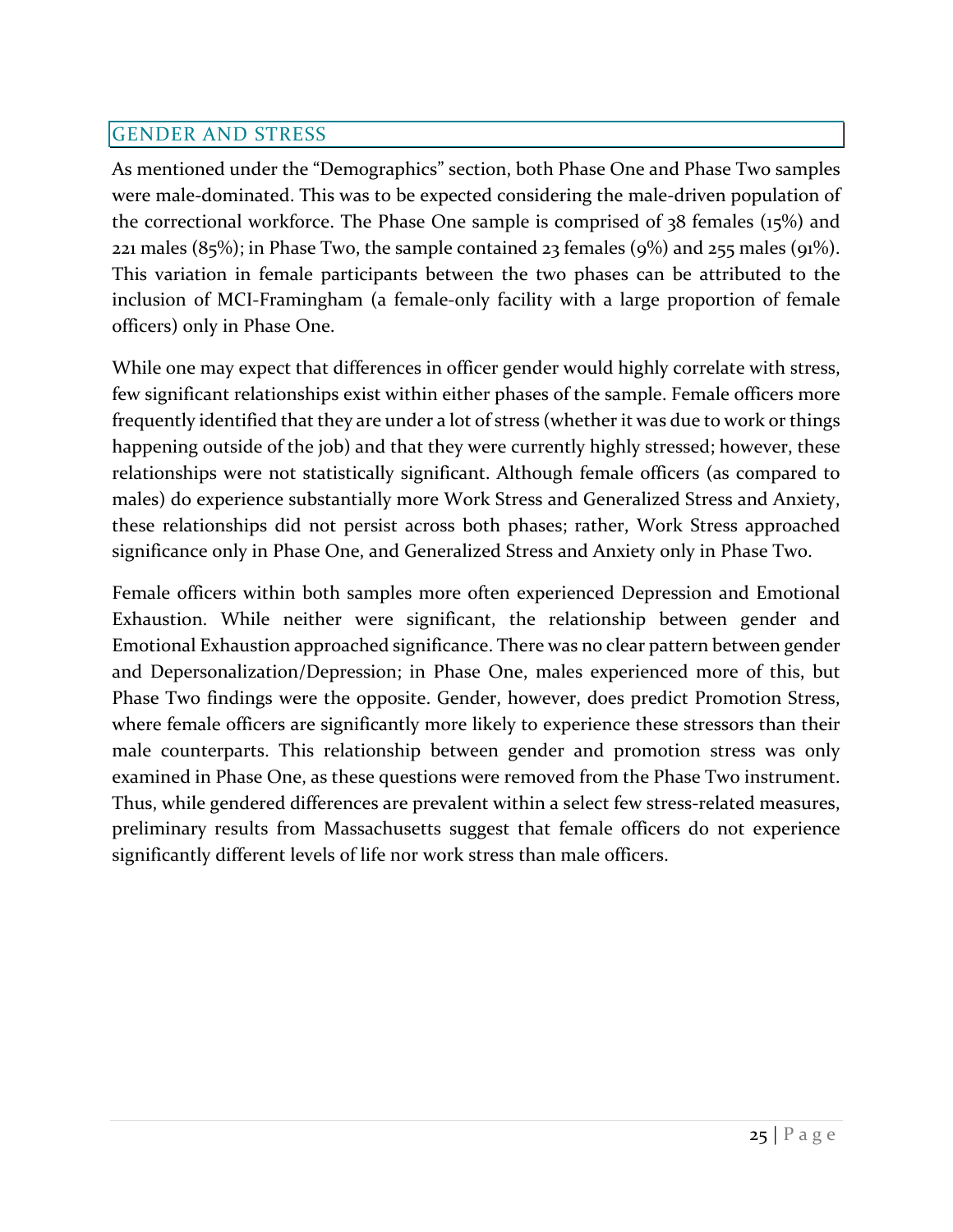|                                                                                                                                                             | <b>PHASE ONE</b> |                         |                 |                         | <b>PHASE TWO</b> |                  |              |                 |
|-------------------------------------------------------------------------------------------------------------------------------------------------------------|------------------|-------------------------|-----------------|-------------------------|------------------|------------------|--------------|-----------------|
|                                                                                                                                                             |                  | Females (n=38)          |                 | Males $(n=221)$         |                  | Females $(n=23)$ |              | Males $(n=255)$ |
|                                                                                                                                                             | Yes<br>$\%$ (n)  | N <sub>o</sub><br>% (n) | Yes<br>$\%$ (n) | N <sub>o</sub><br>% (n) | Yes<br>% (n)     | No<br>% (n)      | Yes<br>% (n) | No.<br>% (n)    |
| Whether it is due to work<br>or things happening<br>outside of the job, do you<br>feel that you are under a<br>lot of stress?                               | 57%<br>(21)      | 46%<br>(102)            | 46%<br>(102)    | 54%<br>(119)            | 57%<br>(13)      | 49%<br>(110)     | 44%<br>(10)  | 51%<br>(115)    |
| Do you feel that you are<br>highly stressed right now?                                                                                                      | 21%<br>(8)       | 79%<br>(18)             | 14%<br>(30)     | 86%<br>(92)             | 17%<br>(4)       | 83%<br>(11)      | 12%<br>(28)  | 88%<br>(105)    |
|                                                                                                                                                             |                  |                         |                 |                         |                  |                  |              |                 |
|                                                                                                                                                             |                  | Females $(n=38)$        |                 | Males $(n=221)$         |                  | Females $(n=23)$ |              | Males $(n=255)$ |
|                                                                                                                                                             | Mean             | Range                   | Mean            | Range                   | Mean             | Range            | Mean         | Range           |
| Generalized Stress and<br>Anxiety                                                                                                                           | 22.5             | $11 - 38$               | 21.2            | $4 - 41$                | $23.0*$          | $10 - 36*$       | $21.1*$      | $9 - 37*$       |
| <b>Work-Related Stress</b>                                                                                                                                  | $19.4*$          | $10 - 26*$              | $18.0*$         | $6 - 30*$               | 19.0             | $11 - 28$        | 18.1         | $6 - 30$        |
| Depression                                                                                                                                                  | 10.8             | $1 - 24$                | 9.3             | $0 - 28$                | 12.2             | $1 - 27$         | 10.7         | $0 - 26$        |
| <b>Emotional Exhaustion</b>                                                                                                                                 | $13.0*$          | $1 - 25*$               | $11.2*$         | $0 - 28^*$              | $10.1*$          | $1 - 20*$        | $8.2*$       | $0 - 26*$       |
| Depersonalization/<br>Disengagement                                                                                                                         | 14.5             | $2 - 24$                | 15.1            | $0 - 31$                | 14.8             | $5 - 24$         | 14.4         | $2 - 29$        |
| <b>Promotion Stress</b>                                                                                                                                     | $18.3***$        | $8 - 29**$              | $16.4***$       | $6 - 30**$              |                  | Not asked        |              |                 |
| Boldface** text indicates significant relationship between gender and respective variable (p<0.05)<br>Boldface* indicates approaching significance (p<0.10) |                  |                         |                 |                         |                  |                  |              |                 |

# **TABLE 14. PHASE ONE AND PHASE TWO ANALYSES OF GENDER AND STRESS**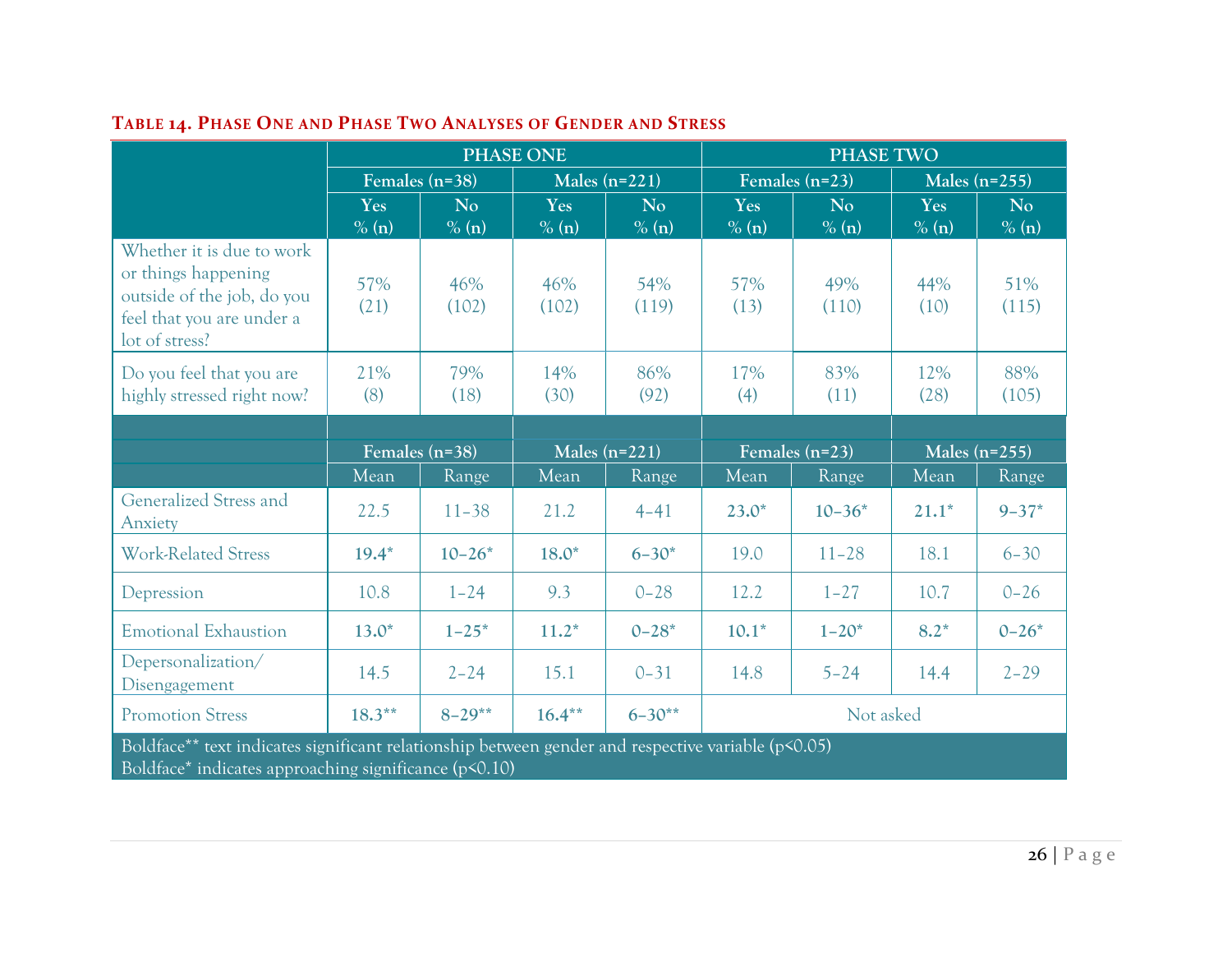## <span id="page-37-0"></span>STRESS AND SECURITY LEVELS

## <span id="page-37-1"></span>MINIMUM, MEDIUM, AND MAXIMUM SECURITY

Of the eight facilities selected in Phase One, two were designated minimum security (NECC and MCI Shirley-Minimum). Six officers were sampled from NECC and all six participated in the study. Our data did not include specific break downs between MCI Shirley Minimum and Medium. The low number of minimum officers from security facilities limited our ability for statistical analyses that could be generalized to other minimum security level facilities. In an effort to compensate for these low numbers and strengthen the analyses, the two minimum security facilities were grouped with their respective neighboring medium security institution. Through this approach, the officers from NECC were grouped with MCI Concord and the officers from MCI Shirley-Minimum were grouped with MCI Shirley-Medium. Table 15 depicts the total number of officers sampled across the different security level classifications.

|          |     | Phase One | <b>Phase Two</b> |      |  |
|----------|-----|-----------|------------------|------|--|
| Facility | N   | $\%$      | N                | $\%$ |  |
| Min/Med  | 165 | 64%       | 123              | 49%  |  |
| Maximum  | 94  | 36%       | 126              | 51%  |  |
| Total    | 259 | 100%      | 249              | 100% |  |

#### **TABLE 15. OFFICERS SAMPLED ACROSS SECURITY-LEVEL CLASSIFICATIONS**

|             | <b>Phase One</b> | <b>Phase Two</b> |
|-------------|------------------|------------------|
| Facility    | N                | N                |
| MCI-C/NECC  | 39               | n/a              |
| <b>BSH</b>  | 13               | n/a              |
| MCI-F       | 39               | n/a              |
| MCI-S       | 30               | 61               |
| MCI-N       | 44               | 62               |
| MCI-CJ      | 38               | 41               |
| <b>SBCC</b> | 56               | 85               |
| Total       | 259              | 249              |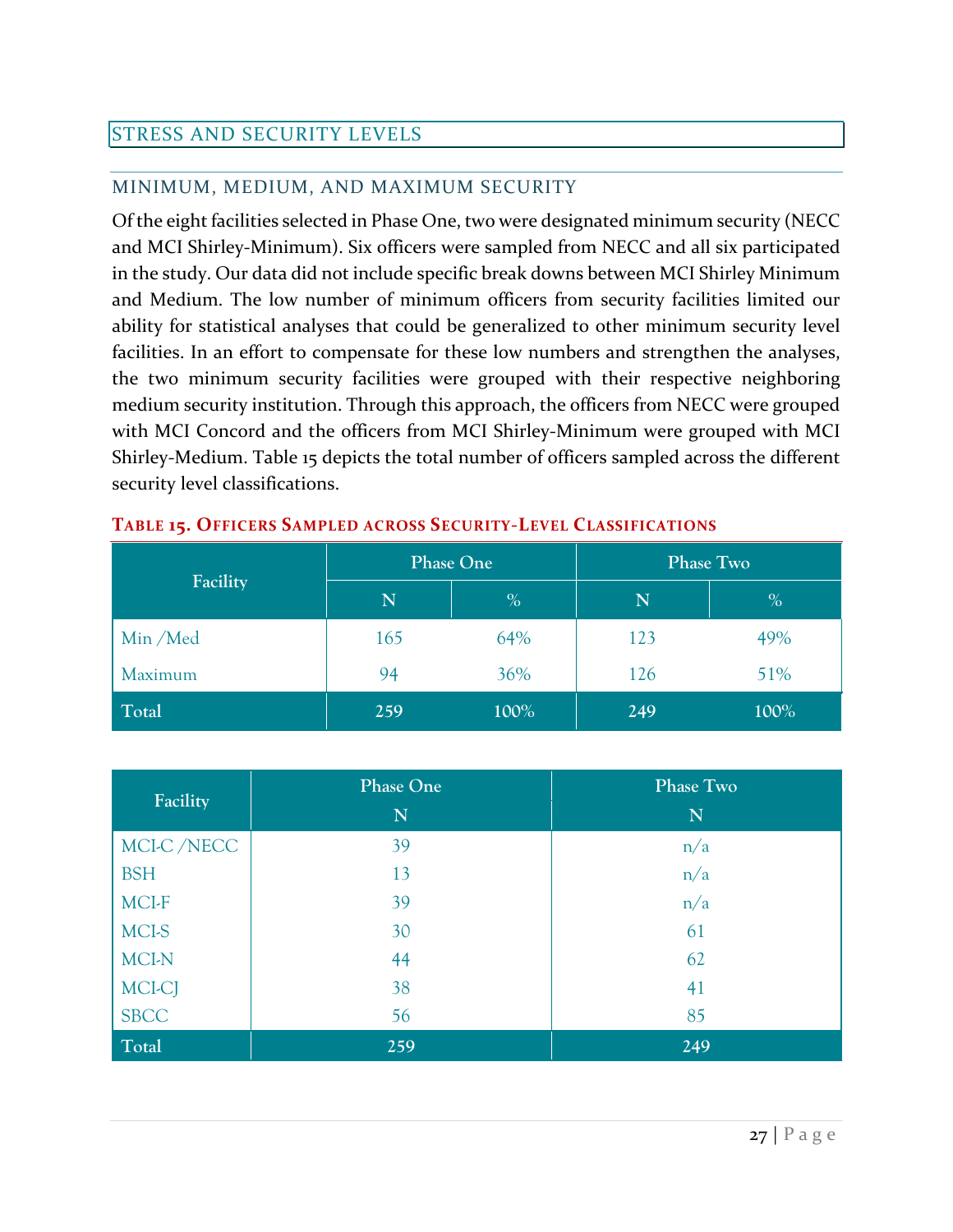The two maximum-security facilities, SBCC and MCI-Cedar Junction accounted for a combined total of 94 (36%) participating officers in Phase One and 126 (51%) in Phase Two. Analyses of relationships between stress and security level indicated some distinctions in stress levels across medium and maximum-security facilities. However, these distinctions were not always significant. In Phase Two, there were no statistically significant differences between medium and maximum security level facilities and perceptions of stress.

| 1. Whether it is due to work or things happening outside of the job, do you feel that you |                   |                |                                      |                |               |                |                |
|-------------------------------------------------------------------------------------------|-------------------|----------------|--------------------------------------|----------------|---------------|----------------|----------------|
| are under a lot of stress?                                                                |                   | <b>No</b>      |                                      |                | <b>Yes</b>    |                |                |
|                                                                                           | $\frac{0}{0}$     | N              |                                      | $\frac{0}{0}$  | N             |                | <b>Total</b>   |
| Min/Med                                                                                   | 54%               | 88             |                                      | 46%            | 76            |                | 164            |
| <b>Max</b>                                                                                | 50%               |                |                                      | 50%            |               |                |                |
| **Total                                                                                   | 52%               | 47             |                                      | 48%            | 47<br>123     |                | 94<br>258      |
| 2. Do you feel that you are highly stressed right now?                                    |                   | 135            |                                      |                |               |                |                |
|                                                                                           |                   | <b>No</b>      |                                      |                | <b>Yes</b>    |                |                |
|                                                                                           | $\frac{0}{0}$     | N              |                                      | $\frac{0}{0}$  | N             |                | <b>Total</b>   |
| Min/Med                                                                                   | 78%               | 7 <sup>2</sup> |                                      | 22%            | 20            |                | 92             |
| <b>Max</b>                                                                                | 68%               | 38             |                                      | 32%            | 18            |                | 56             |
| **Total                                                                                   | 74%               | 110            |                                      | 26%            | 38            |                | 148            |
| 3. Is the level of your stress increasing or decreasing?                                  |                   |                |                                      |                |               |                |                |
|                                                                                           | <b>Increasing</b> |                | <b>Decreasing</b><br><b>The Same</b> |                |               |                |                |
|                                                                                           |                   |                |                                      |                |               |                |                |
|                                                                                           | $\frac{0}{0}$     | N              | $\frac{0}{0}$                        | N              | $\frac{0}{0}$ | N              | <b>Total</b>   |
| Min/Med                                                                                   | 36%               | 30             | 25%                                  | 21             | 37%           | 3 <sup>2</sup> | 83             |
| <b>Max</b>                                                                                | 35%               | 18             | 22%                                  | 11             | $43\%$        | 22             | 51             |
| <b>Total</b>                                                                              | 36%               | 48             | 24%                                  | 3 <sup>2</sup> | 40%           | 54             | 134            |
| 4. Thinking about all of the officers you work with, what percent of them would you say   |                   |                |                                      |                |               |                |                |
| are highly stressed?                                                                      |                   |                |                                      |                |               |                |                |
|                                                                                           | N                 | <b>Mean</b>    |                                      | Minimum        |               |                | <b>Maximum</b> |
| Min/Med**                                                                                 | 155               | 44.21          |                                      | $\overline{2}$ |               |                | 95             |
| <b>Max</b>                                                                                | 85                | 51.64          |                                      | 1              |               |                | 99             |
| <b>Total</b>                                                                              | 240               | 46.84          |                                      | 1              |               |                | 99             |

#### **TABLE 16: SELF-REPORTED STRESS AND PERCEPTIONS OF STRESS (PHASE ONE)**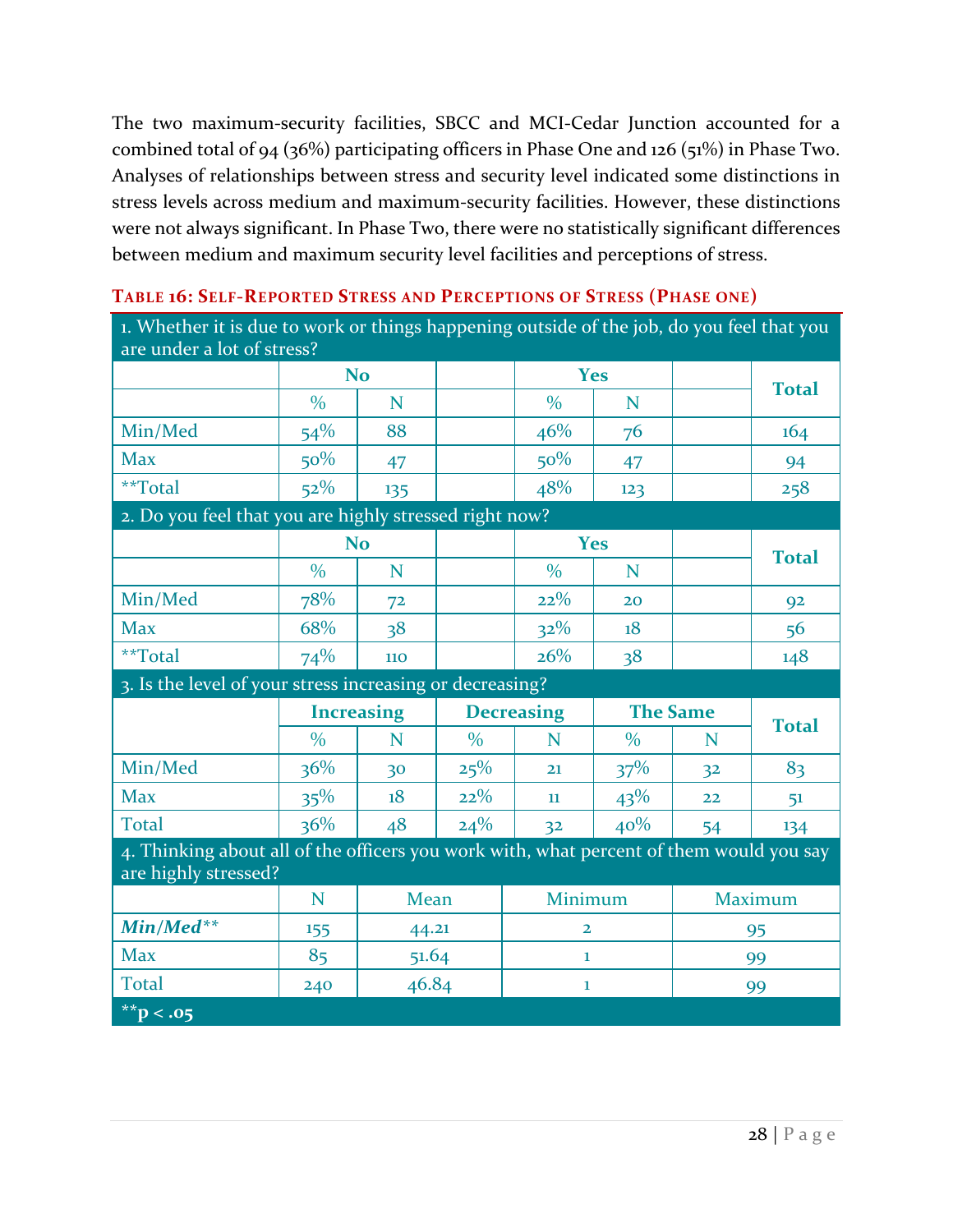Table 17 presents another set of security level differences, however, in these analyses of Phase One data, differences across specific measures are assessed to better understand variations across facility types.

|                                  |                | $\mathbf N$ | <b>Mean</b> | <b>Minimum</b>          | <b>Maximum</b> |
|----------------------------------|----------------|-------------|-------------|-------------------------|----------------|
|                                  | <b>OVERALL</b> | 259         | 22.81       | 5                       | 39             |
| $GSA**$                          | Min/Med        | 165         | 22.3        | 5                       | 39             |
|                                  | <b>Max</b>     | 94          | 23.72       | 12                      | 39             |
|                                  |                |             |             |                         |                |
|                                  | <b>OVERALL</b> | 259         | 20.22       | $12 \overline{ }$       | 30             |
| <b>Work Stress</b>               | Min/Med        | 165         | 2.16        | $12 \overline{ }$       | 30             |
|                                  | <b>Max</b>     | 94          | 2.32        | 13                      | 27             |
|                                  |                |             |             |                         |                |
|                                  | <b>OVERALL</b> | 259         | 11.47       | $\mathbf{O}$            | 28             |
| <b>Emotional Exhaustion**</b>    | Min/Med        | 165         | 10.85       | $\mathbf{O}$            | 26             |
|                                  | <b>Max</b>     | 94          | 12.56       | $\mathbf 0$             | 28             |
|                                  |                |             |             |                         |                |
|                                  | <b>OVERALL</b> | 259         | 9.48        | $\mathbf{O}$            | 28             |
| Depression                       | Min/Med        | 165         | 9.12        | $\mathbf{O}$            | 25             |
|                                  | <b>Max</b>     | 94          | 10.11       | $\mathbf{O}$            | 28             |
|                                  |                |             |             |                         |                |
|                                  | <b>OVERALL</b> | 259         | 13.41       | $\mathbf 0$             | 36             |
| <b>Psychosomatic Symptoms***</b> | Min/Med        | 165         | 12.76       | $\mathbf 0$             | 3 <sup>6</sup> |
|                                  | <b>Max</b>     | 94          | 14.54       | $\overline{2}$          | 35             |
|                                  |                |             |             |                         |                |
|                                  | <b>OVERALL</b> | 259         | 15.03       | $\mathbf 0$             | 3 <sup>1</sup> |
| Depersonalization/Disengagement  | Min/Med        | 165         | 14.64       | $\mathbf{O}$            | 3 <sup>1</sup> |
|                                  | <b>Max</b>     | 94          | 15.72       | $\mathbf 0$             | 28             |
|                                  |                |             |             |                         |                |
|                                  | <b>OVERALL</b> | 259         | 14.19       | 7                       | 20             |
| <b>Job Satisfaction</b>          | Min/Med        | 165         | 14.21       | $\overline{7}$          | 20             |
|                                  | <b>Max</b>     | 94          | 14.15       | $\overline{7}$          | 20             |
|                                  | <b>OVERALL</b> |             | 16.66       | 6                       |                |
| <b>Promotion Stress</b>          | Min/Med        | 259<br>165  |             | 6                       | 30             |
|                                  | <b>Max</b>     |             | 16.35       | 6                       | 30<br>28       |
|                                  |                | 94          | 17.22       |                         |                |
|                                  | <b>OVERALL</b> |             | 16.86       |                         |                |
| Procedural Justice promotions    | Min/Med        | 259<br>165  | 17.1        | 7                       | 25             |
|                                  | <b>Max</b>     |             | 16.45       | 7                       | 25<br>23       |
|                                  |                | 94          |             | 7                       |                |
|                                  | <b>OVERALL</b> | 259         | 6.83        | $\overline{\mathbf{3}}$ | 15             |
| <b>Administrative Support**</b>  | Min/Med        | 165         | 7.13        | $\overline{\mathbf{3}}$ | 15             |
|                                  | <b>Max</b>     | 94          | 6.3         | $\overline{3}$          | 13             |
| ** $p<0.05$ *** $p<0.10$         |                |             |             |                         |                |
|                                  |                |             |             |                         |                |

**TABLE 17: PHASE ONE - INDIVIDUAL LEVEL STRESS BY SECURITY LEVEL**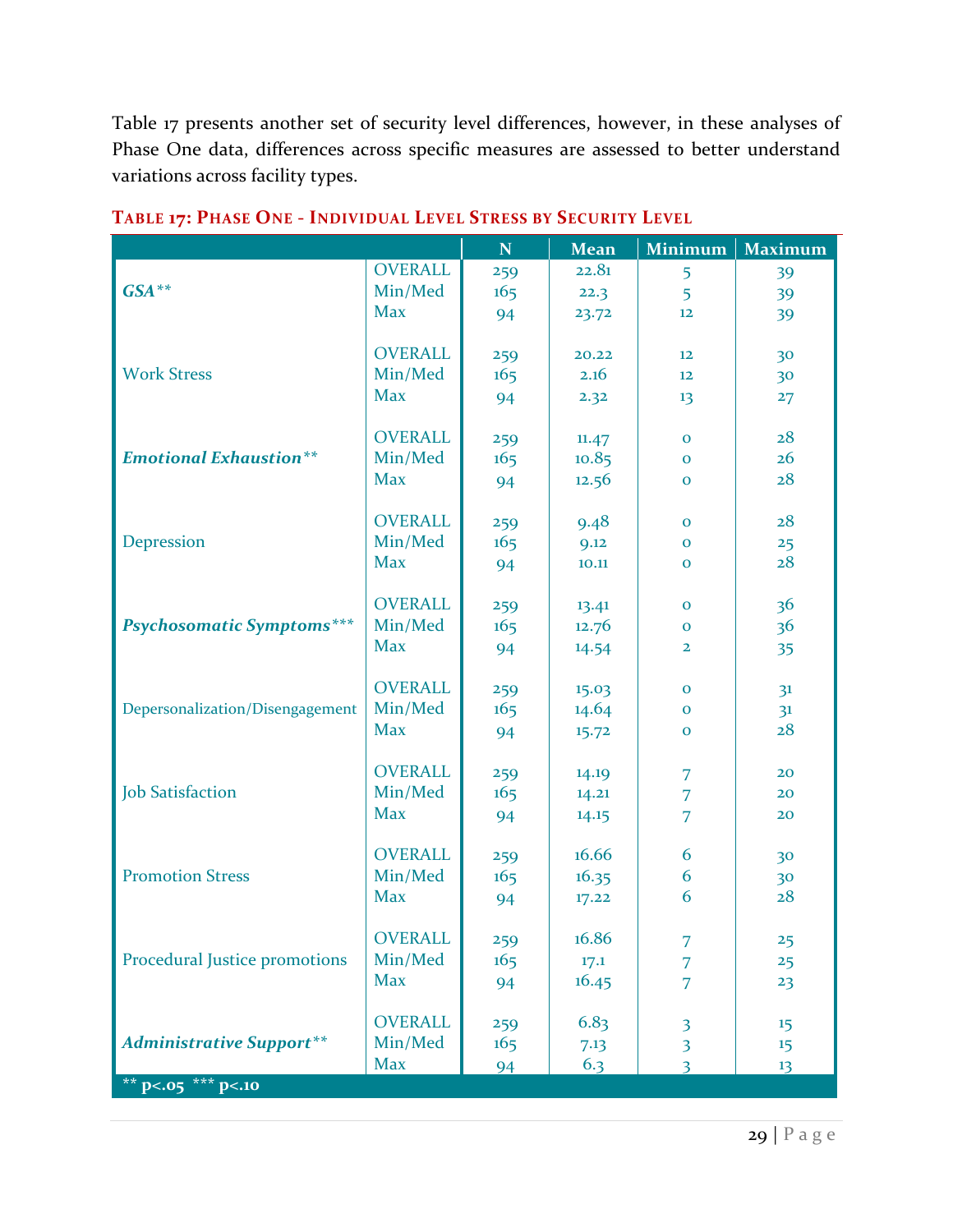Table 18 below provides the results from Phase One only. *These analyses were not included for Phase Two given the instrument modification in Phase Two that removed the focus on organizational behaviors.* Of the seven scales examined, three revealed statistically significant differences in organizational level behavior between minimum/medium and maximum-security facilities (see CWB Interpersonal, COA Ever, and COA Past Month in Table 18 below).

|                            |                | $\mathbf N$ | <b>Mean</b> | <b>Minimum</b> | <b>Maximum</b> |
|----------------------------|----------------|-------------|-------------|----------------|----------------|
|                            | <b>OVERALL</b> | 259         | 27.77       | $\overline{7}$ | 54             |
| <b>OCB</b> Organizational  | Min/Med        | 165         | 28.17       | $\overline{7}$ | 54             |
|                            | <b>Max</b>     | 94          | 27.06       | $\overline{7}$ | 54             |
|                            |                |             |             |                |                |
|                            | <b>OVERALL</b> | 259         | 30.18       | 11             | 45             |
| <b>OCB</b> Individual      | Min/Med        | 165         | 30.32       | 15             | 44             |
|                            | <b>Max</b>     | 94          | 29.94       | 11             | 45             |
|                            |                |             |             |                |                |
|                            | <b>OVERALL</b> | 259         | 5.98        | $\mathbf{O}$   | 25             |
| <b>CWB</b> Interpersonal** | Min/Med        | 165         | 5.45        | $\Omega$       | 25             |
|                            | <b>Max</b>     | 94          | 6.9         | $\mathbf{O}$   | 22             |
|                            |                |             |             |                |                |
|                            | <b>OVERALL</b> | 259         | 5.87        | $\mathbf 0$    | 27             |
| <b>CWB</b> Organizational  | Min/Med        | 165         | 5.73        | $\mathbf 0$    | 27             |
|                            | <b>Max</b>     | 94          | 6.11        | $\mathbf{O}$   | 21             |
|                            |                |             |             |                |                |
|                            | <b>OVERALL</b> | 259         | 18.07       | $\overline{7}$ | 25             |
| <b>Org Commitment</b>      | Min/Med        | 165         | 18.22       | $\overline{7}$ | 25             |
|                            | <b>Max</b>     | 94          | 17.8        | 8              | 25             |
|                            |                |             |             |                |                |
|                            | <b>OVERALL</b> | 259         | 3.17        | $\mathbf 0$    | 6              |
| <b>COA Ever**</b>          | Min/Med        | 165         | 3.01        | $\mathbf{O}$   | 6              |
|                            | <b>Max</b>     | 94          | 3.44        | $\mathbf{O}$   | 6              |
|                            |                |             |             |                |                |
|                            | <b>OVERALL</b> | 259         | 1.79        | $\Omega$       | 6              |
| <b>COA Past month**</b>    | Min/Med        | 165         | 1.65        | $\mathbf{O}$   | 6              |
|                            | <b>Max</b>     | 94          | 2.03        | $\mathbf 0$    | 6              |
| ** $p<0.05$ **** $p<0.10$  |                |             |             |                |                |

#### **TABLE 18: PHASE ONE - ORGANIZATIONAL BEHAVIOR BY SECURITY LEVEL**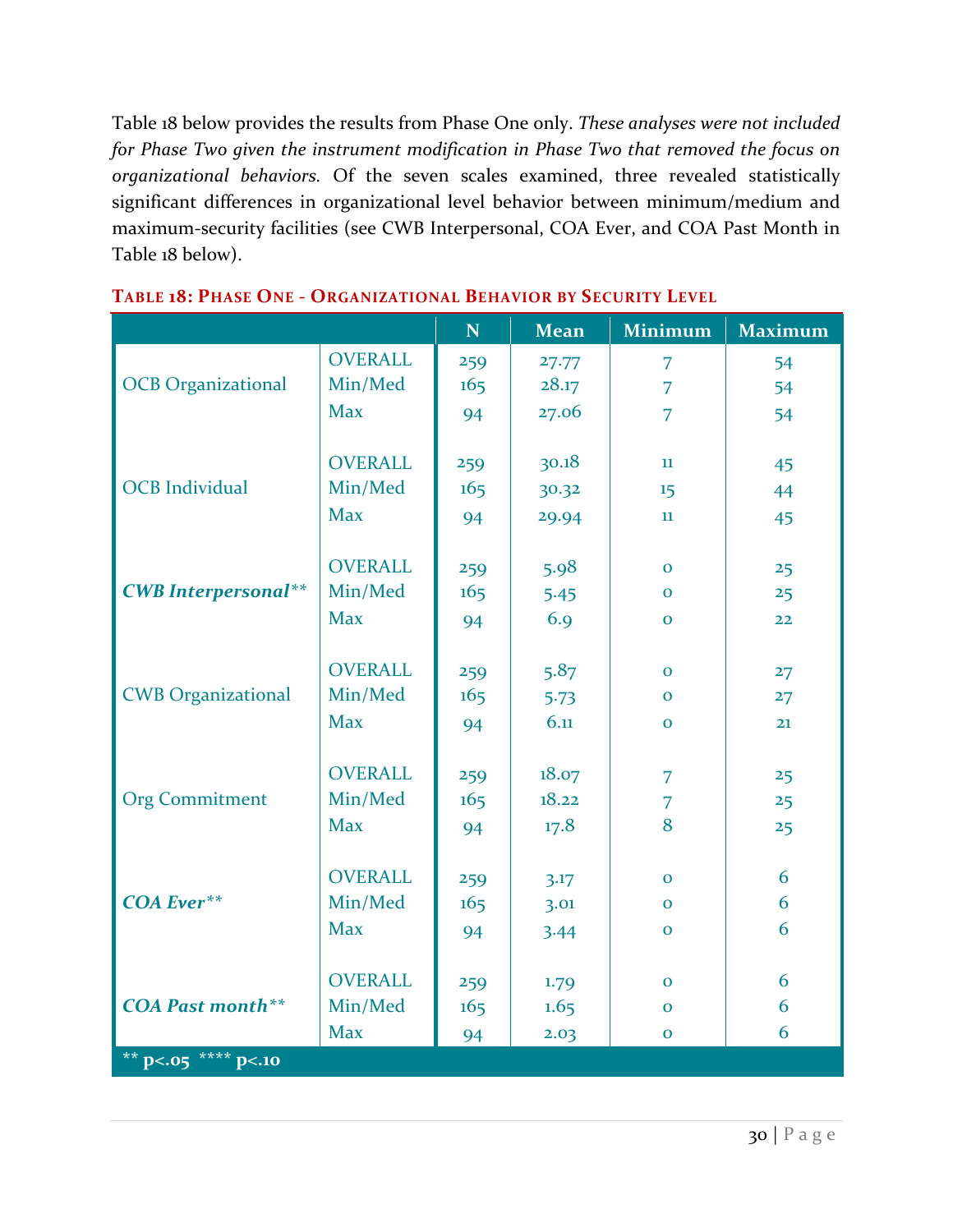The strongest relationships were observed between the different types of stress (GSA and WS) and psychological effects (particularly emotional exhaustion and depression). Officers working in maximum security facilities exhibited higher levels of GSA and Emotional Exhaustion, but similar levels of work stress and depression.

It is perhaps worth nothing that, although the results did not reach significance, officers at Souza Baranowski Correctional Center (SBCC) reported some of the highest stress scores in the department across both phases of the study. Officers from SBCC reported the highest averages of GSA, Emotional Exhaustion, Depression, and Promotion-Related Stress. Relatedly, SBCC officers also reported the lowest averages when it came to job satisfaction and procedural fairness in promotions.

## <span id="page-41-0"></span>TENURE AND SECURITY LEVEL

Preliminary analyses in Phase One revealed that the stress index could not be constructed and therefore would not be an appropriate tool for guiding the sample selection in Phase Two. At the direction of the Arizona State University research team, which had conducted early analyses of Phase One data, we selected officers randomly form four groups based on security level and tenure in Phase Two. Security-level of each facility was dichotomized into maximum security and all others (e.g. Min/Med). Tenure was based on the number of years of employment with the Department of Correction. Officers with less than 7 years of employment were classified as low tenure and officers with 7 or more years of employment were classified as high tenure prior to random selection (Table 19).

|                                      | <b>Phase One</b> |                | <b>Phase Two</b> |                |  |
|--------------------------------------|------------------|----------------|------------------|----------------|--|
|                                      | Frequency        | <b>Percent</b> | <b>Frequency</b> | <b>Percent</b> |  |
| Low Tenure, Min/Med Security         | 76               | 29%            | 56               | 23%            |  |
| <b>High Tenure, Min/Med Security</b> | 89               | 34%            | 67               | 27%            |  |
| <b>Low Tenure, Max Security</b>      | 34               | $13\%$         | 62               | 25%            |  |
| <b>High Tenure, Max Security</b>     | 60               | 23%            | 64               | $26\%$         |  |
| <b>Total</b>                         | 259              | 99%            | 249              | $100\%$        |  |

#### **TABLE 19: PHASE TWO – TENURE & SECURITY**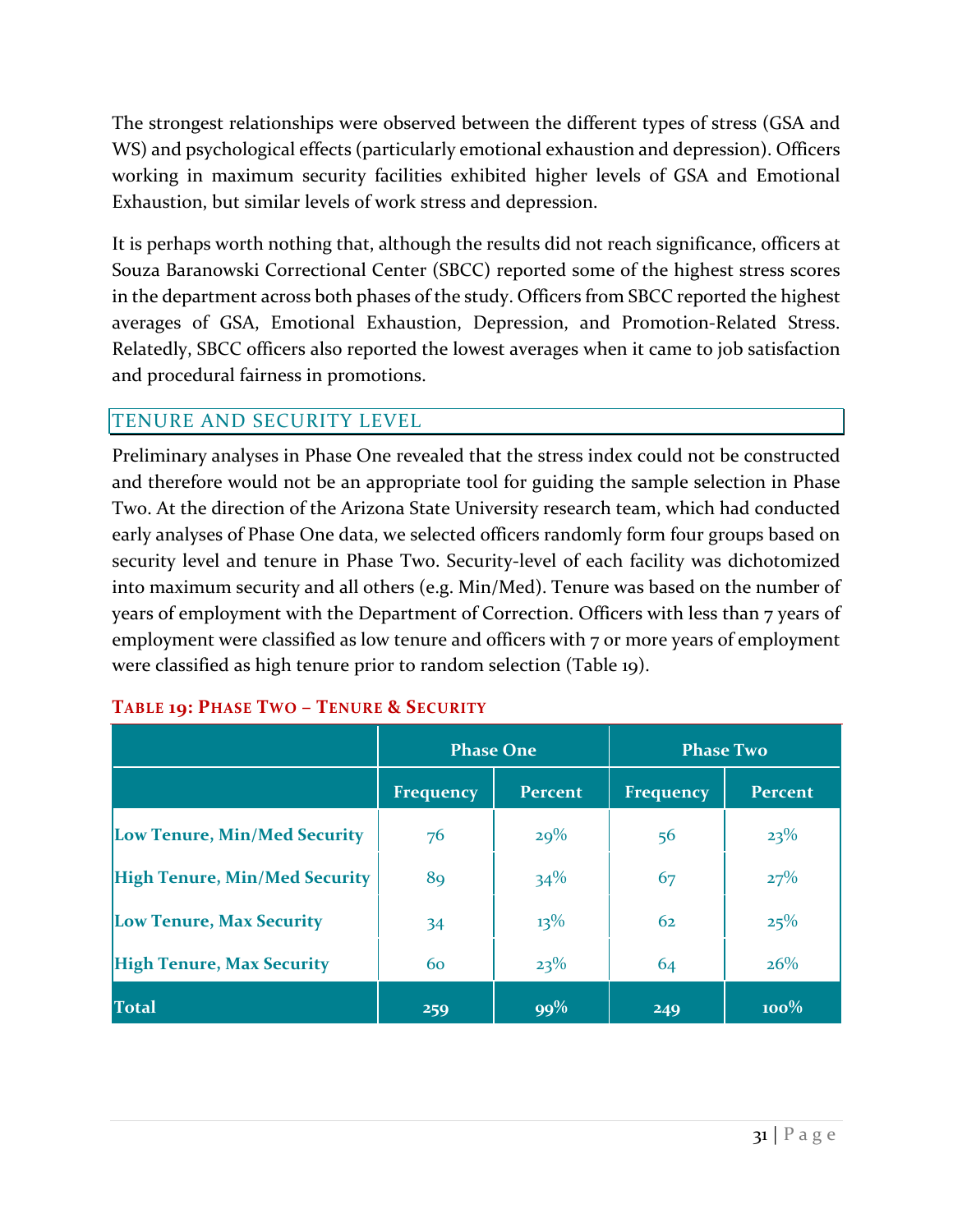The correlation matrix in Table 20 below shows key correlations between variables in Phase One and Phase Two. Perhaps not surprisingly Generalized Stress and Anxiety (GSA) and Work Stress (WS) were significantly positively correlated with one another suggesting that many experience elevated levels of generalized stress and work stress simultaneously. The strongest correlations were between GSA and Emotional Exhaustion and between GSA and Depression. Work Stress (WS) was also significantly correlated with Depression and Emotional Exhaustion but those correlations were not quite as strong.

| Phase One                                    | $\mathbf{1}$             | $\overline{2}$     | 3 <sup>1</sup>         | $\overline{4}$         | $\overline{5}$         | 6                      | $\overline{7}$         | 8                      | 9                | 10 |
|----------------------------------------------|--------------------------|--------------------|------------------------|------------------------|------------------------|------------------------|------------------------|------------------------|------------------|----|
| Phase Two                                    |                          |                    |                        |                        |                        |                        |                        |                        |                  |    |
| 1. Max. Security                             | $\overline{\phantom{0}}$ |                    |                        |                        |                        |                        |                        |                        |                  |    |
| 2. Tenure                                    | 0.02<br>$-0.12$          |                    |                        |                        |                        |                        |                        |                        |                  |    |
| 3. Under A Lot of<br><b>Stress</b>           | 0.04<br>0.02             | $-0.10$<br>0.02    |                        |                        |                        |                        |                        |                        |                  |    |
| <b>Highly Stressed</b><br>4.                 | 0.10<br>$-0.05$          | 0.01<br>$-0.08$    | $0.44***$<br>$0.36***$ |                        |                        |                        |                        |                        |                  |    |
| <b>Generalized Stress</b><br>5.<br>& Anxiety | 0.10<br>$-0.04$          | $-0.10$<br>$-0.01$ | $0.53***$<br>$0.45***$ | $0.48***$<br>$0.42***$ |                        |                        |                        |                        |                  |    |
| Work-Related<br>6.<br><b>Stress</b>          | 0.02<br>$-0.01$          | $-0.09$<br>$-0.08$ | $0.50***$<br>$0.52***$ | $0.34***$<br>$0.30***$ | $0.49***$<br>$0.61***$ |                        |                        |                        |                  |    |
| Depression<br>7.                             | 0.09<br>$-0.02$          | $-0.09$<br>0.05    | $0.49***$<br>$0.37***$ | $043***$<br>$0.35***$  | $0.84***$<br>$0.79***$ | $0.48***$<br>$0.49***$ |                        |                        |                  |    |
| Emotional<br>8.<br>Exhaustion                | $0.15***$<br>$-0.09$     | $-0.05$<br>0.03    | $0.45***$<br>$0.45***$ | $0.43***$<br>$0.38***$ | $0.75***$<br>$0.75***$ | $0.58***$<br>$0.65***$ | $0.82***$<br>$0.79***$ |                        |                  |    |
| 9.<br>Depersonalization<br>Disengagement     | 0.10<br>$-0.06$          | 0.01<br>$-0.00$    | $0.21***$<br>$0.30***$ | $0.24***$<br>$0.17***$ | $0.43***$<br>$0.46***$ | $0.44***$<br>$0.51***$ | $0.46***$<br>$0.48***$ | $0.58***$<br>$0.59***$ |                  |    |
| 10. Promotion Stress                         | 0.09/<br>n/a             | 0.03<br>n/a        | $0.12*$<br>n/a         | $0.14**$<br>n/a        | $0.19***$<br>n/a       | $0.27***$<br>n/a       | $0.17***$<br>n/a       | $0.24***$<br>n/a       | $0.18***$<br>n/a |    |
| *p<0.10, **p<0.05, ***p<0.01                 |                          |                    |                        |                        |                        |                        |                        |                        |                  |    |

#### **TABLE 20: PHASE ONE AND PHASE TWO – CORRELATION MATRIX**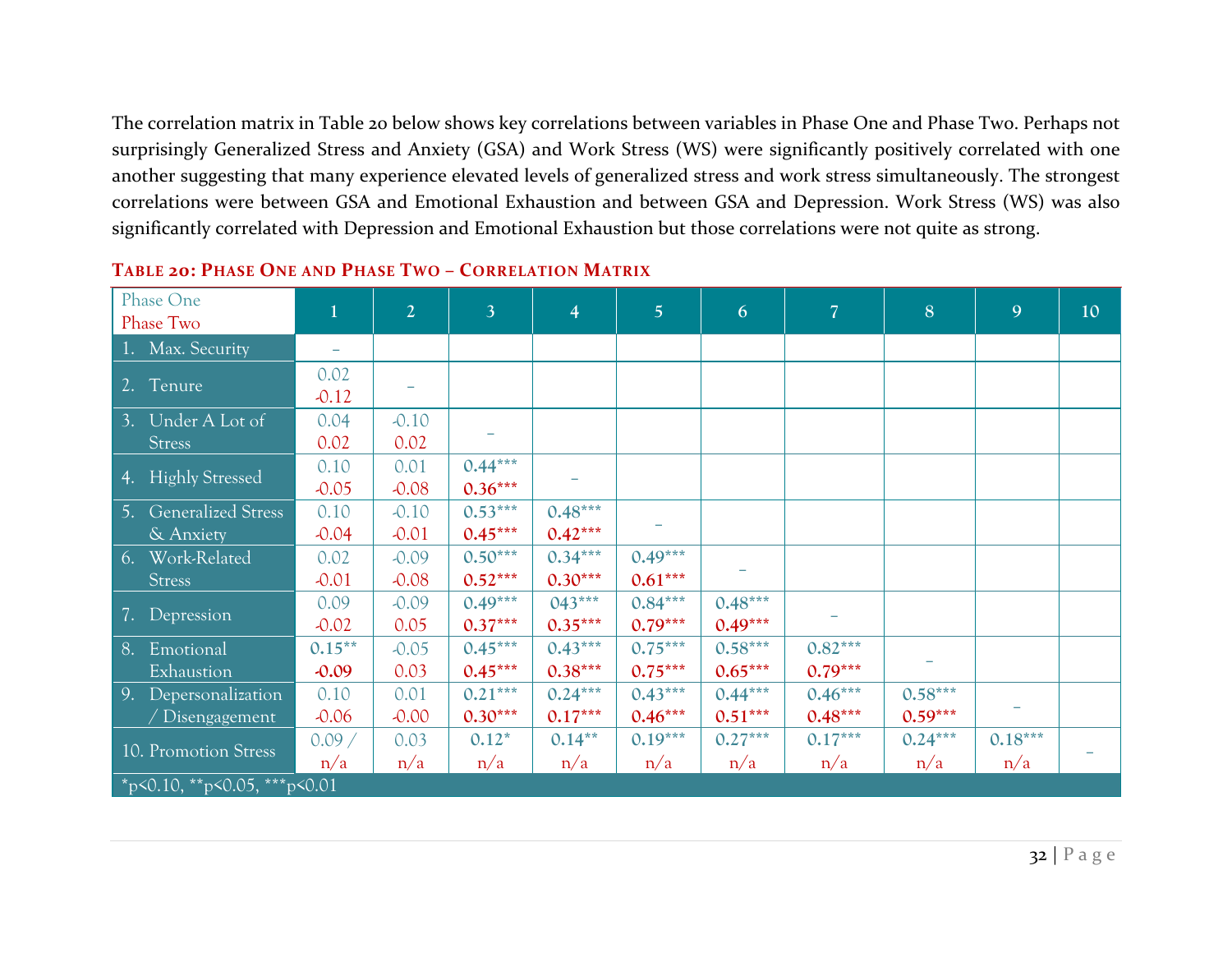## <span id="page-43-0"></span>PREDICTING STRESS: REGRESSION RESULTS – PHASE ONE

Regression analysis is frequently used to determine how strongly a set of key variables, taken together, will predict a relevant outcome such as stress and its effects. Stepwise regression analyses were conducted on samples from both phases. In Phase One, we ran several statistical regression models that identified various factors we identified as being predictors/causes of stress. The sections below provide details and discussions on the models that reached statistical significance.

## <span id="page-43-1"></span>INDIVIDUAL LEVEL EFFECTS

The first set of regression models sought to identify the key variables capable of predicting generalized stress and anxiety (GSA) and work related stress (WS) among correction officers. Results of these first models indicate that:

- *Higher education predicts lower GSA*
- *Higher tenure predicts lower GSA*
- *Higher security predicts higher GSA*
- *Higher job satisfaction predicts lower GSA*
- *More promotion-related stress predicts higher GSA*
- *Higher job satisfaction predicts lower WS*
- *More promotion stress predicts higher WS*

The findings reveal that education, tenure, security, and job satisfaction are key correlates of generalized stress and anxiety (GSA). More specifically, these findings suggest that as education, tenure, and job satisfaction increases, GSA decreases. Similarly, these findings noted that working in maximum-security facilities and have more promotion related stress levels is also linked with higher GSA. As for work related stress (WS), the regression analyses revealed that having more promotion related stress is indicative of higher WS. Job satisfaction was also used in these regression analyses and revealed in the logical direction that higher job satisfaction predicts lower WS.

The second set of regression analyses sought to predict emotional and psychological effects of correctional work. Emotional exhaustion and depression were the only two variables to reach statistical significance. Results of these regression analyses revealed that:

- *Working at maximum-security facilities predicts emotional exhaustion*
- *Generalized Stress and Anxiety (GSA) predicts emotional exhaustion*
- *Work-related Stress (WRS) predicts emotional exhaustion*
- *Less education predicts depression*
- *Generalized Stress and Anxiety (GSA) predicts more depression*
- *Work-related Stress (WRS) predicts more depression*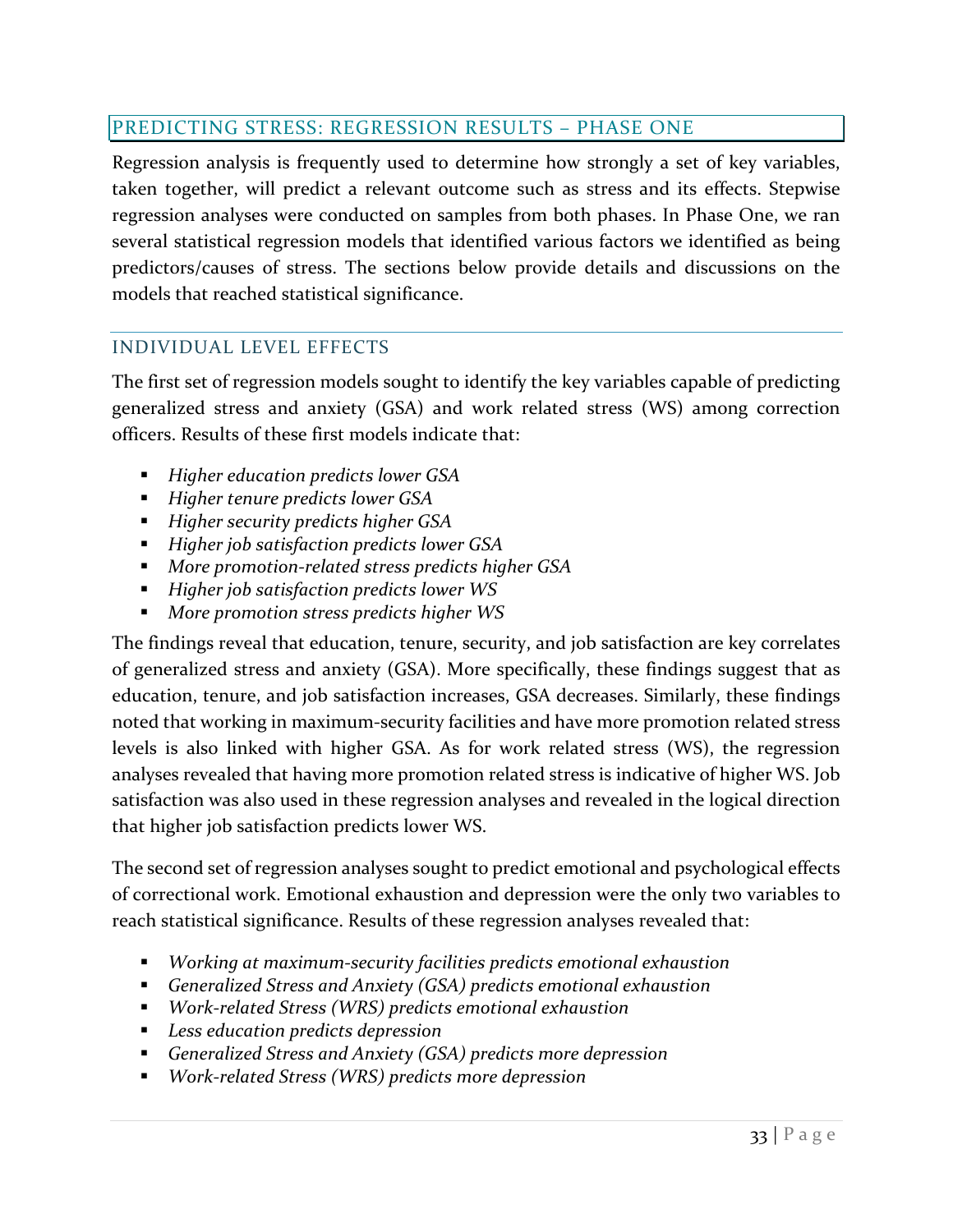In this second set of analyses, generalized stress and anxiety (GSA) and work stress (WS) were both found to be significant predictors of emotional exhaustion and depression. Security level was also significant, with working in maximum security facilities serving as a key predictor of emotional exhaustion. Additionally, education was also statistically significant, with less education predicting depression. Lastly, the model also found statistical significance in the relationship between inmate contact hours and depression, noting that as inmate contact increased, depression decreased.

## <span id="page-44-0"></span>ORGANIZATIONAL LEVEL EFFECTS

Regression results from the organizational level effects models revealed that only the models predicting Counterproductive Work Behavior – Interpersonal (CWB-I) and Counterproductive Work Behavior – Organizational (CWB-O) reached statistical significance. Specifically, the analyses found that:

- *Work-Related Stress predicts CWB-I*
- *Maximum security level predicts CWB-I*
- *Amount of reprimands predicts CWB-I*
- *Witnessing staff assaults by inmates predicts CWB-I*
- *Generalized Stress and Anxiety (GSA) predicts CWB-O*
- *Unpaid Time Off predicts CWB-O*
- *Experiencing inmate assaults predicts CWB-O*
- *Lower rank predicts CWB-O*
- *Having fewer children predicts CWB-O*

Phase Two regression results found many of the same relationships to be important.

## <span id="page-44-1"></span>STRESS MANAGEMENT AND HELP-SEEKING

Some of the most interesting observations in this research related to how MA DOC correctional officers perceive both stress among their colleagues and perceive the importance of stress management (or at least their willingness to pursue it).

One survey question, for example, asked for officers' perceptions of stress at their facility in comparison to the at other MA DOC facilities. This question only allowed officers three responses: stress was more of a problem, less of a problem, or about the same. Descriptive results of the overall sample do not indicate any major differences. Nearly 40 percent of the correctional officers in our sample indicated that stress levels among officers at their facilities and other facilities were probably about the same. Moreover, 23 percent found stress to be more of a problem at their facility and 35 percent indicated that stress was more of problem for officers at other facilities.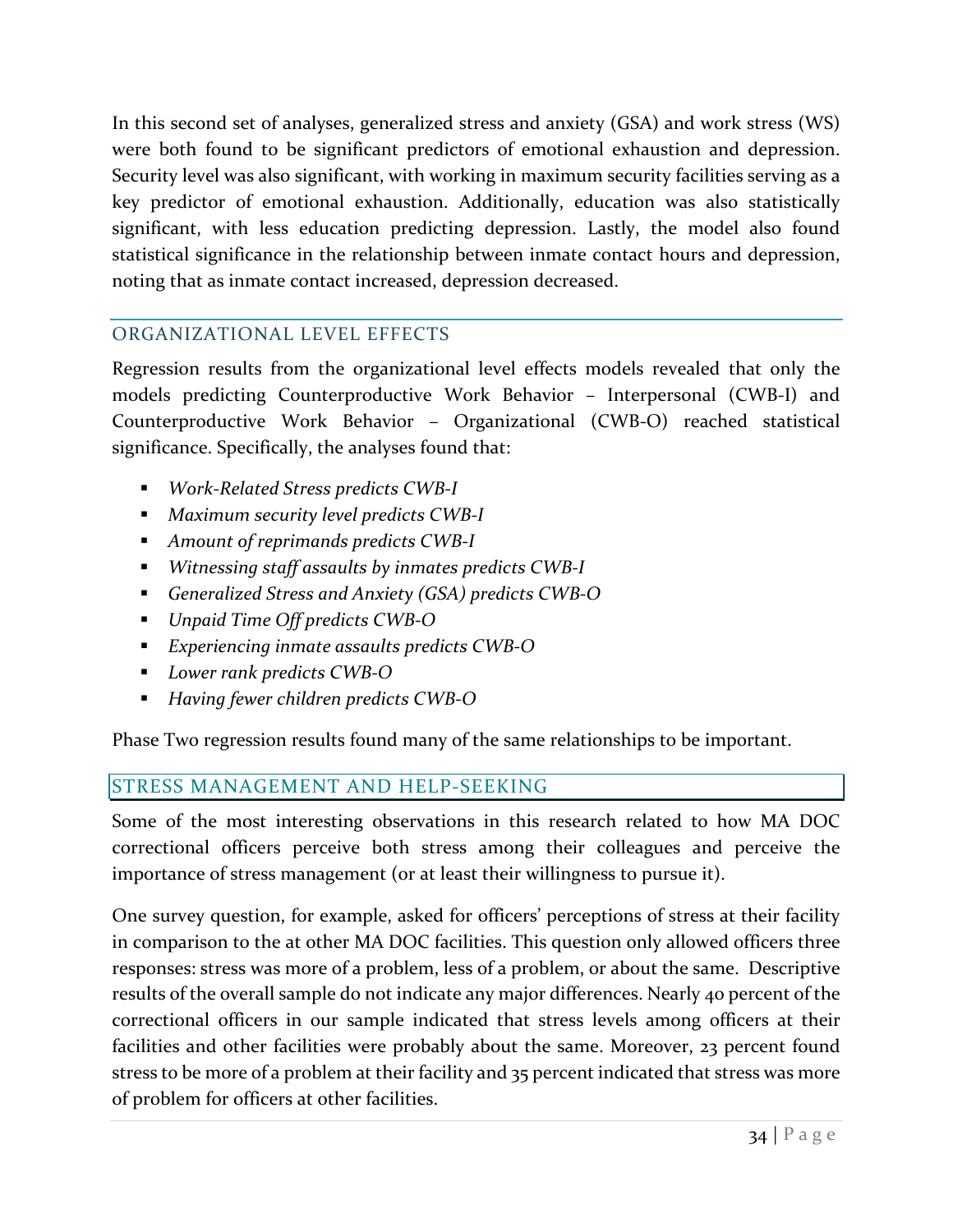The responses in the table below indicate that stress is a major area of concern for officers working at the MA DOC. In particular, we found that MA DOC correctional officers expressed great concern about stress among the workforce of officers in the department. Nearly 90 percent of the officers sampled (88% or n=229) revealed that they were either somewhat concerned or very concerned about the impact of stress on their co-workers. Only 24 officers (9%) of the more than 250 interviewed in Phase One indicated that they were not at all concerned with stress among the officers they know and work with.

#### **TABLE 21: CONCERN ABOUT STRESS AMONG COWORKERS**

|                                               | Frequency | Percent   |
|-----------------------------------------------|-----------|-----------|
| <b>Concerned about Stress among Coworkers</b> |           |           |
| Not at all concerned                          | 24        | $\rm Q\%$ |
| Somewhat concerned                            | 148       | 57%       |
| Very concerned                                | 81        | $21\%$    |

Organizational strategies for stress management are core focal points of the MA DOC, however, some of the most telling results of the study indicate that correctional officers were at best reluctant to seek help with stress management and overwhelmingly skeptical of stress management services that were offered by the MA DOC.

#### **TABLE 22: WILLINGNESS TO SEEK HELP**

|                                                                          | <b>Phase One</b> |                | <b>Phase Two</b> |                |  |
|--------------------------------------------------------------------------|------------------|----------------|------------------|----------------|--|
|                                                                          | <b>Frequency</b> | <b>Percent</b> | <b>Frequency</b> | <b>Percent</b> |  |
| <b>Would Seek Help with Stress Management if Needed</b>                  |                  |                |                  |                |  |
| Not at all likely                                                        | 117              | 45%            | 106              | 43%            |  |
| Somewhat Likely                                                          | 76               | 29%            | 93               | 37%            |  |
| <b>Very Likely</b>                                                       | 64               | 25%            | 45               | 18%            |  |
| <b>Would Seek Help with Stress Management - DOC Provided Service</b>     |                  |                |                  |                |  |
| Not at all likely                                                        | 152              | 59%            | 145              | 58%            |  |
| Somewhat Likely                                                          | 71               | 27%            | 63               | 25%            |  |
| <b>Very Likely</b>                                                       | 31               | $12\%$         | 36               | $15\%$         |  |
| <b>Would Seek Help with Stress Management - Non-DOC Provided Service</b> |                  |                |                  |                |  |
| Not at all likely                                                        | 117              | 45%            | 83               | $33\%$         |  |
| Somewhat Likely                                                          | 76               | $30\%$         | 99               | 40%            |  |
| <b>Very Likely</b>                                                       | 64               | 25%            | 61               | 25%            |  |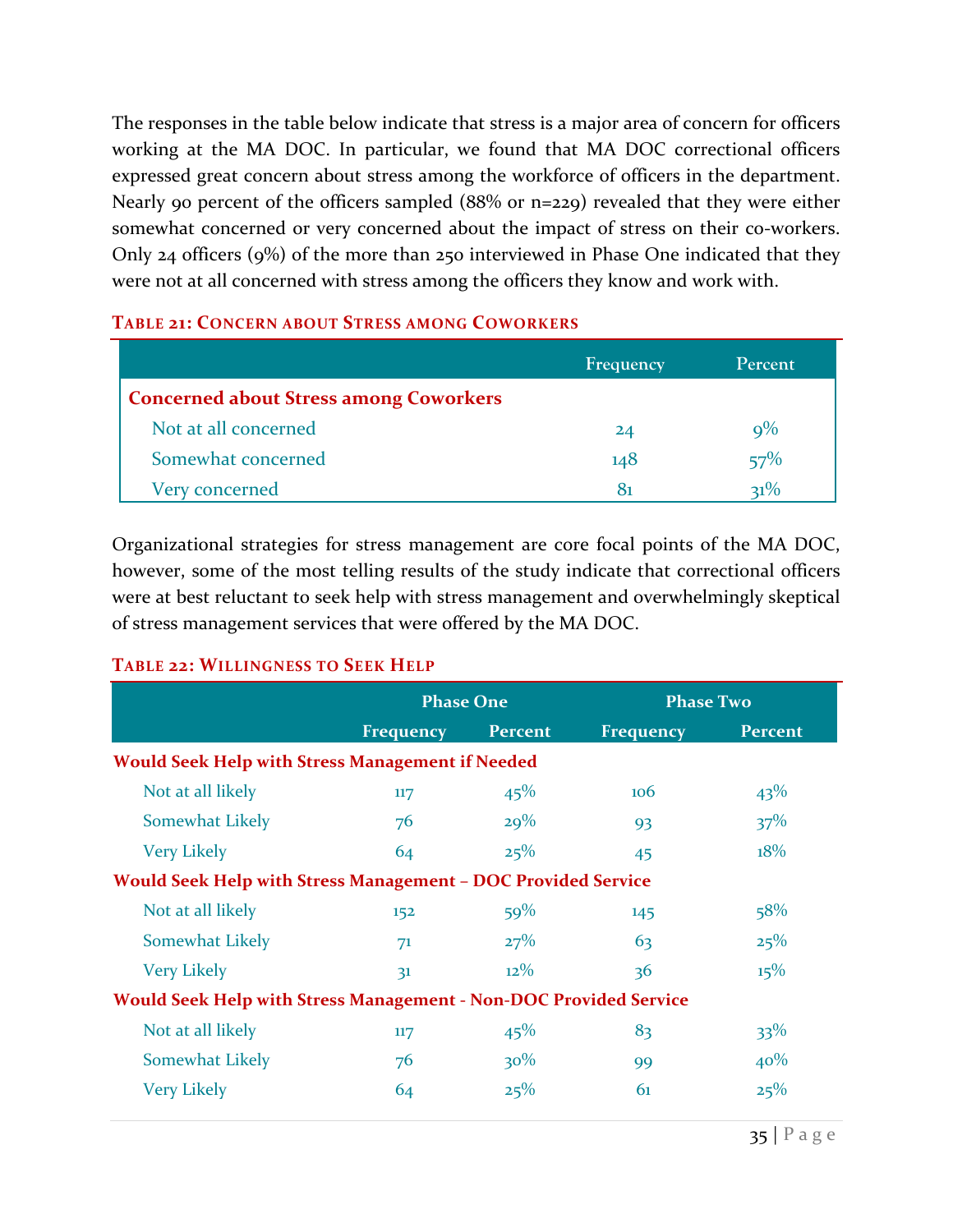As indicated in Table 22 above, over 45 percent of the sample  $(n=117)$  reported that they were not at all likely to seek help with stress management even if they were under a great deal of stress. Only about a quarter of the sample (25%) indicated that they were "very likely" to seek help with stress management in the event that they were under a great deal of stress, and just under 30 percent (30%) revealed that they were only "somewhat likely".

The reluctance to stress management was even more pronounced when the analysis focused on the participation in services offered by or outside of the MA DOC. Responses here indicate that nearly 60 percent "were not all likely" to seek help with stress management if the service was offered by the DOC. The number drops to 45 percent responding "Not at all likely" when the service is offered outside of the MA DOC. Only 27 percent indicated that they were "somewhat likely" and 12% responded that they were "very likely" to consider help from a service or office offered by the MA DOC.

These findings indicate a clear reluctance to seek help when stress management is being offered by a service or office of the MA DOC. Specifically, there was clear difference in the number of officers who responded favorably to seeking help with stress management when the service or office was outside of the MA DOC. Only 12 percent stated they were "very likely" to consider help from a service or office offered by the MA DOC, whereas that figure more than doubles to nearly 25 percent of the sampled officers when the service or office was outside of the MA DOC.

## <span id="page-46-0"></span>**CONCLUSIONS AND RECOMMENDATIONS**

We have learned quite a lot through this research on correctional officer stress conducted in collaboration with the Massachusetts Department of Correction (MA DOC). Over the course of approximately two years, we interviewed more than 500 officers currently working for the Department of Correction as either Officers or Sergeants.

Relatively high-level of stress were observed among these officers and both work stress (WS) and generalized stress and anxiety (GSA) impacted emotional and social wellbeing, particularly with regard to depression and emotional exhaustion.

To summarize the findings across the two phases: Controlling for other factors administrative support, education, rank, tenure, security level, social support, job satisfaction, promotion stress all predict either generalized stress and anxiety (GSA) AND/OR work stress (WS).

Generalized Stress and Anxiety (GSA) is a significant predictor of both emotional wellbeing and of organizational behavior. Work Stress (WS) predicts emotional exhaustion but not other emotional outcomes or organizational behavior.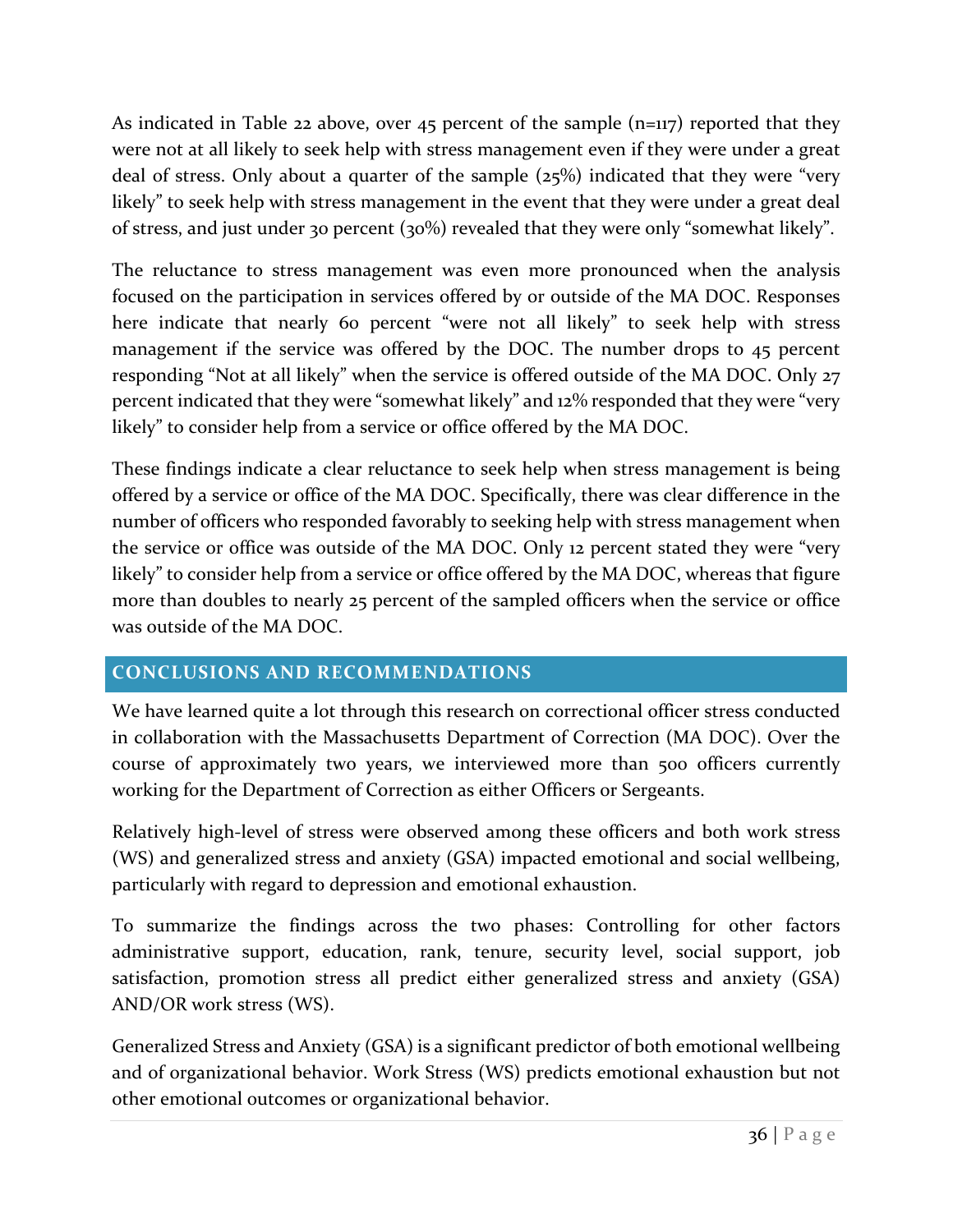In other words, few significant predictors of generalized stress and work stress emerged and these two types of stress have some important effects of emotional wellbeing and on occupational behavior.

We also reported some findings related to help-seeking when acute stress is an issue for an officer. Unfortunately a reluctance to seek help was relatively pervasive. Some of the most telling results of the study indicate that correctional officers were at best reluctant to seek help with stress management of any sort and were overwhelmingly skeptical of stress management services that were offered by the MA DOC. Almost half of all officers reported that they were not at all likely to seek help with stress management even if they were under a great deal of stress and needed help. In both phases of this research (with interviews conducted in 2016 and 2017), almost 60% of all officers reported that they were not at all likely to seek help if that help was provided by a MA-DOC resource.

Officers also regularly reported frustration at the Department's perceived lack of interest in their opinions and perspectives, even though the officers seem to understand the issues and struggles of correctional personnel.

Through our work with officers, through conversations with supervisors and administrators, and through analyses of data discussed in this preliminary report, we offer the following recommendations:

- 1. Create a real mechanism for officers to provide feedback to the administration and to ensure that the feedback is taken into consideration as departmental policies and procedures are formulated.
- 2. Recognize and address the reluctance of officers to seek help even when they know they need it. Consider alternate external mechanisms for employee assistance given so few officers reported a willingness to engage with a DOC provide service.
- 3. Consider post rotations from high stress to lower stress functions and high stress to lower stress facilities.
- 4. Provide training to supervisors and administrators to identify acute stress (and distress) and make referrals for services on behalf of officers who may be experiencing acute stress.
- 5. Assaults on officers and exposure to violence were prevalent, but officers reported minimal debriefing following most incidents. There is a voluminous body of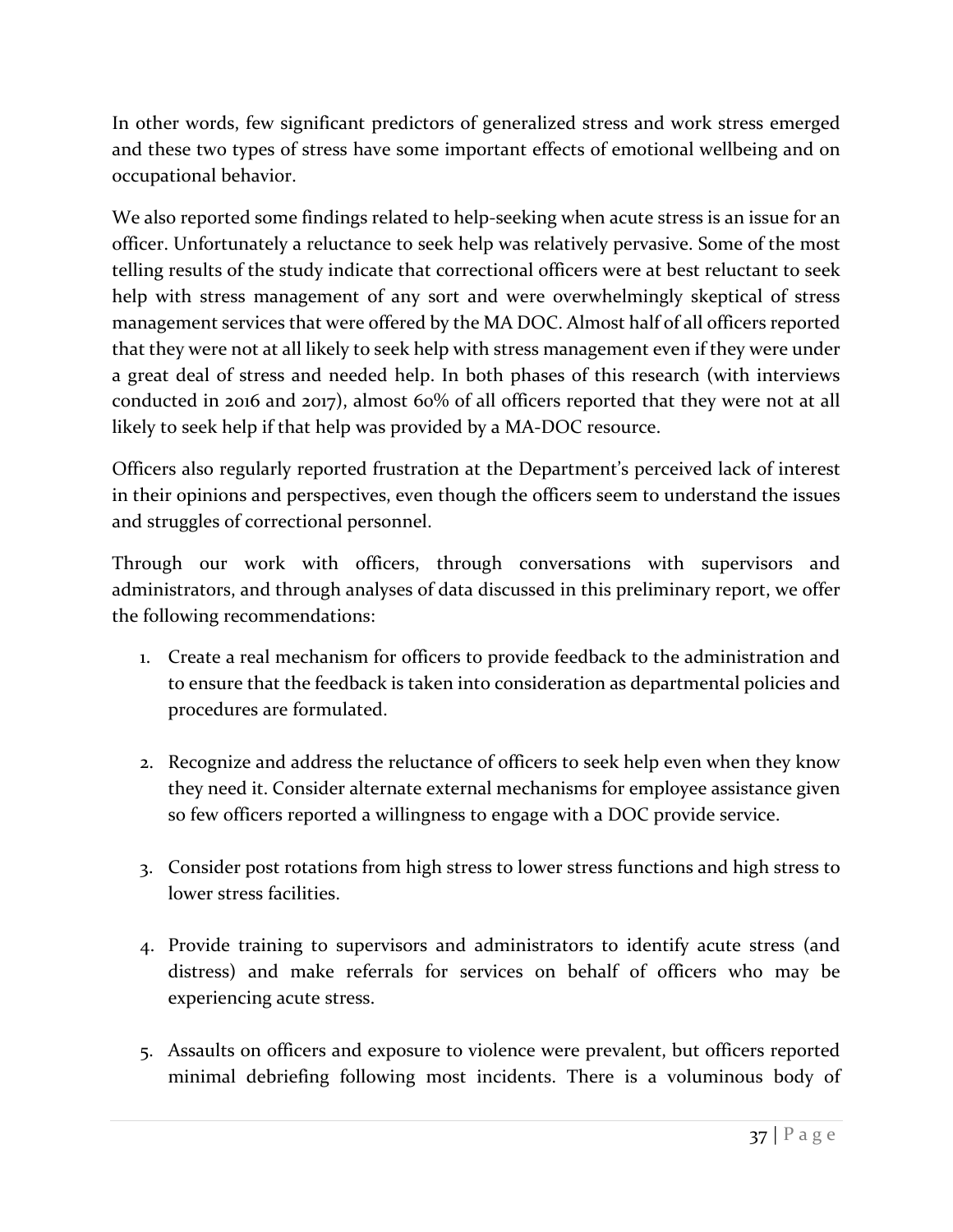research on the effects of repeated exposure to violence that can inform debriefing methods designed to ameliorate those effects.

- 6. Public perception seemed to be another common concern of officers. Responses to the Counterproductive Work Behavior questions suggested that officers are concerned about negative image of corrections and a poor public image. MA DOC should consider mechanisms to improve DOC public image including promoting the positive work and achievements of corrections officers as appropriate.
- 7. Consider implementing a more holistic wellness program in collaboration with the union and department administrators that addresses stress and officers' needs. Development of such a program should involve constructive participation from officers, administrators, union representatives, and officer families as appropriate.

Through this work, we also became aware of a perceived elevated rate of suicide among officers working for the MA DOC. As a result, we applied for our own federal grant to study correctional officer suicide and its impacts on individual and institutional wellbeing. We received that funding in 2016 and are again working collaboratively with the Massachusetts Department of Correction and the Massachusetts Corrections Officers Federated Union (MCOFU) to conduct this essential research.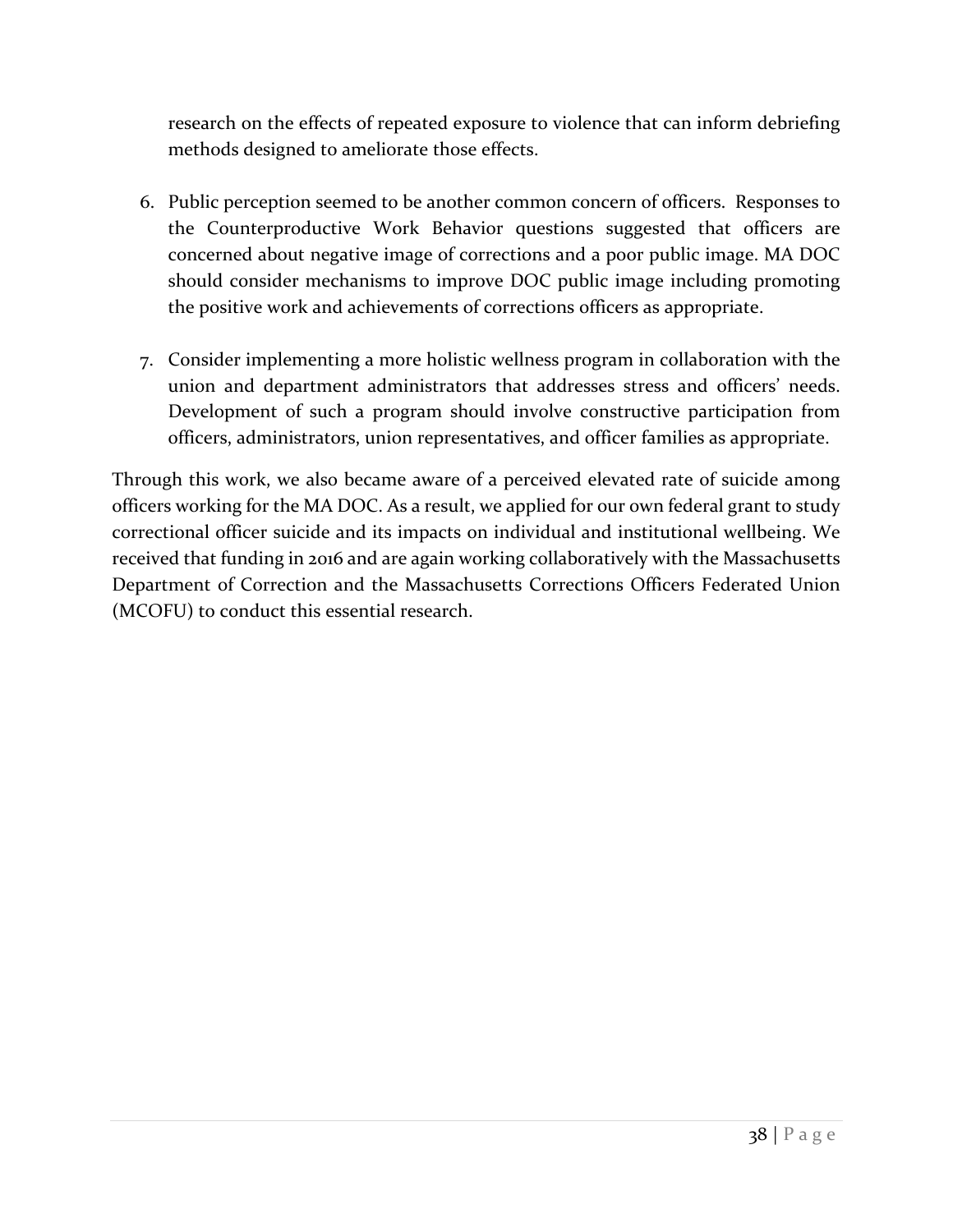#### <span id="page-49-0"></span>**APPENDIX**

#### <span id="page-49-1"></span>APPENDIX A: OCCUPATIONAL MEASURES

#### <span id="page-49-2"></span>JOB SATISFACTION

Job satisfaction incorporates questions to help understand officers' attitudes towards everyday duties on the job and the career as a whole. Measured in both phases, examples of these five questions include: "Most days I am enthusiastic about my job" and "I like the duties I perform on my job." With responses ranging from "strongly disagree" (1) to "strongly agree" (5), the largest possible range was from 5-25.

### <span id="page-49-3"></span>PROCEDURAL JUSTICE: PROMOTIONS PROCESS

In conjunction with the promotion-related stress scale, we also included questions regarding stress stemming from the promotion procedure. This scale was used in both phases and included questions such as, "the criteria for promotions are unclear" and "there are adequate procedures to get my performance rating reconsidered if necessary." Responses to these six questions helped us gauge participants' attitudes towards the promotion process rather than perceived promotion-related stress. Response options ranged from "strongly disagree" (1) to "strongly agree" (5), with a total range of 6 to 30.

#### <span id="page-49-4"></span>ADMINISTRATIVE SUPPORT

The administration support scale was implemented to better understand participant's attitudes towards the administration and its ability to support and recognize its employees. Questions in this section covered topics such as the recognition of employee accomplishments, incorporation of employee's input, and overall administrative support. More specifically, this scale (used in both phases) asked five question such as, "the administration here values my input" and "I know the administration here will stand by me if something should happen." With response options ranging from "strongly disagree" to "strongly agree"  $(5)$ , the total range of responses ranged from  $5$  to 25.

#### <span id="page-49-5"></span>TURNOVER INTENT

A scale measuring "Turnover Intent" was generated in both Phase One and Two to better understand the relationship between stress and choosing to leave the MA DOC. This was comprised by averaging the response values of two survey questions: (1) I have been searching for another job outside the MA DOC and (2) It is likely that I will be working for the MA DOC a year from now (this last item was reverse coded to better align with the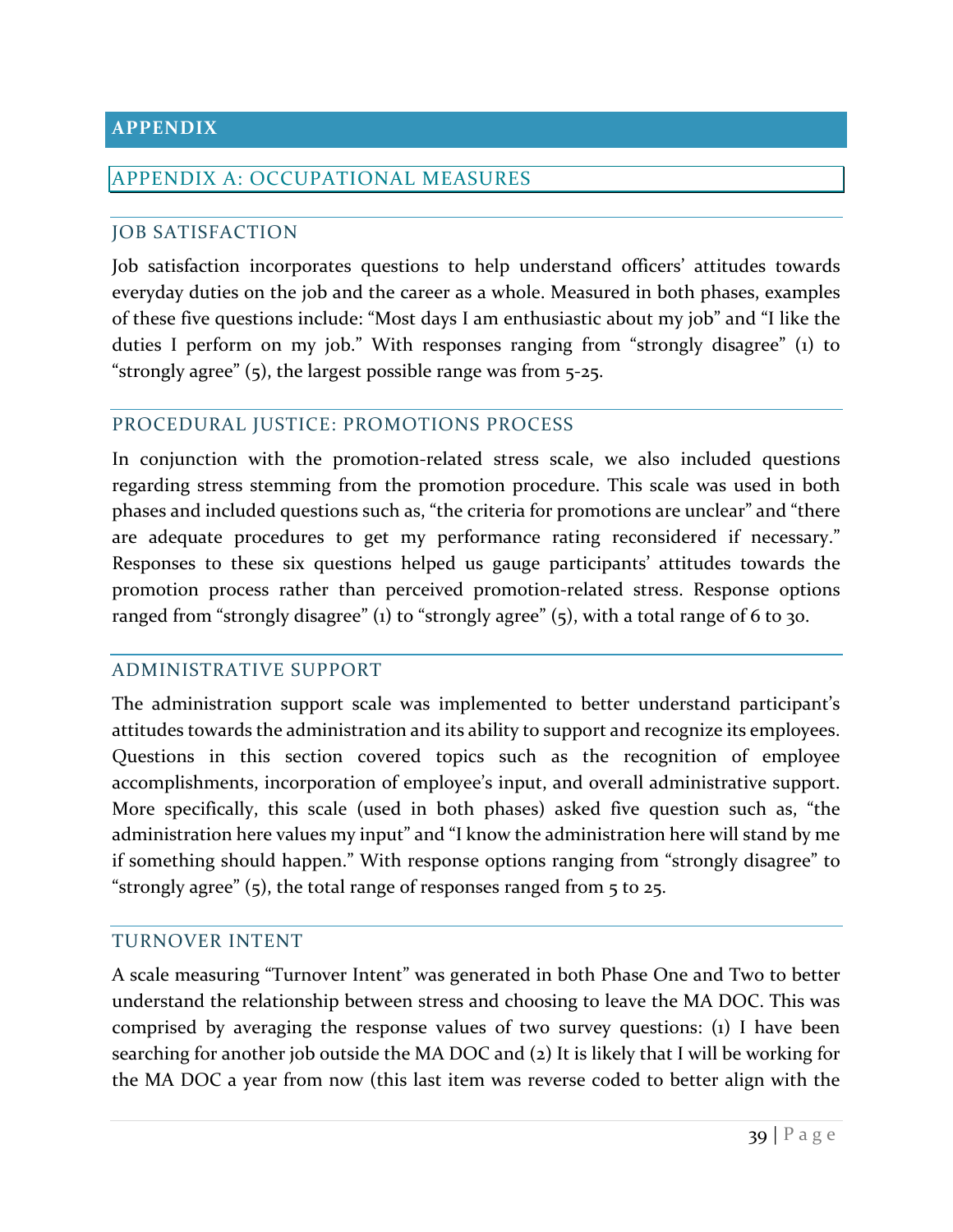others). These two questions were each measured on a 5-point scale ranging from "strongly disagree" (1) to "strongly agree" (5) with a neither option nested in the middle; therefore, a higher response indicates greater turnover intent. The largest possible range of responses was 2 to 10.

### <span id="page-50-0"></span>EROSION OF AUTHORITY

Correctional officers have notoriously been depicted as bending the rules occasionally to entice more inmate cooperation. Therefore, a scale related to "Erosion of Authority" was generated in both phases to measure the relationship between this mindset and stress. Participants' responses to five questions were averaged together, each of which were measured on a 5-point scale ranging from "strongly disagree" (1) to "strongly agree" (5). Some examples include: (1) An officer who overlooks some rule infractions will get more inmate cooperation in the long run; (2) By knowing when to enforce the rules and when not to, officers can make it easier on themselves in getting the job done; and (3) If an officer wrote a misconduct report for all of the rule violations that they see, then their coworkers and supervisor would think the officer could not control the inmates. Higher values are indicative of increased rule-bending, and the largest possible range is 5 to 25.

## <span id="page-50-1"></span>SOCIAL SUPPORT

To gain a better understanding of a final aspect of the correctional officer position, a scale measuring "Social Support" was created in both Phase One and Two. The responses to four survey questions were averaged together, including: (1) Co-workers criticize my work to others; (2) My level of stress varies depending on who the supervisor is on shift that day; (3) I feel especially stressed on the job when working overtime; and (4) Overtime negatively affects my home-life. Similar to the other aforementioned questions, these were also measured on a 5-point scale ranging from "strongly disagree" (1) to "strongly agree" (5). Due to the directions of the four questions comprising this scale, a lower value indicates increased social support. Resulting values range from 4 (very high social support) to 20 (low social support).

## <span id="page-50-2"></span>APPENDIX B: ORGANIZATIONAL MEASURES AND EFFECTS ON THE WORKPLACE

## <span id="page-50-3"></span>CORRECTIONAL INSTITUTIONS ENVIRONMENT SCALE

The short form of Rudolph Moos' (1987) Correctional Institutions Environment Scale (CIES) was included to gain a better understanding of perceived differences in the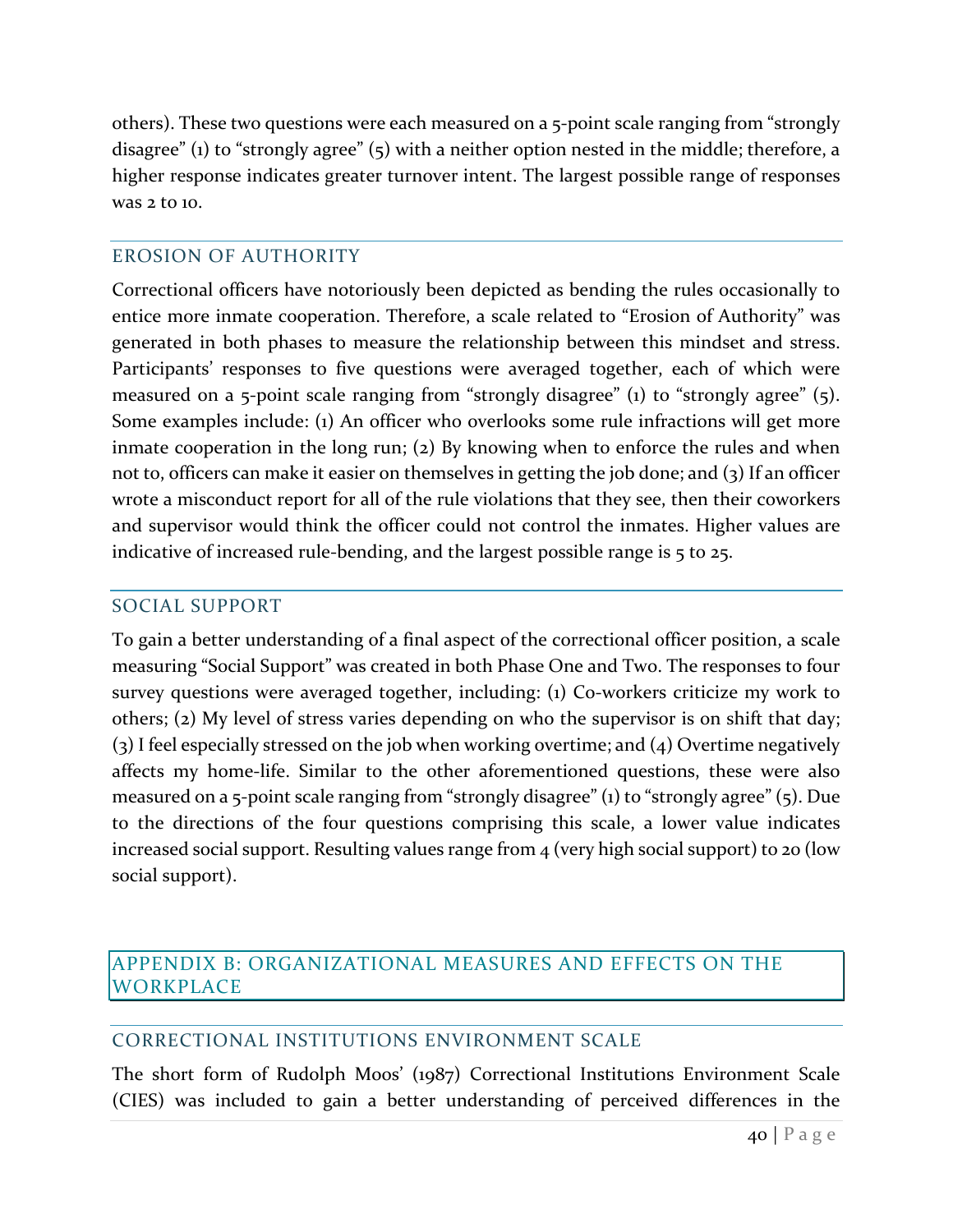conditions of confinement across facilities. This questionnaire is an adapted version of Moos' standard form – "The Real Form" – of the CIES, created in 1974. "The Short Form" is highly correlated with the previously validated "Real Form," featuring interclass correlations generally no lower than .70 (for 83 out of the 87 units). Each of these forms ask questions that, together, form into nine subscales. Revolving around three, over-arching themes – relationships, personal growth, and system maintenance – these nine dimensions include: (1) Involvement, (2) Support, (3) Expressiveness, (4) Autonomy, (5) Practical Orientation, (6) Personal Problem Orientation, (7) Order and Organization, (8) Clarity, and (9) Staff Control. Please refer to "Table 19" for explanations of the subscales, noting that the term "residents" was altered to "inmates" within the questionnaire.

## <span id="page-51-0"></span>ORGANIZATIONAL CITIZENSHIP BEHAVIOR (OCB): ORGANIZATIONAL

The OCB-Organizational scale aimed to measure participant's attitudes towards the correctional organization as a whole. We used a validated scale from Williams & Anderson (1991), which was previously adapted for correctional officers focusing on productive citizenship within the organization. Twelve questions such as, "looking back over the past year, how often did you express loyalty to the organization?" and "looking back over the past year, how often did you keep with developments in the organization?" sought to determine the level of a participant's relationship with the organization. Response options ranged from "never" (o) to "always  $(5)$ , with a total range of  $\sigma$  to 60.

## <span id="page-51-1"></span>ORGANIZATIONAL CITIZENSHIP BEHAVIOR (OCB): INDIVIDUAL

The OCB-Individual scale aimed to measure the productiveness of interpersonal relationships on the individual-level within the organization. This scale was also recycled from William & Anderson (1991) and previously adapted for correctional officers. The ten questions in this scale focus on the support and interactions with other individuals within the organization asking questions such as, "looking back over the past year, how often did you assist other officers with their duties?" and "looking back over the past year, how often did you tell your supervisor when things are wrong?" With responses ranging from "never" (o) to "always"  $(5)$ , the largest possible range was  $0-50$ .

## <span id="page-51-2"></span>COUNTERPRODUCTIVE WORK BEHAVIOR (CWB): INTERPERSONAL

The CWB-Interpersonal scale aimed to measure the amount of counterproductive work behavior taking place within the organization between co-workers. Interpersonal counterproductive work behavior can produce environments that foster high stress levels. This study used a scale from Bennett & Robinson (2000) that has been previously adapted for use with correctional officers. This scale is comprised of seven questions such as, "in